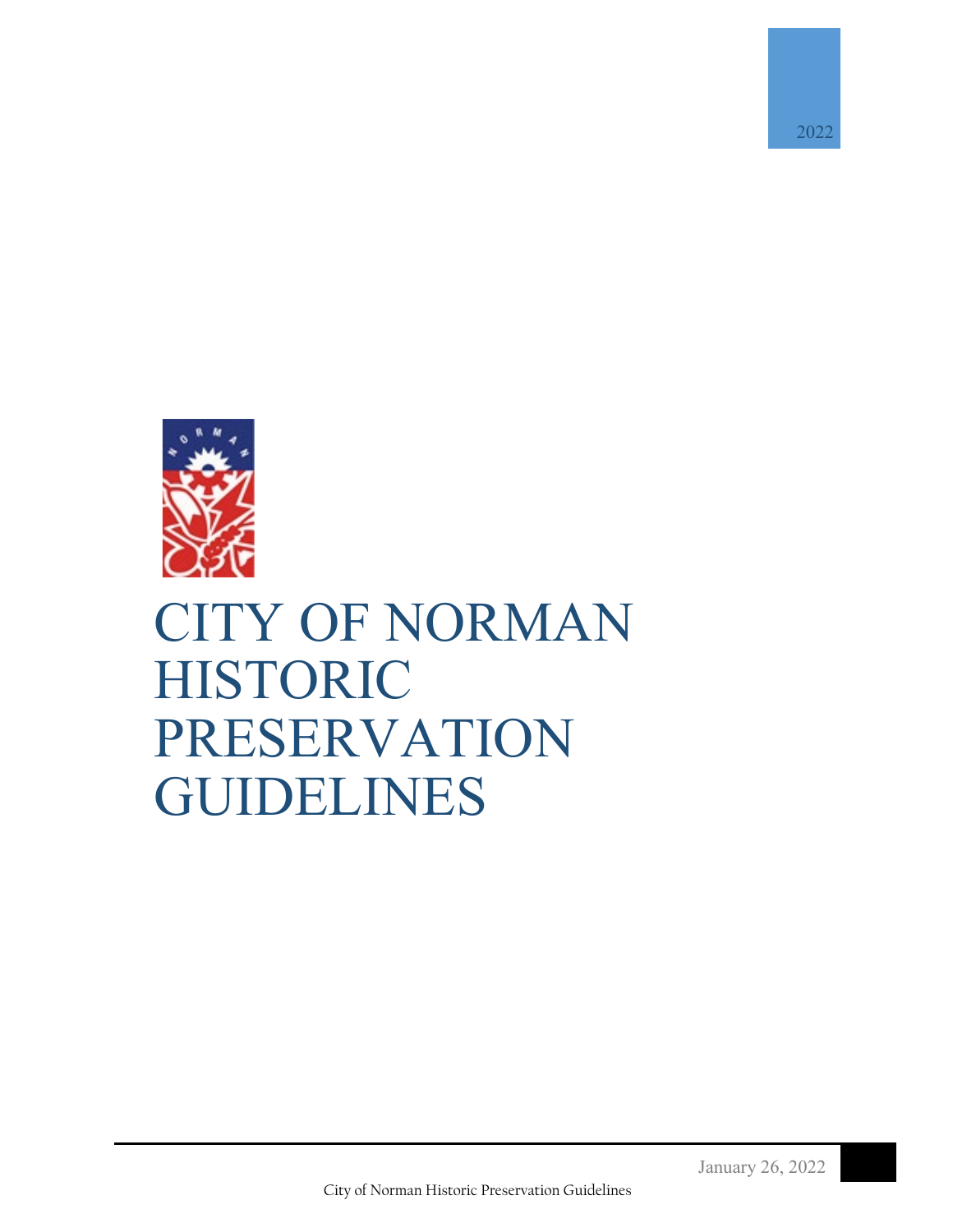## **Table of Contents**

## **Introduction**

| Certificate of Appropriateness or Administrative Bypass 2        |  |
|------------------------------------------------------------------|--|
| 1 Certificate of Appropriateness 3                               |  |
|                                                                  |  |
| Introduction to the Secretary of the Interior Standards 4<br>1.4 |  |
| Secretary of the Interior Standards for Rehabilitation 4         |  |
|                                                                  |  |
| 1 Chautauqua Historic District 6                                 |  |
|                                                                  |  |
| 3 Southridge Historic District 6                                 |  |
|                                                                  |  |

## **Site and Setting**

### **Site Features**

| 2.1     |                                           |
|---------|-------------------------------------------|
|         | Garden Structures                         |
|         | $\mathcal{D}$                             |
|         | $\mathcal{R}$                             |
|         |                                           |
| 2.2.    |                                           |
|         | 8                                         |
|         | $\mathcal{L}$<br>8                        |
|         | $\cdot$ 3<br>8                            |
|         | 8<br>$.4\phantom{0}$                      |
|         | 5                                         |
| Garages |                                           |
| 2.3     | Standards for Administrative Bypass 8     |
|         | Garage Door Replacement 8<br>$\mathbf{J}$ |
| 2.4     |                                           |
|         | Preserve Historic Garage Structures 9     |
|         | .2                                        |
|         | Replace Only Deteriorated Portions<br>.3  |
|         | $.4\,$                                    |
|         | New Garage Construction 9<br>.5           |
|         | 9<br>.6                                   |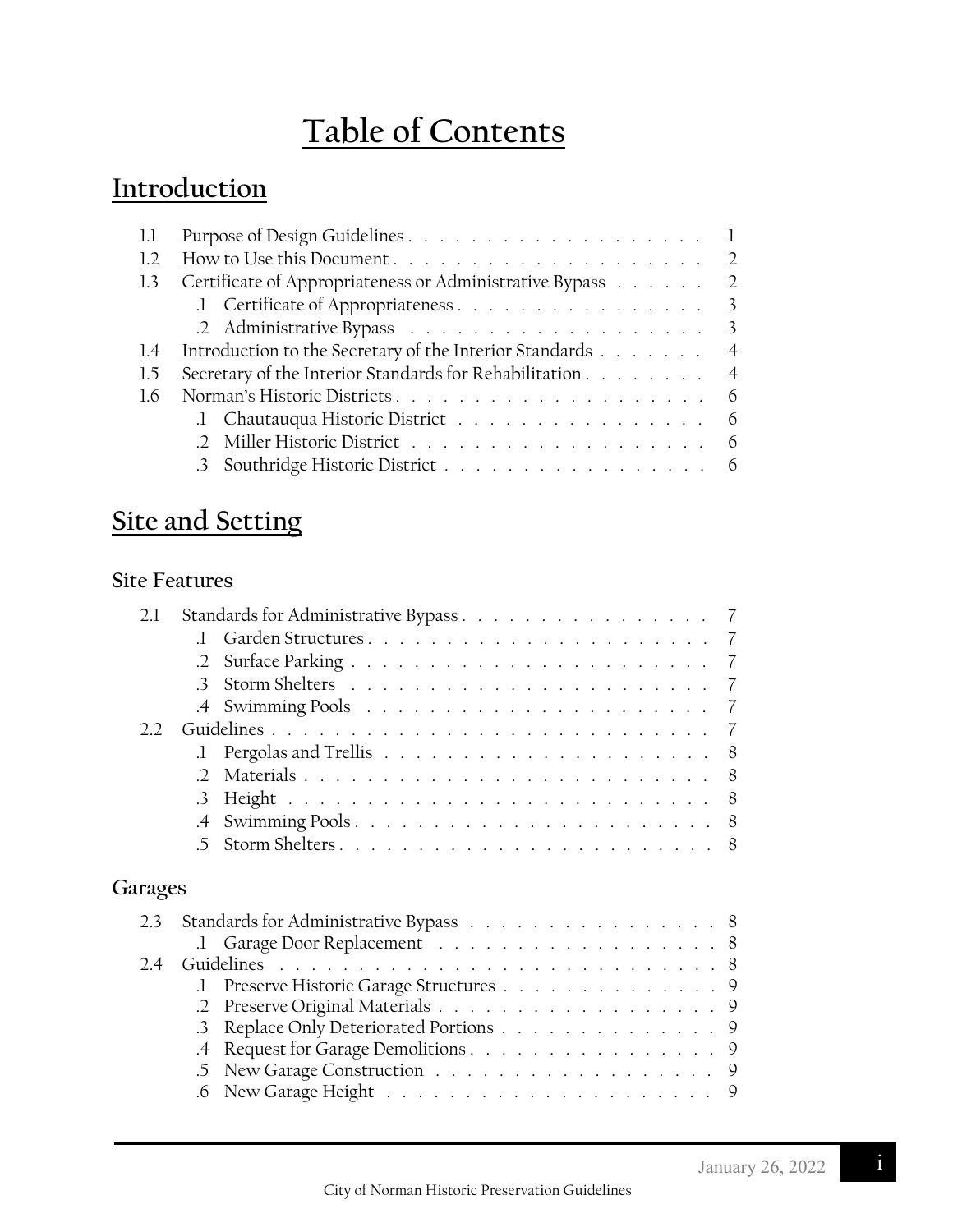| .9 Additions to Garage Structures 10     |  |
|------------------------------------------|--|
| .10 Reconstruction of Historic Garage 10 |  |
|                                          |  |
|                                          |  |

## **Accessory Structures less than 400 square feet**

|  | 2.5 Standards for Administrative Bypass 11        |  |
|--|---------------------------------------------------|--|
|  | 1 Preserve Accessory Structures 11                |  |
|  |                                                   |  |
|  | 1 Preserve Accessory Structures 11                |  |
|  | .2 Preserve Original Materials 11                 |  |
|  | .3 Replace Only Deteriorated Portions 11          |  |
|  | .4 Request for Accessory Structure Demolitions 12 |  |
|  | .5 Make New Construction Compatible 12            |  |

## **Secondary Structures**

| 2.7 |                 |                                                            |  |
|-----|-----------------|------------------------------------------------------------|--|
|     | $\Gamma$        |                                                            |  |
|     | $\cdot$ 2       | Preserve Secondary Structures 13                           |  |
|     | $\cdot$ 3       |                                                            |  |
|     | $.4\phantom{0}$ | Replace Only Deteriorated Portions 13                      |  |
|     |                 | 5 Request for Secondary Structure Demolitions 13           |  |
|     | 6 <sup>6</sup>  | Make New Construction Compatible 13                        |  |
|     |                 | Size of New Secondary Structures 13                        |  |
|     | .8              | Location and Setbacks of Secondary Structures 14           |  |
|     |                 | .9 Windows and Doors for Secondary Accessory Structures 14 |  |
|     |                 |                                                            |  |
|     |                 | 14 Avoid False Historical Appearance 14                    |  |
|     |                 | Sidewalks, Driveways, and Off-Street Parking               |  |
| 2.8 |                 | Standards for Administrative Bypass 14                     |  |
|     | $\cdot$         |                                                            |  |
|     |                 |                                                            |  |
|     |                 | 2 Darlying Dade<br>14                                      |  |

|  | $\therefore$ Front Driveway Location $\therefore$ $\therefore$ $\therefore$ $\therefore$ $\therefore$ $\therefore$ $\therefore$ $\therefore$ $\therefore$ $\therefore$ $\therefore$ $\therefore$ $\therefore$ $\therefore$ $\therefore$ $\therefore$ $\therefore$ $\therefore$ $\therefore$ $\therefore$ $\therefore$ $\therefore$ $\therefore$ $\therefore$ $\therefore$ $\therefore$ $\therefore$ $\therefore$ $\therefore$ $\therefore$ $\therefore$ $\therefore$ |  |
|--|----------------------------------------------------------------------------------------------------------------------------------------------------------------------------------------------------------------------------------------------------------------------------------------------------------------------------------------------------------------------------------------------------------------------------------------------------------------------|--|
|  |                                                                                                                                                                                                                                                                                                                                                                                                                                                                      |  |
|  | 3 New Driveway Composition 15                                                                                                                                                                                                                                                                                                                                                                                                                                        |  |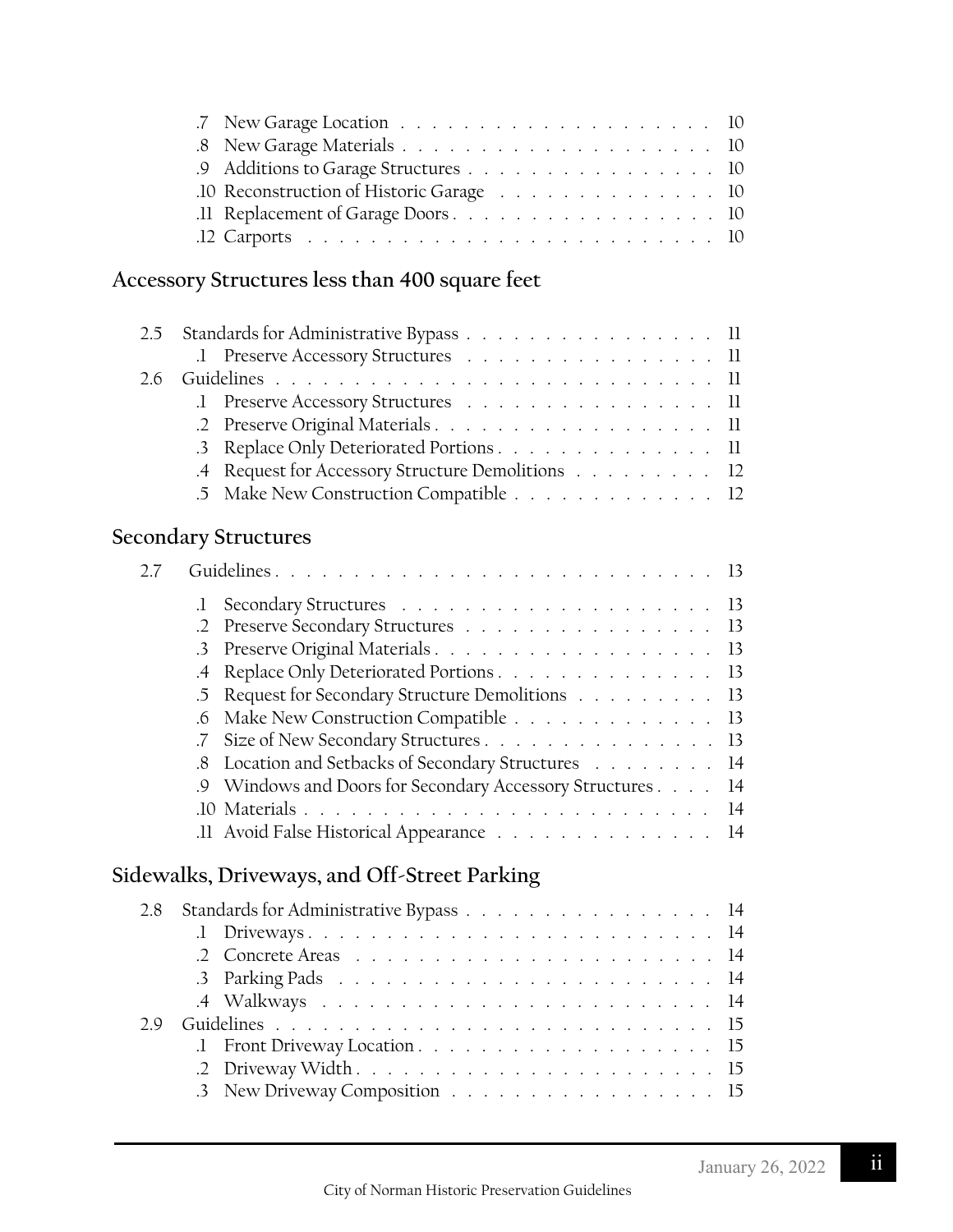| .10 New Paved Areas $\ldots \ldots \ldots \ldots \ldots \ldots \ldots \ldots \ldots 15$ |
|-----------------------------------------------------------------------------------------|
|                                                                                         |
|                                                                                         |
|                                                                                         |

## **Fences and Masonry Walls**

|     | 2.10 Standards for Administrative Bypass 16         |  |
|-----|-----------------------------------------------------|--|
|     |                                                     |  |
|     |                                                     |  |
| 211 |                                                     |  |
|     | Replacing Conforming Fences 16                      |  |
|     |                                                     |  |
|     |                                                     |  |
|     |                                                     |  |
|     |                                                     |  |
|     | 6 Fences on Corner Properties Adjacent to Alleys 17 |  |
|     |                                                     |  |
|     |                                                     |  |
|     |                                                     |  |
|     | 10 Setback and Adjacent Property Tie-In 18          |  |
|     |                                                     |  |

|  | 2.12 Standards for Administrative Bypass 18            |
|--|--------------------------------------------------------|
|  | .1 National Register of Historic Places and Plaques 18 |
|  |                                                        |
|  | 1 Sign Ordinance Also Applies 18                       |
|  |                                                        |
|  | 3 Non-Contributing Resources. 18                       |
|  |                                                        |

## **Non-Contributing Resources**

|  | 1 Preservation Guidelines Apply 18        |  |
|--|-------------------------------------------|--|
|  | .2 Support Harmony Between Old and New 18 |  |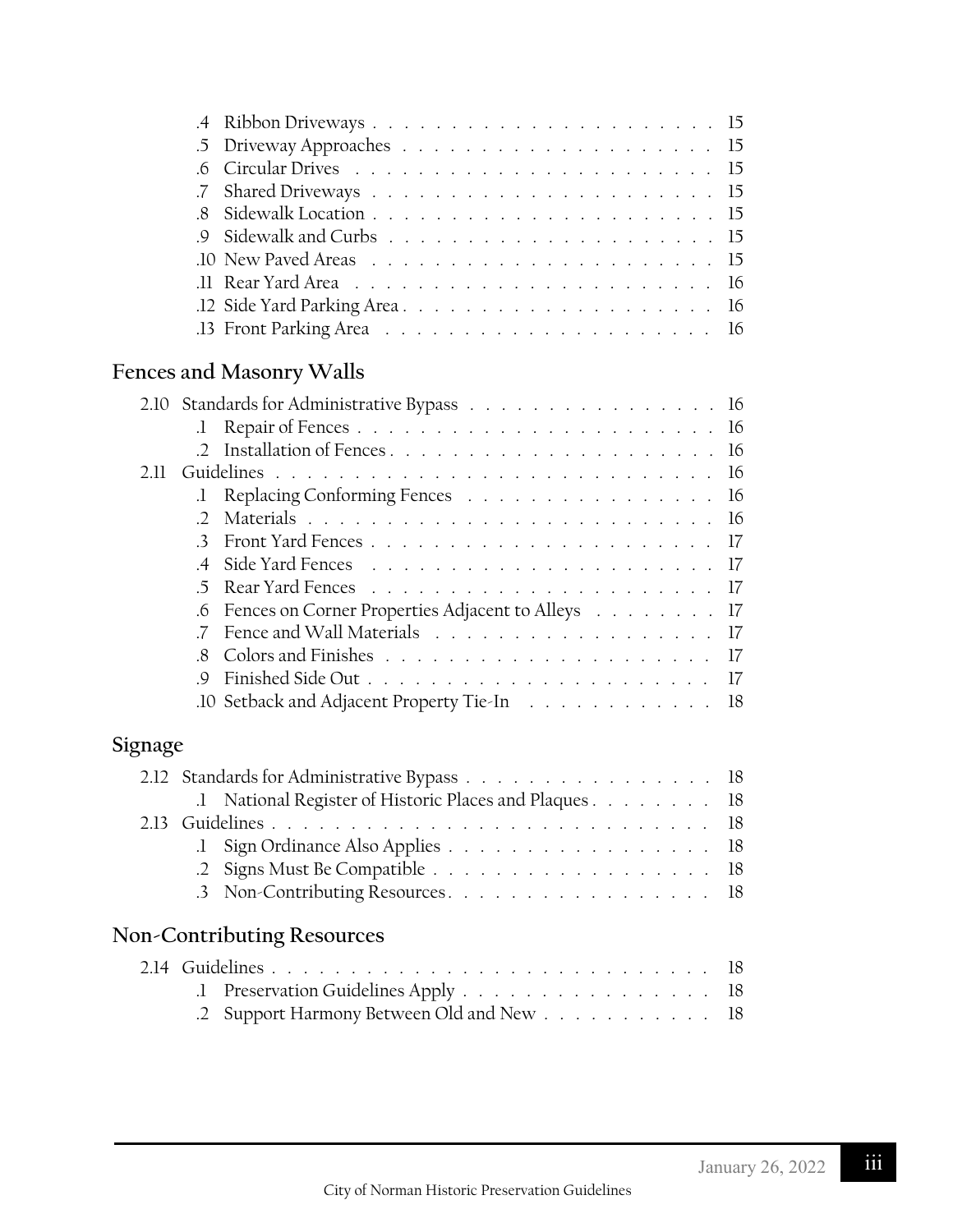## **Building Exteriors**

## **Exterior Walls**

|  | 3.1 Standards for Administrative Bypass 19<br>2 Retain Original Building Materials 19<br>.3 Replace Only Deteriorated Portions 19<br>4 Avoid Covering Original Materials 19<br>6 Avoid False Historical Appearances 19 |
|--|------------------------------------------------------------------------------------------------------------------------------------------------------------------------------------------------------------------------|

## **Wood Features**

| 33 <sup>2</sup> |                                          |
|-----------------|------------------------------------------|
|                 | 1 Preserve Original Features 20          |
|                 | .2 Replace Only Deteriorated Elements 20 |
|                 |                                          |
|                 | .4 Avoid False Historical Appearances 20 |
|                 |                                          |
|                 |                                          |
|                 |                                          |
|                 |                                          |
|                 |                                          |
|                 |                                          |

## **Masonry and Brick Features**

| 3.4          |                                          |    |
|--------------|------------------------------------------|----|
|              |                                          |    |
|              | Preserve Original Materials 21           |    |
|              | .3 Replace Only Deteriorated Elements 21 |    |
|              | 4 Replace Surfaces Only as Necessary 21  |    |
|              | 5 Replace Missing Features 21            |    |
|              | Preserve Unpainted Surfaces 21<br>.6     |    |
|              |                                          | 21 |
|              |                                          |    |
|              |                                          | 21 |
|              |                                          |    |
|              |                                          |    |
| <b>Stone</b> |                                          |    |
| 35           | Replacing Deteriorated Elements 22       |    |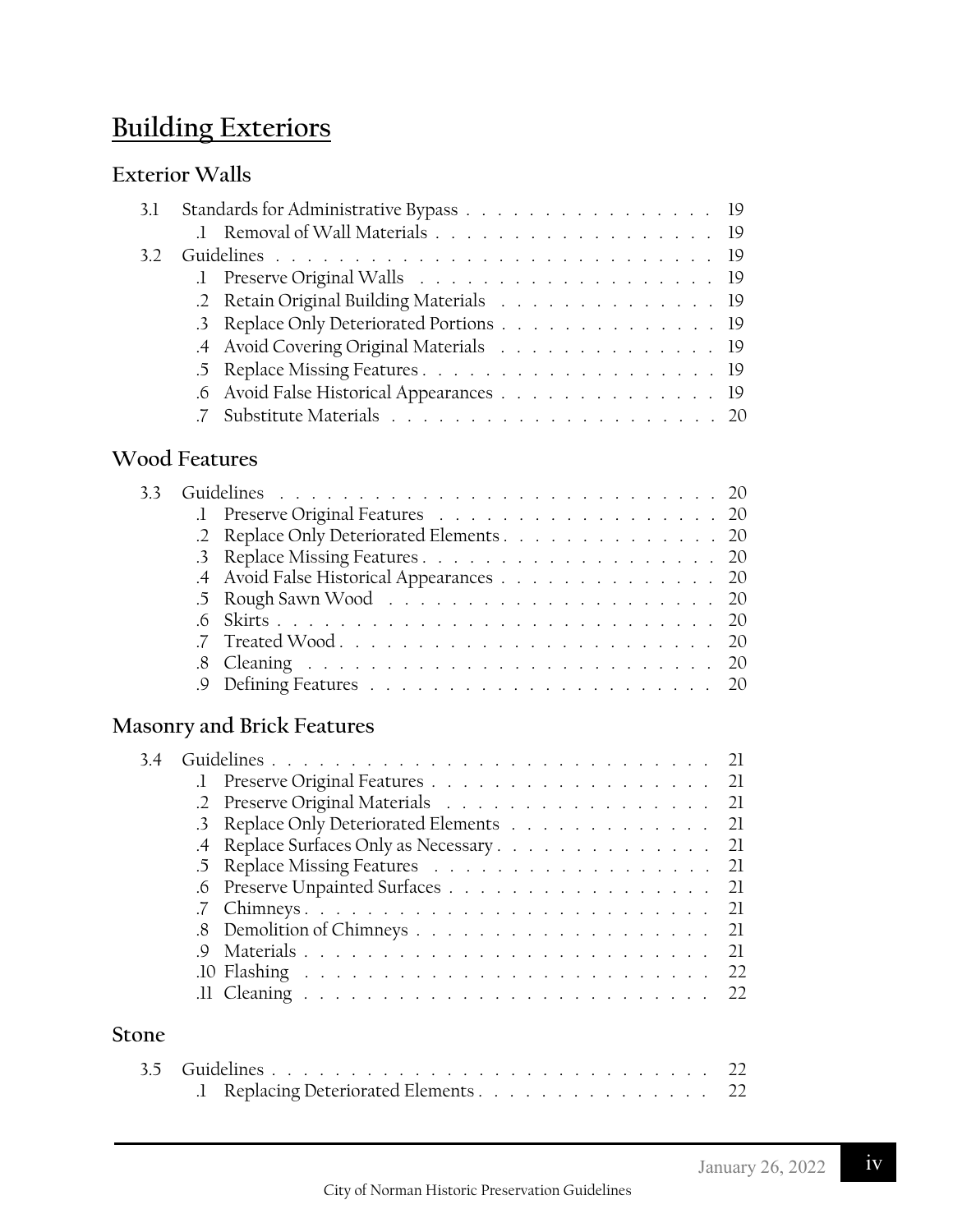|       | $\cdot$ 3<br>$\mathcal{A}$<br>$\overline{5}$<br>66                                                                                                                                             | 22<br>22                               |
|-------|------------------------------------------------------------------------------------------------------------------------------------------------------------------------------------------------|----------------------------------------|
|       | Historic Concrete Block and CMU                                                                                                                                                                |                                        |
| 3.6   | $\cdot$ F<br>$\mathcal{L}$<br>3<br>.4<br>Contemporary Concrete Masonry Units 23<br>.5                                                                                                          |                                        |
|       | Synthetic Materials / Stucco                                                                                                                                                                   |                                        |
| 3.7   | J.<br>Replace Deteriorated Materials 23<br>$\cdot$ .2<br>Retain Character Defining Features 23<br>$\cdot$ 3<br>$.4\phantom{0}$<br>$-5$<br>.6                                                   |                                        |
| Metal |                                                                                                                                                                                                |                                        |
| 3.8   | Replacing Deteriorated Material 24<br>$\cdot$<br>$\mathbf{3}$<br>$\mathcal{A}$<br>$\overline{5}$<br>.6                                                                                         | 24                                     |
| Roofs |                                                                                                                                                                                                |                                        |
| 3.9   | Standards for Administrative Bypass<br>$\cdot$<br>.2<br>$\mathcal{R}$<br>Secondary Chimney Removal.<br>.4                                                                                      | 24<br>24<br>24<br>24<br>24             |
| 3.10  | $\cdot$<br>Replace Only Deteriorated Portions of Roof Features<br>$\cdot$ .2<br>Replacements Match Original<br>3<br>.4<br>$-5$<br>Locate New Features and Mechanical Equipment Carefully<br>.6 | 25<br>25<br>25<br>25<br>25<br>25<br>25 |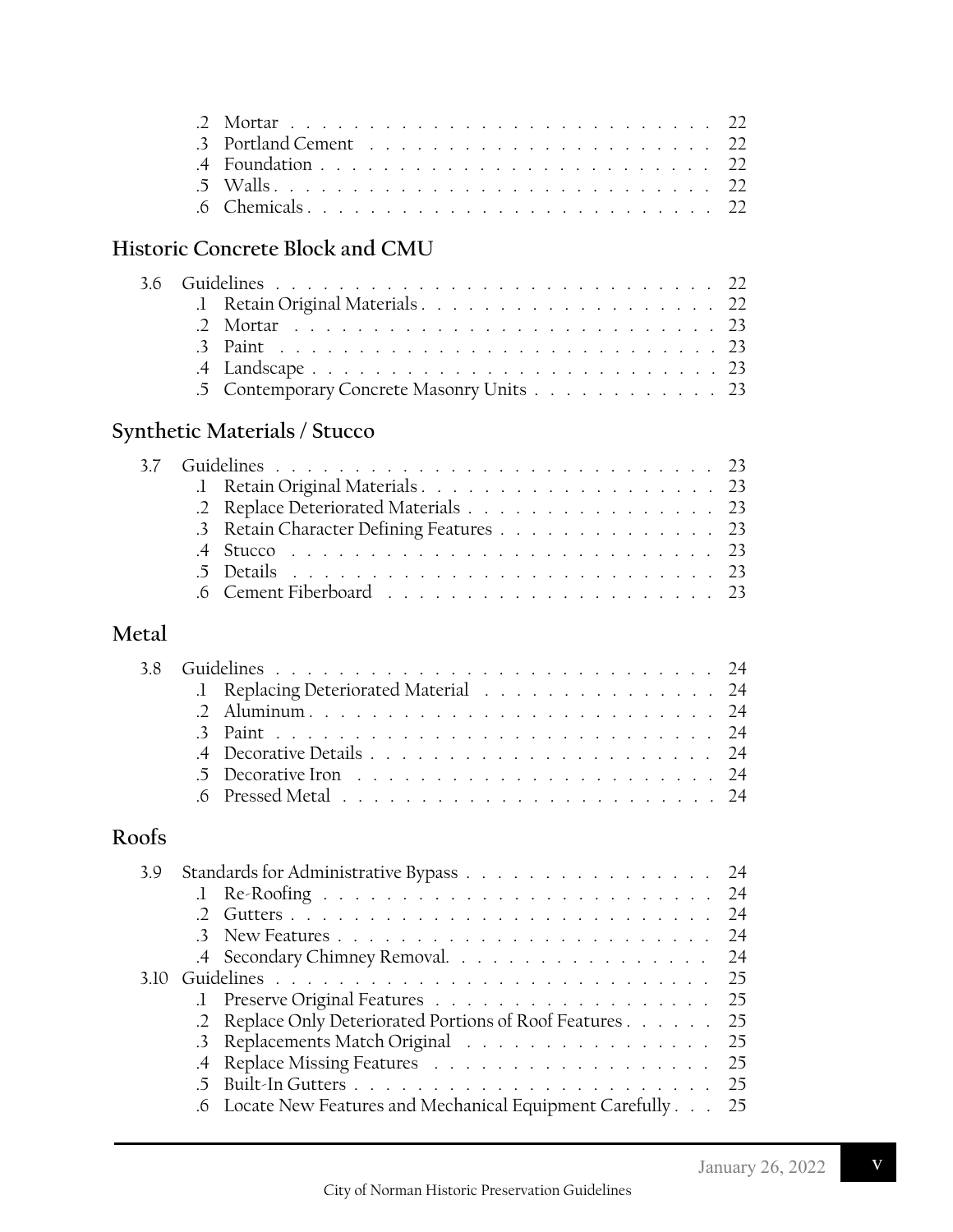| 7 Retain the Original Roof Form and Details 25 |  |
|------------------------------------------------|--|
|                                                |  |
|                                                |  |
| $10$ Alternative Materials for Roofs 25        |  |

## **Windows**

| 3.11  |                                                                          |                                                                                                                                                                                                                                                                                                                                                                                                                                                                                                                                                                                                                                         |
|-------|--------------------------------------------------------------------------|-----------------------------------------------------------------------------------------------------------------------------------------------------------------------------------------------------------------------------------------------------------------------------------------------------------------------------------------------------------------------------------------------------------------------------------------------------------------------------------------------------------------------------------------------------------------------------------------------------------------------------------------|
|       |                                                                          |                                                                                                                                                                                                                                                                                                                                                                                                                                                                                                                                                                                                                                         |
|       |                                                                          |                                                                                                                                                                                                                                                                                                                                                                                                                                                                                                                                                                                                                                         |
|       |                                                                          |                                                                                                                                                                                                                                                                                                                                                                                                                                                                                                                                                                                                                                         |
|       |                                                                          |                                                                                                                                                                                                                                                                                                                                                                                                                                                                                                                                                                                                                                         |
|       |                                                                          |                                                                                                                                                                                                                                                                                                                                                                                                                                                                                                                                                                                                                                         |
|       |                                                                          |                                                                                                                                                                                                                                                                                                                                                                                                                                                                                                                                                                                                                                         |
|       |                                                                          |                                                                                                                                                                                                                                                                                                                                                                                                                                                                                                                                                                                                                                         |
|       |                                                                          |                                                                                                                                                                                                                                                                                                                                                                                                                                                                                                                                                                                                                                         |
|       |                                                                          |                                                                                                                                                                                                                                                                                                                                                                                                                                                                                                                                                                                                                                         |
|       | .6                                                                       |                                                                                                                                                                                                                                                                                                                                                                                                                                                                                                                                                                                                                                         |
|       |                                                                          |                                                                                                                                                                                                                                                                                                                                                                                                                                                                                                                                                                                                                                         |
|       | .8                                                                       |                                                                                                                                                                                                                                                                                                                                                                                                                                                                                                                                                                                                                                         |
|       | .9                                                                       |                                                                                                                                                                                                                                                                                                                                                                                                                                                                                                                                                                                                                                         |
|       | $10$ Materials $\ldots \ldots \ldots \ldots \ldots \ldots \ldots \ldots$ |                                                                                                                                                                                                                                                                                                                                                                                                                                                                                                                                                                                                                                         |
|       |                                                                          |                                                                                                                                                                                                                                                                                                                                                                                                                                                                                                                                                                                                                                         |
|       |                                                                          |                                                                                                                                                                                                                                                                                                                                                                                                                                                                                                                                                                                                                                         |
|       |                                                                          |                                                                                                                                                                                                                                                                                                                                                                                                                                                                                                                                                                                                                                         |
|       |                                                                          |                                                                                                                                                                                                                                                                                                                                                                                                                                                                                                                                                                                                                                         |
| Doors |                                                                          |                                                                                                                                                                                                                                                                                                                                                                                                                                                                                                                                                                                                                                         |
| 3.13  |                                                                          |                                                                                                                                                                                                                                                                                                                                                                                                                                                                                                                                                                                                                                         |
|       | $\mathbf{I}$                                                             |                                                                                                                                                                                                                                                                                                                                                                                                                                                                                                                                                                                                                                         |
|       | $\cdot$ 2                                                                |                                                                                                                                                                                                                                                                                                                                                                                                                                                                                                                                                                                                                                         |
|       | $\mathcal{Z}$                                                            |                                                                                                                                                                                                                                                                                                                                                                                                                                                                                                                                                                                                                                         |
| 3.14  | Guidelines                                                               |                                                                                                                                                                                                                                                                                                                                                                                                                                                                                                                                                                                                                                         |
|       | J.                                                                       |                                                                                                                                                                                                                                                                                                                                                                                                                                                                                                                                                                                                                                         |
|       | $\cdot$ .2                                                               |                                                                                                                                                                                                                                                                                                                                                                                                                                                                                                                                                                                                                                         |
|       | $\cdot$ 3                                                                |                                                                                                                                                                                                                                                                                                                                                                                                                                                                                                                                                                                                                                         |
|       | $\mathcal{A}$                                                            |                                                                                                                                                                                                                                                                                                                                                                                                                                                                                                                                                                                                                                         |
|       | .5                                                                       |                                                                                                                                                                                                                                                                                                                                                                                                                                                                                                                                                                                                                                         |
|       | .6                                                                       |                                                                                                                                                                                                                                                                                                                                                                                                                                                                                                                                                                                                                                         |
|       |                                                                          |                                                                                                                                                                                                                                                                                                                                                                                                                                                                                                                                                                                                                                         |
|       |                                                                          |                                                                                                                                                                                                                                                                                                                                                                                                                                                                                                                                                                                                                                         |
|       |                                                                          |                                                                                                                                                                                                                                                                                                                                                                                                                                                                                                                                                                                                                                         |
|       | .9                                                                       |                                                                                                                                                                                                                                                                                                                                                                                                                                                                                                                                                                                                                                         |
|       | 3.12                                                                     | Standards for Administrative Bypass 26<br>$\cdot$<br>Storm Windows and Screens<br>$\cdot$<br>26<br>26<br>$\mathcal{E}$<br>27<br>27<br>$\cdot$ 1<br>$\cdot$ 2<br>27<br>$\cdot$ 3<br>27<br>27<br>.4<br>Replace Only Deteriorated Features<br>27<br>.5<br>27<br>$\cdot 7$<br>27<br>Retain Original Metal Windows<br>27<br>28<br>28<br>.11 New Primary and Secondary Accessory Structures 28<br>28<br>28<br>Screen Door Replacement<br>28<br>28<br>Retain and Preserve Original Doors 29<br>Replace Only Deteriorated Features 29<br>Retain and Preserve Transoms and Sidelights 29<br>$\cdot 7$<br>Preserve Original Openings 29<br>$.8\,$ |

.11 Additions . . . . . . . . . . . . . . . . . . . . . . . . . . 30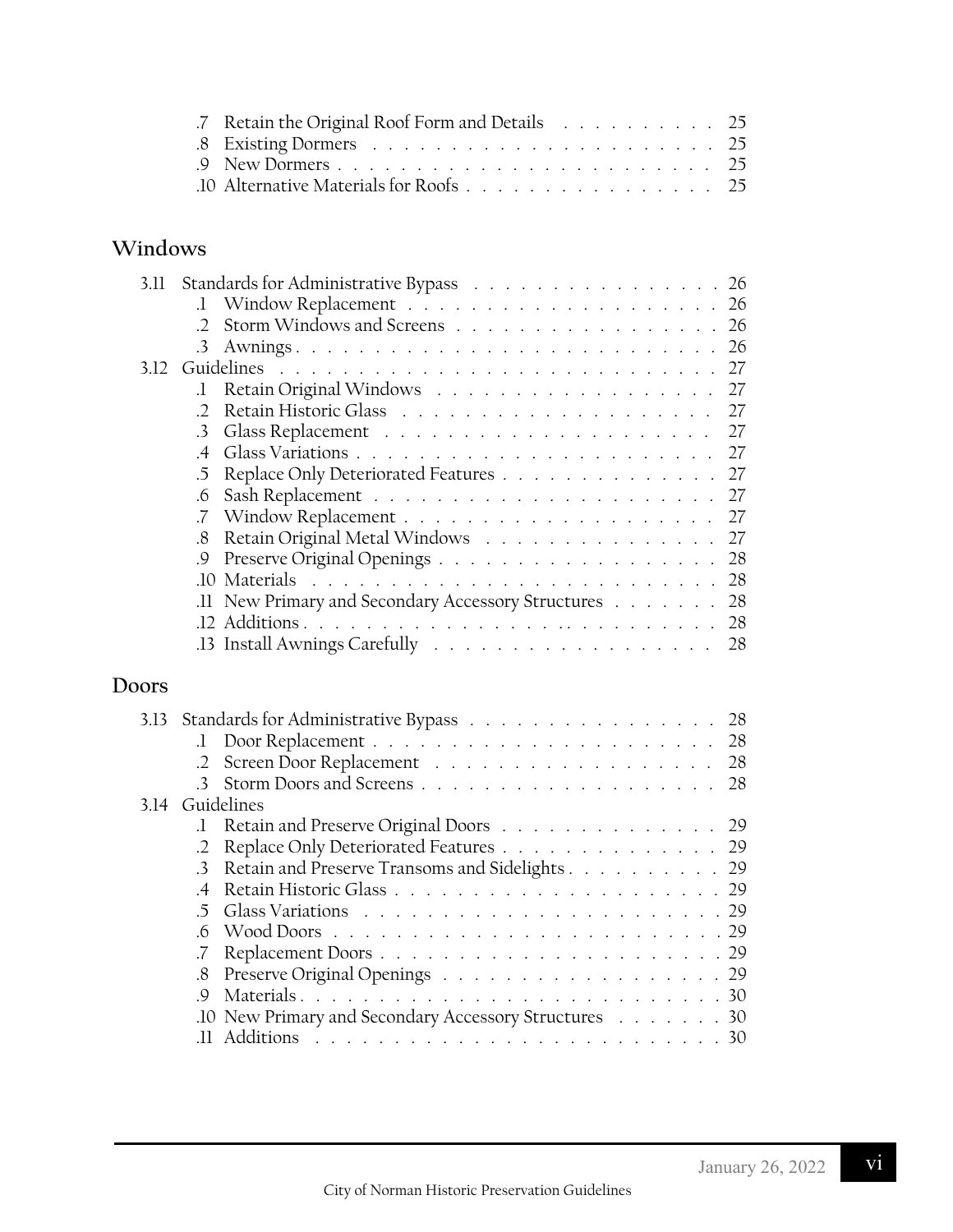## **Entrances, Porches, and Balconies**

|      | 3.15 Administrative Bypass Standards 30                |
|------|--------------------------------------------------------|
|      |                                                        |
|      | $\mathcal{D}$                                          |
|      | $\mathcal{E}$                                          |
|      | .4 Concrete Steps and Porch Floorings 30               |
| 3.16 |                                                        |
|      | Preserve Original Entrances, Porches, and Balconies 31 |
|      | Replace Only Deteriorated Elements 31<br>$\cdot$ 2     |
|      | $\mathcal{E}$                                          |
|      | $.4\phantom{0}$                                        |
|      |                                                        |
|      | $6^{\circ}$                                            |
|      |                                                        |
|      | 8 Avoid Changes to Primary Facades 31                  |
|      | Avoid False Historical Appearances 31<br>$\Theta$      |
|      |                                                        |
|      | .11                                                    |
|      |                                                        |
|      |                                                        |
|      |                                                        |

## **Utilities and Energy Retrofit**

| 3.17 |    | Standards for Administrative Bypass 32          |  |
|------|----|-------------------------------------------------|--|
|      | 1. |                                                 |  |
|      |    |                                                 |  |
|      |    |                                                 |  |
|      |    |                                                 |  |
| 3 18 |    |                                                 |  |
|      |    | 1 Retain Inherent Energy-Conserving Features 33 |  |
|      |    | .2 Use Traditional Energy-Saving Practices 33   |  |
|      |    | 3 Solar Tubes and Skylights 33                  |  |
|      |    |                                                 |  |
|      |    |                                                 |  |
|      |    |                                                 |  |
|      |    |                                                 |  |
|      |    |                                                 |  |
|      |    |                                                 |  |
|      |    |                                                 |  |

## **Accessibility, Health and Safety Considerations**

| 3.19 Standards for Administrative Bypass 34 |
|---------------------------------------------|
|                                             |
|                                             |
|                                             |
|                                             |
|                                             |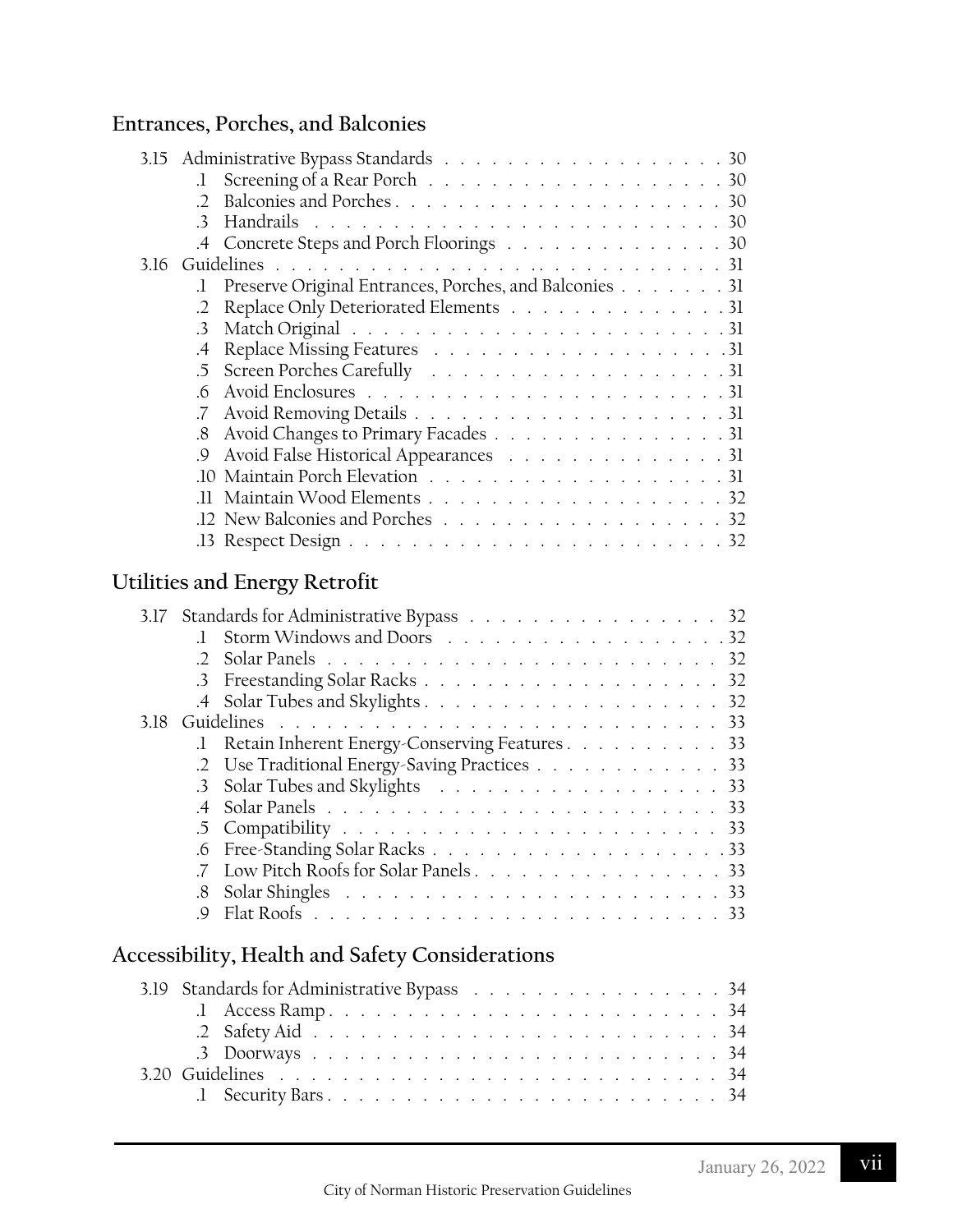## **Additions and New Construction**

## **Decks**

| 4.1 Standards for Administrative Bypass 35         |
|----------------------------------------------------|
|                                                    |
|                                                    |
| 1 Protect Historic Structure 35                    |
|                                                    |
| .3 Deck Design Shall Reflect Building Design 36    |
| .4 Align Deck with First Floor Level 36            |
| .5 Preserve Significant Building Elements 36       |
| .6 Decks May Not Detract from Overall Character 36 |
|                                                    |
| Additions to Historic Buildings                    |
|                                                    |

|  | 1 Make Additions Compatible 36                 |  |  |  |  |  |  |
|--|------------------------------------------------|--|--|--|--|--|--|
|  | 2 Locate Addition Inconspicuously 36           |  |  |  |  |  |  |
|  |                                                |  |  |  |  |  |  |
|  |                                                |  |  |  |  |  |  |
|  | .5 Avoid Detracting From Principal Building 36 |  |  |  |  |  |  |

## **New Primary Structures**

|  | 1 Consider Historic Context (Alexander Alexander Alexander Alexander Alexander Alexander Alexander A |
|--|------------------------------------------------------------------------------------------------------|
|  | .2 Select Windows and Doors Carefully 37                                                             |
|  | 3 Select Compatible Finishes 37                                                                      |
|  |                                                                                                      |
|  |                                                                                                      |
|  | .6 Evaluate Potential for Archeological Resources 37                                                 |
|  | 7 Avoid False Historical Appearance 37                                                               |
|  |                                                                                                      |

## **Relocation and Demolition**

## **Relocation of Structures**

|  | 5.1 Standards for Administrative Bypass 38 |  |  |  |  |  |  |  |  |  |  |  |  |  |  |  |  |
|--|--------------------------------------------|--|--|--|--|--|--|--|--|--|--|--|--|--|--|--|--|
|--|--------------------------------------------|--|--|--|--|--|--|--|--|--|--|--|--|--|--|--|--|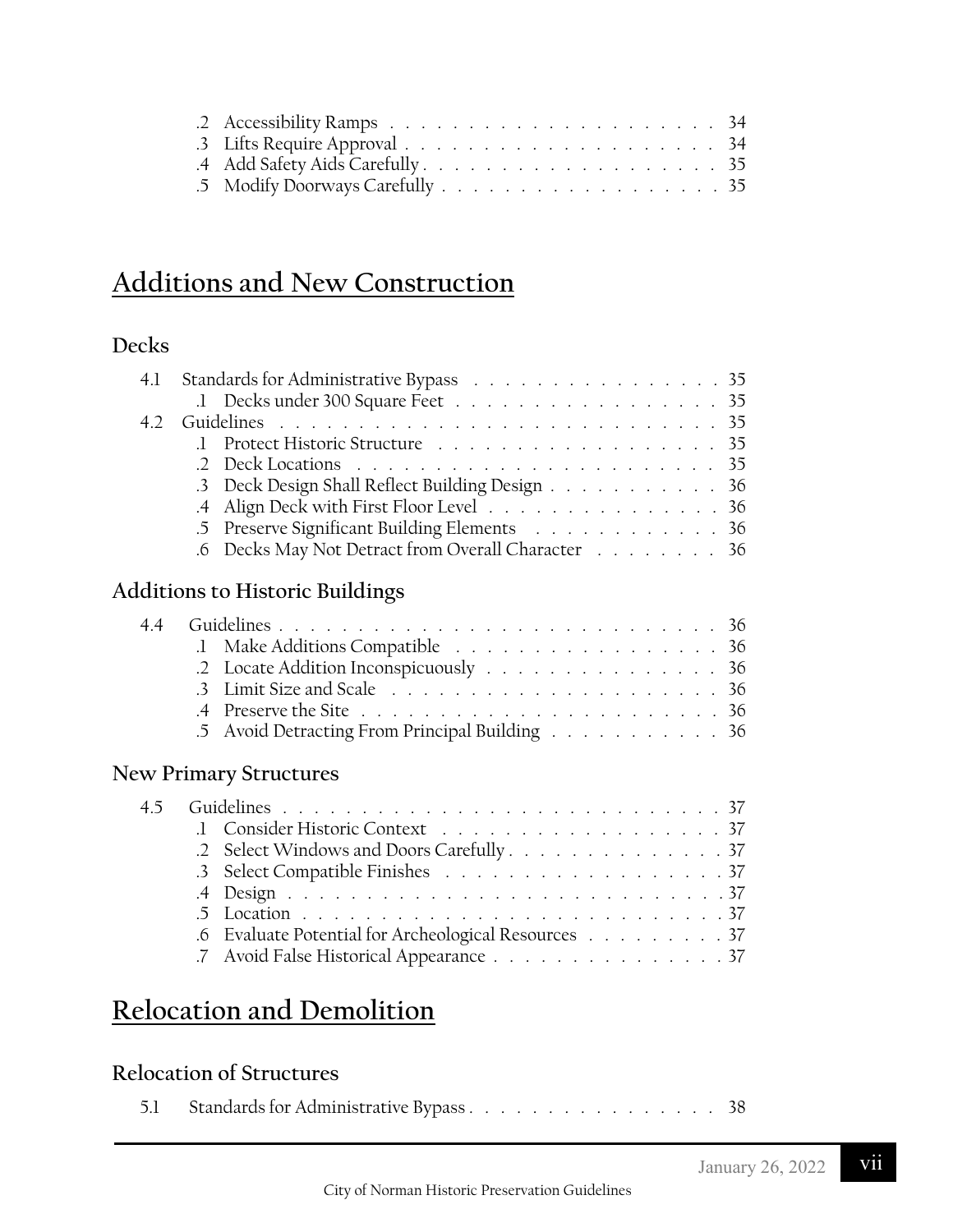|     | .1 Relocation of Structures Less Than 120 Square Feet 38 |                                    |  |  |  |  |
|-----|----------------------------------------------------------|------------------------------------|--|--|--|--|
| 5.2 |                                                          |                                    |  |  |  |  |
|     |                                                          | 1 Document Original Context 38     |  |  |  |  |
|     |                                                          |                                    |  |  |  |  |
|     |                                                          | 3 Furnish Relocation Site Plans 38 |  |  |  |  |
|     |                                                          | 4 Protect Significant Features. 38 |  |  |  |  |

## **Demolition of Structures**

|  | 5.3 Standards for Administrative Bypass 39               |
|--|----------------------------------------------------------|
|  | .1 Demolition of Structures Less Than 120 Square Feet 39 |
|  |                                                          |
|  | 1 A Certificate of Appropriateness 39                    |
|  |                                                          |
|  |                                                          |
|  |                                                          |
|  |                                                          |

## **Appendices**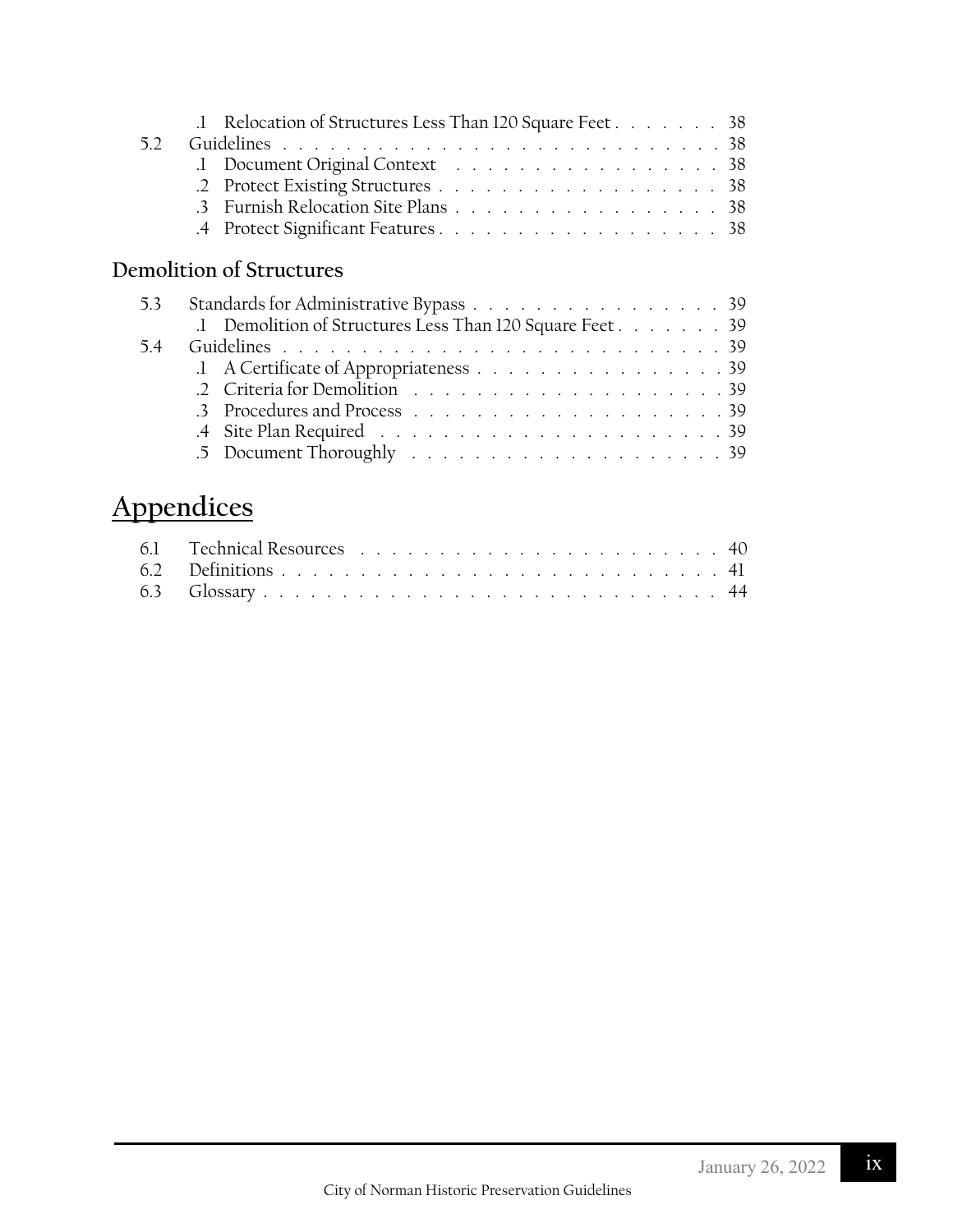## **Introduction**

### **1.1 Purpose of Design Guidelines**

*By authority of the Norman Code of Ordinances, sec. 429.3, Historic District Commission approval via a Certificate of Appropriateness is required for all new construction, structural alterations to the exterior of an existing structure, and demolition within a historic district.*

.**1 Preserve and Maintain the Character.** These Standards and Guidelines are intended to preserve and maintain the character of the historic buildings in Norman. They reinforce and protect the important features of the historic districts and define those visual elements which are common to each district as well as the qualities unique to this community.

**.2 Preserve Integrity and Enhance Value.** This document will help preserve the integrity of historic buildings and enhance the value of the historic district for the private investor, residents and owners, and the community as a whole. Changes to an individual building should not be considered in isolation. Modifications affect the block as a whole and must have the broad interest of the community in mind.

**.3 Limited to Exterior Site.** The Standards and Guidelines do not address the use of the building or it's interior. Only the exterior portions, which includes new construction, additions, alterations to the site and rehabilitation of the structures, must comply with the guidelines set forth.

**.4 Look at the Building's Original Use.** These Standards and Guidelines must be applied to a building based on its original use and construction.

- a. For example, although a former residence may currently be used as an office, it is still subject to the standards and guidelines appropriate to a residential building.
- b. These Standards and Guidelines are designed to assist everyone with a stake in preserving Norman's Historic Districts. They are an essential tool in helping the Historic District Commission fulfill its mission to preserve, protect, and educate the public through the application of consistent standards and guidelines.

**.5 Who Is This Document For?** This handbook is intended to assist property owners in planning projects which will alter the exterior of their property and, therefore, impact the overall character and integrity of the historic districts. For property owners, residents, and contractors, the Standards and Guidelines provide clear guidance in planning projects that are sympathetic to the special character of Norman's designated Historic Districts.For Historic District Commissioners and city staff, the Standards and Guidelines offer guidelines by which to evaluate proposed changes to historic structures.

**.6 Why Historic Preservation Matters to Norman?** Historic preservation is vitally important to the Norman community — now more than ever. Historic buildings embody a distinctive form of our city's architecture that will never again be duplicated, and these buildings and their surroundings add an irreplaceable component to the character and personality of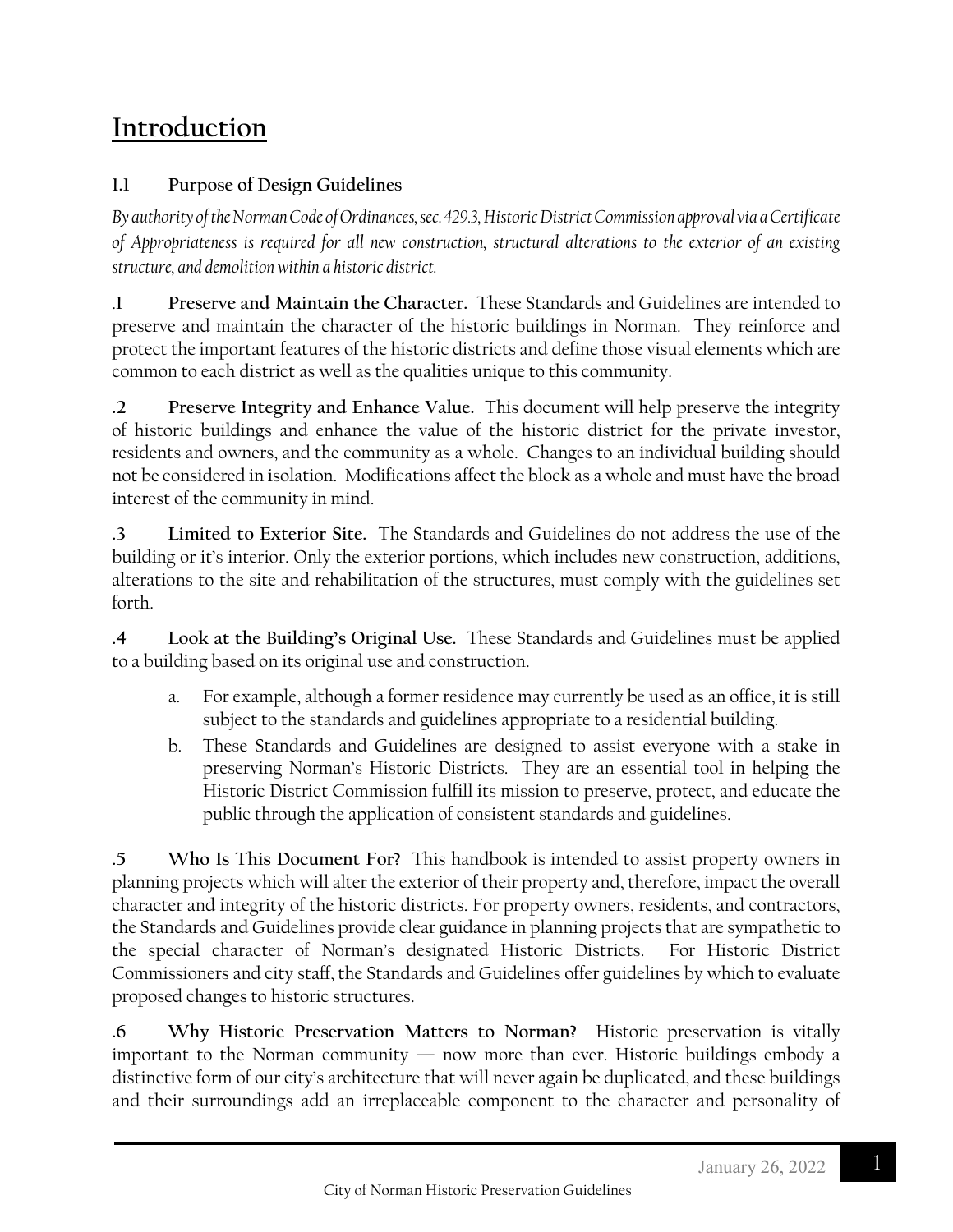Norman. The architecture of our historic neighborhoods shapes our sense of place and our feelings about where we live. This is what makes the historic neighborhoods worthy of protection.

**.7 The Mission of Norman's Historic District Commission.** The Norman Historic District Commission serves as the City Council's official historic preservation body to identify, protect, and educate the public about Norman's historic resources.

#### **1.2 How to Use This Document**

**.1** Whether the proposed work to the building is a small repair or a major renovation or addition, it is important to consult pertinent Standards and Guidelines for guidance on your project. These Standards and Guidelines will be used by the City of Norman to provide an objective basis for the decisions of the Historic District Commission and staff. This document is laid out in five general characteristics of a historic property. Each characteristic is then divided into architectural features of that characteristic.

#### **.2 The Standards and Guidelines specifically look at the following design elements:**

Height Proportion of building's front façade Proportion of openings within the building Rhythm of solids to voids in front façades Rhythm of spacing of buildings on streets Rhythm of entrance and/or porch projection Relationship of materials and texture Roof shapes Walls of continuity Scale of building Site and Setting

#### **1.3 Certificate of Appropriateness or Administrative Bypass**

#### **.1 Certificate of Appropriateness**

- a. Requests for alterations to the exterior of a property or site require a Certificate of Appropriateness (COA), issued after thorough review of the project by the Historic District Commission. In addition to completing the COA application form, the property owner, agent, or resident must attach a detailed description of the project as specified on the application. As applicable, the following information is also required:
	- Sketches Photographs Floor plans Site plans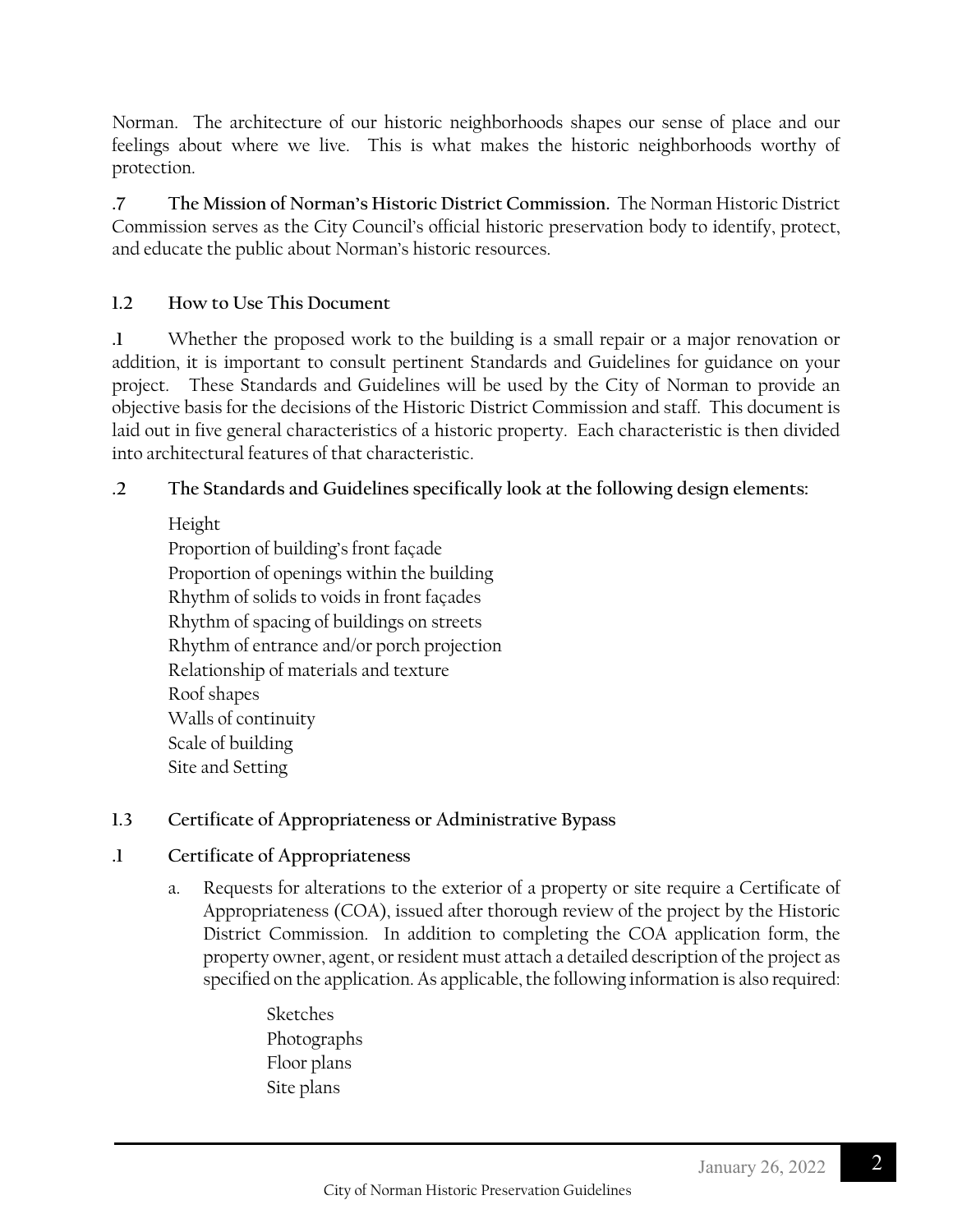Elevation drawings Trees preservation plan Material lists Material samples

And/or other means of adequately describing the work proposed.

#### **.2 Administrative Bypass**

- a. Certain specific project requests for alterations to the exterior of a property or site may be issued a Certificate of Appropriateness approvable through a process known as Administrative Bypass. Each section of the Historic Preservation Standards and Guidelines contains a set of Standards for projects approvable through the Administrative Bypass process.
- b. Applying for Certificate of Appropriateness by Administrative Bypass. In order to obtain a Certificate of Appropriateness by Administrative Bypass, an application form and support documentation that sufficiently describes the proposed work must be submitted to staff prior to commencement of work.
- c. Support documents that may be required by staff to allow for a complete review include the following:
	- Sketches Photographs Floor plans Site plans Elevation drawings Trees preservation plan Material lists Material samples

And/or other means to adequately describe or illustrate proposed alteration(s).

- d. There is not an application fee for a Certificate of Appropriateness by Administrative Bypass. There is not a deadline; however, it can take 5-7 days to process a request. Requests may require the application and approval of building permit in addition to the issuance of a Certificate of Appropriateness. Therefore, applicants should submit requests in a timely manner to ensure issuance of a Certificate of Appropriateness and building permit prior to the desired installation date of the proposed work.
- e. If a Certificate of Appropriateness by Administrative Bypass is denied by the Historic Preservation Officer, or authorized designee, the applicant shall have the right to appear before the Historic District Commission at its next regularly scheduled meeting time for formal action regarding the Certificate of Appropriateness.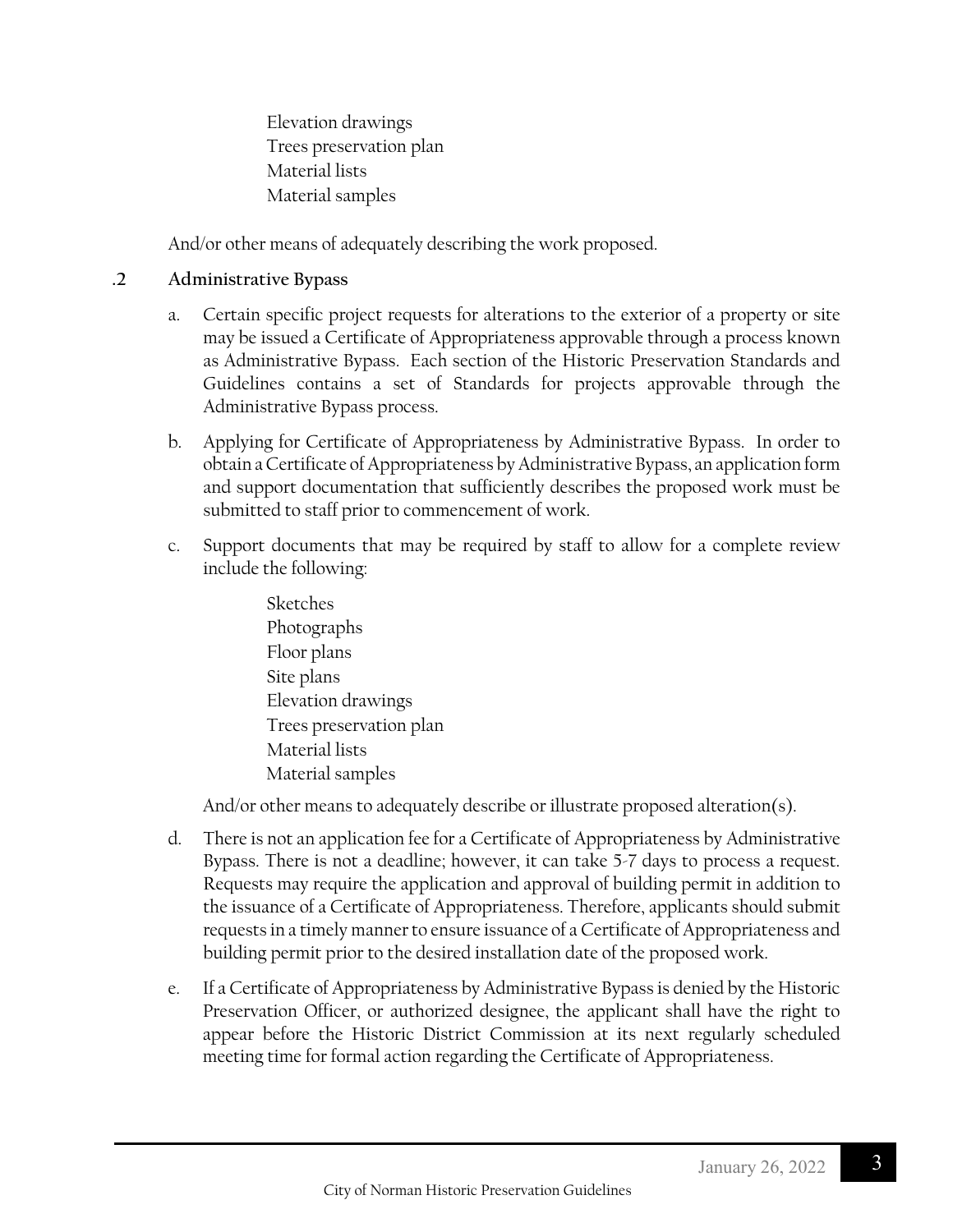#### **1.4 Introduction to the Secretary of the Interior Standards**

**.1** The Secretary of the Interior is responsible for establishing standards for all programs under departmental authority and for advising federal agencies on the preservation of historic properties listed in or eligible for listing in the National Register of Historic Places. In partial fulfillment of this responsibility the Secretary of the Interior's Standards for the Treatment of Historic Properties have been developed to guide work undertaken on historic properties; there are separate standards for preservation, rehabilitation, restoration, and reconstruction. The Standards for Rehabilitation (codified in 36 CFR 67) comprise that section of the overall treatment standards and address the most prevalent treatment. "Rehabilitation" is defined as the act or process of making possible a compatible use for a property through repair, alterations, and additions while preserving those portions or features which convey its historical, cultural, or architectural values.

**.2** Initially developed by the Secretary of the Interior to determine the appropriateness of proposed project work on registered properties supported by the Historic Preservation Fund grant-in-aid program, the Standards have been widely used over the years—particularly to determine if a rehabilitation project qualifies as a Certified Rehabilitation for Federal Historic Preservation Tax Incentives. In addition, the Standards have guided federal agencies in carrying out their responsibilities for properties in federal ownership or control and state and local officials in reviewing both federal and non-federal rehabilitation proposals. They have also been adopted by historic district and planning commissions across the country.

**.3** The intent of the Standards is to assist in the long-term preservation of historic materials and features. The Standards pertain to historic buildings of all materials, construction types, sizes and occupancy and include the exterior and the interior of the buildings. They also encompass the building's site and environment, including landscape features, as well as attached, adjacent or related new construction. To be certified for federal tax purposes, a rehabilitation project must be determined by the Secretary of the Interior to be consistent with the historic character of the structure(s) and, where applicable, the district in which it is located.

**.4** As stated in the definition, the treatment "rehabilitation" assumes that at least some repair or alteration of the historic building will be needed in order to provide for an efficient contemporary use; however, these repairs and alterations must not damage or destroy materials, features or finishes that are important in defining the building's historic character. For example, certain treatments—if improperly applied—may cause or accelerate physical deterioration of the historic building. This can include using improper repointing or exterior masonry cleaning techniques or introducing insulation that may damage historic fabric. Any of these treatments will likely result in a project that does not meet the Standards. Similarly, exterior additions that duplicate the form, material and detailing of the historic structure to the extent that they compromise its historic character will also fail to meet the Standards.

**1.5 Secretary of the Interior Standards for Rehabilitation.** Both the Historic District Ordinance and the guidelines portion of the Norman Historic Preservation Handbook include The Secretary of the Interior's Standards for Rehabilitation and Guidelines for Rehabilitating Historic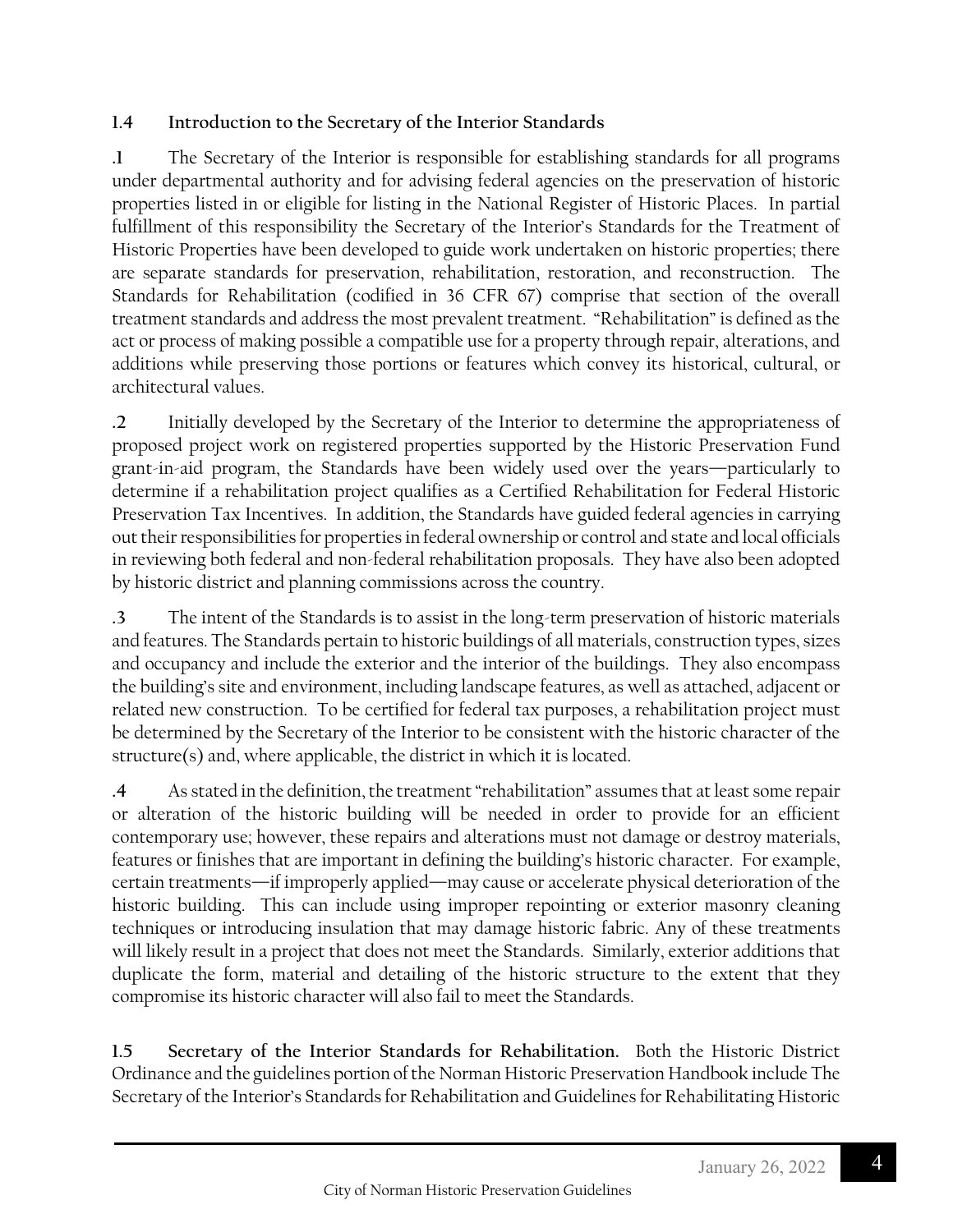Buildings (US Department of the Interior/National Park Service, Heritage Preservation Services, Revised 1990).

**.1 Make Minimal Changes.** A property shall be used for its historic purpose or be placed in a new use that requires minimal change to the defining characteristics of the building and its site and environment.

**.2 Retain Historic Character.** The historic character of a property shall be retained and preserved. The removal of historical materials or alterations of features and spaces that characterize a property shall be avoided.

**.3 Avoid False Historical Impressions**. Each property shall be recognized as a physical record of its time, place, and use. Changes that create a false sense of historical development, such as adding conjectural features or architectural elements from other buildings, shall not be undertaken.

**.4 Acknowledge Changes Over Time.** Most properties change over time; those changes that have acquired historic significance in their own right shall be retained and preserved.

**.5 Preserve Distinctive Features.** Distinctive features, finishes, and construction techniques or examples of craftsmanship that characterize a historic property shall be preserved.

**.6 Repair Rather Than Replace.** Deteriorated historic features shall be repaired rather than replaced. Where the severity of deterioration requires replacement of a distinctive feature, the new feature shall match the old in design, color, texture, and other visual qualities and, where possible, materials. Replacement of missing features shall be substantiated by documentary, physical, or pictorial evidence.

**.7 Avoid Harsh Treatments.** Chemical or physical treatments, such as sandblasting, that cause damage to historic materials shall not be used. The surface cleaning of structures, if appropriate, shall be undertaken using the gentlest means possible.

**.8 Protect Archaeological Resources.** Significant archaeological resources affected by a project shall be protected and preserved. If such resources must be disturbed, mitigation measures shall be undertaken.

**.9 Make Compatible Additions.** New additions, exterior alterations, or related new construction shall not destroy historic materials that characterize the property. The new work shall be differentiated from the old and shall be compatible with the massing, size, scale, and architectural features to protect the historic integrity of the property and its environment.

**.10 Preserve Original Integrity**. New additions and adjacent or related new construction shall be undertaken in such a manner that, if removed in the future, the essential form and integrity of the historic property and its environment would be unimpaired.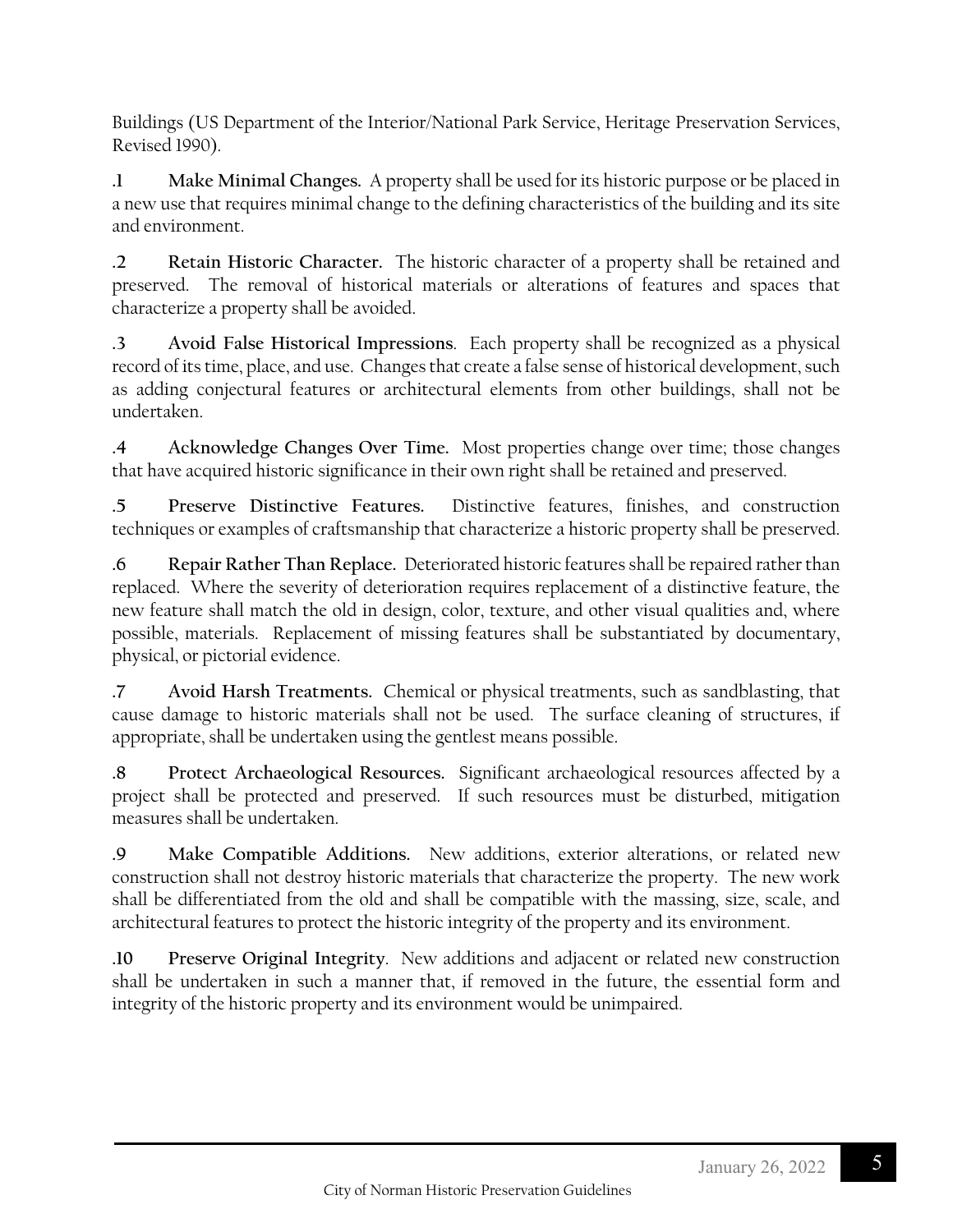#### **1.6 Norman's Historic Districts**

#### **.1 Chautauqua Historic District**

- a. Built between 1903-1940.
- b. Tree lined neighborhood with stately residences that reflect the status of the university deans and faculty and other prominent individuals who helped shape early development of the city.
- c. Its development was tied closely to the development of the city.
- d. Architecturally, Chautauqua is very eclectic. Bungalows are prominently represented, but Tudor Revival and Minimal Traditional are also quite prevalent.
- e. The district also includes fine examples of Prairie, Colonial Revival, Spanish Eclectic, Neoclassical Revival, and even one example of Queen Anne.
- f. More than 70% of the houses have paved driveways to the left or right of the house that lead to an outbuilding in the rear of the property.
- g. Many houses in this district have a shared driveway.
- h. Very few houses have an attached garage or carport to the side of the house.
- i. Houses do not have a consistent setback from the street.
- j. All streets in this district have parkways and sidewalks on both sides of streets, and paved walkways that lead from the sidewalk to the front door.

#### **.2 Miller Historic District**

- a. Built between 1910-1938.
- b. This district does not have as many trees lining the streets as Chautauqua and Southridge.
- c. It began to fully develop after WWI as an exclusive neighborhood for university faculty and Norman business leaders.
- d. Nearly half the structures are classified as Bungalows, but the neighborhood also includes Minimal Traditional, Colonial Revival, National Folk, and Tudor Revival.
- **e.** The westernmost blocks of the district align parallel to the railroad tracks; the remaining blocks follow the cardinal points of the compass.
- f. About 50% of the houses have paved driveways to the left or right of the house that lead to an outbuilding in the rear of the property.
- g. Around 20% of the houses have garages attached to the side of the house.
- h. Only a few houses have carports attached to the side of the house.
- i. All houses have a consistent setback from the street.
- j. A majority of the streets in this district have sidewalks, parkways on both sides of the streets, and paved walkways that lead from the sidewalk to the front door.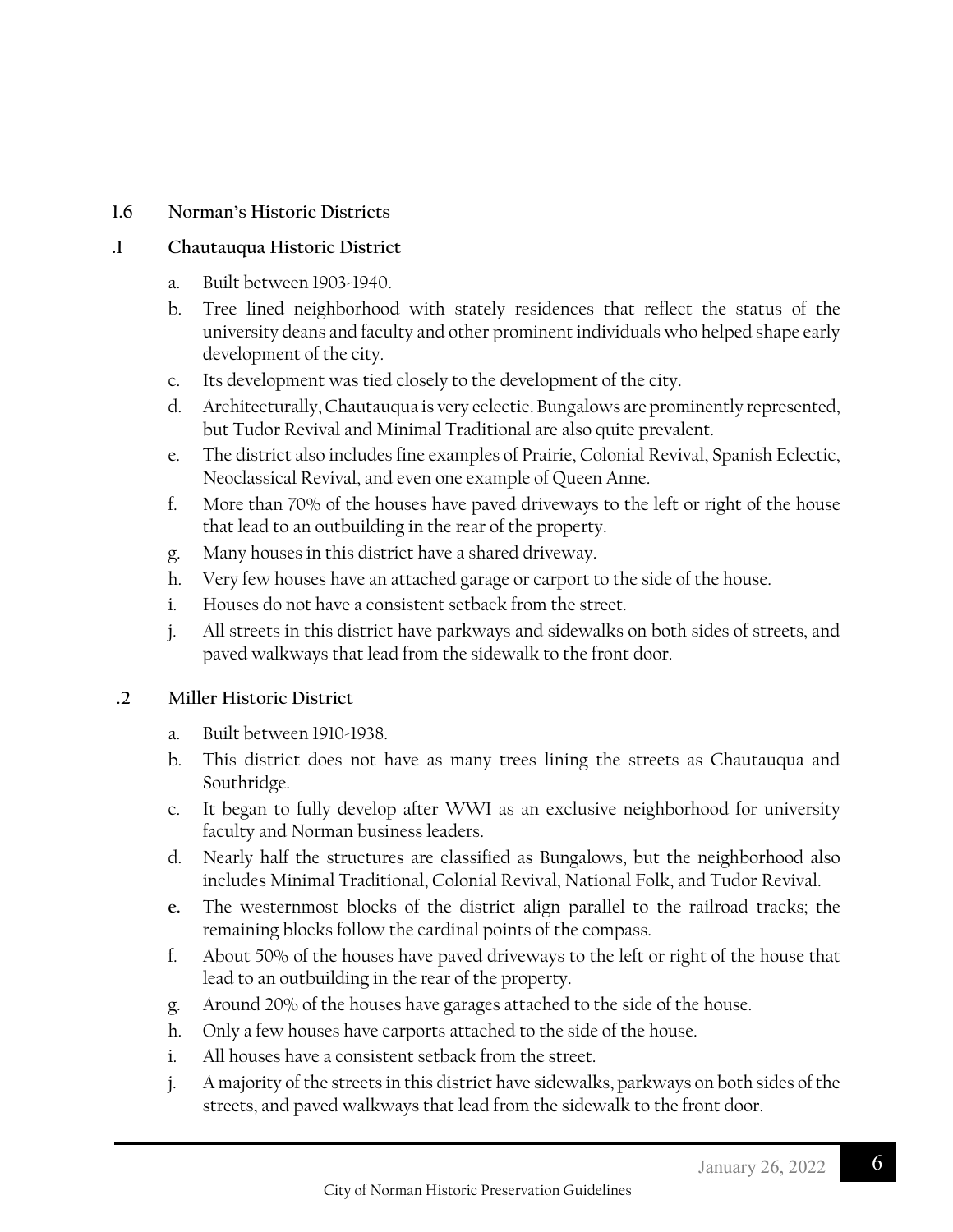#### **.3 Southridge Historic District**

- a. Built between 1920–1950.
- b. Tree lined streets with front yard gardens, located eleven blocks south of downtown district and three blocks east of the university.
- c. Largest decade of growth occurred from 1931–1940 with the construction of approximately sixty-seven buildings. The advent of World War II escalated the demand for housing in Norman as military students, frequently with their families, came in droves to attend the Naval Training School and subsequently the Naval Air Station.
- d. Architecturally, the dominant styles are Tudor Revival, Colonial Revival, and Minimal Traditional.
- e. About 50% of the houses have paved driveways to the left or right of the house that lead to an outbuilding in the back.
- f. Around 30% of the houses have an attached garage to the side of the house and few have carports.
- g. Many houses have semi-circular driveways.
- h. All houses have a consistent setback from the street.
- i. The majority of streets have sidewalks and parkways on both sides of the streets.
- j. All houses have paved walkways that lead from either the sidewalk or the driveway to the front door.

## **Site and Setting**

#### **Site Features**

#### **2.1 Standards for Administrative Bypass**

*The following items can receive a Certificate of Appropriateness (COA) through the Administrative Bypass process if they meet the criteria listed. If they do not meet the criteria, the application will be forwarded to the Historic District Commission for a full review.* 

**.1 Garden Structures.** Garden structures such as a pergola or freestanding trellis,120 square feet or less, located behind the principal structure with limited or no visibility from the front right-of-way. Wood, metal, wood composite or combination of these materials are acceptable. Vinyl structures are prohibited. Building structures greater than 108 square feet require a building permit.

**.2 Surface Parking.** Parking areas 400 square feet or less, located off the alleyway and not visible from the front right-of-way. Corner lots are considered to have two front elevations.

**.3 Storm Shelters.** Above ground storm shelters 120 square feet or less that are not visible from the front right-of-way. Underground storm shelters of any size located in the rear yard and not visible from the front right-of-way. Corner lots are considered to have two front elevations.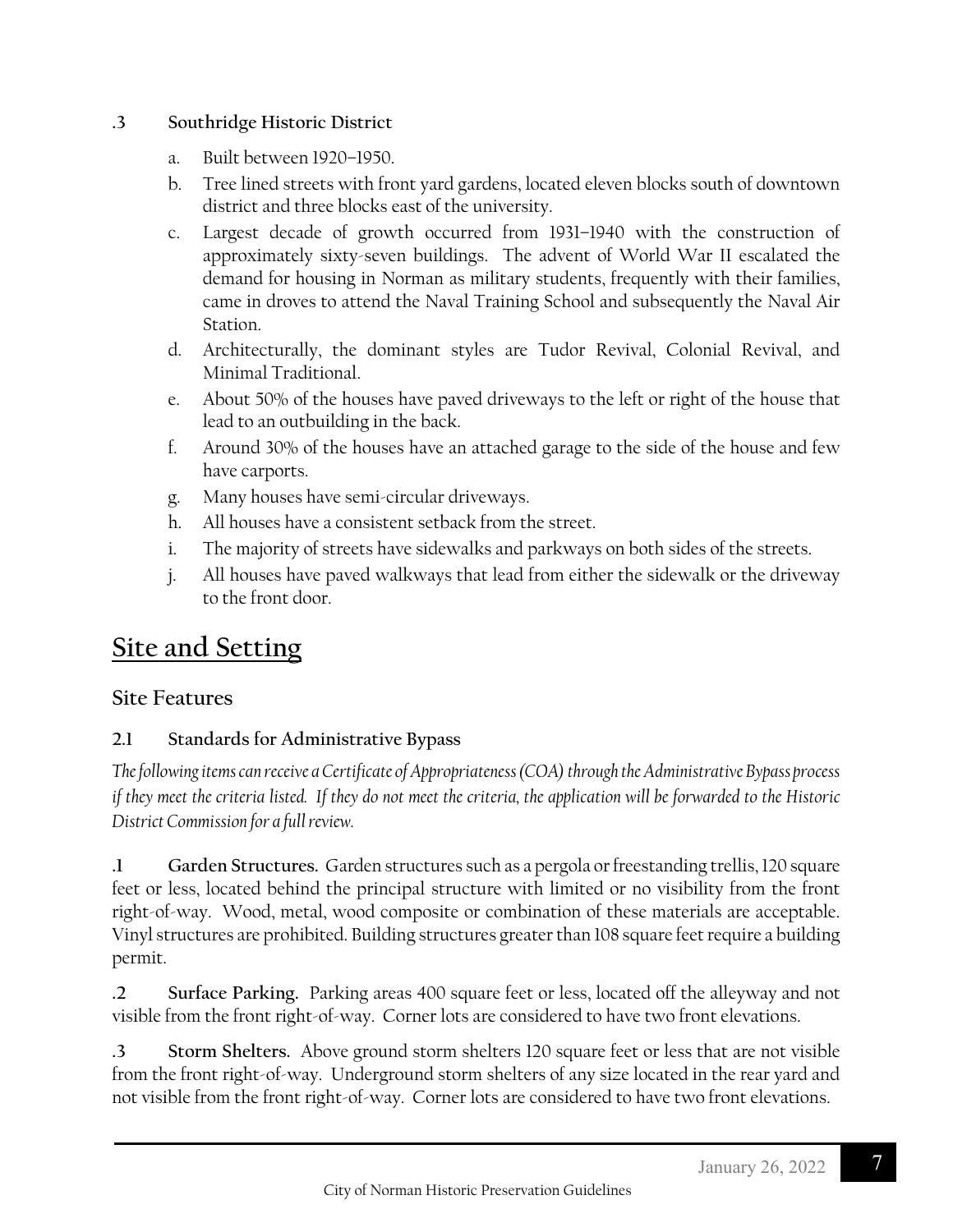**.4 Swimming Pools.** Located behind the principal structure in the rear yard and not visible from front right-of-way. Corner lots are considered to have two front elevations.

#### **2.2 Guidelines**

*A review by the Historic District Commission will use the following criteria for the issuance of a Certificate of Appropriateness (COA):*

**.1 Garden Structures.** Garden structures,such as pergolas and trellis, larger than 120 square feet, are to be located behind the principal structure with very limited or no visibility from the front right-of-way. Front or side yard installation can be considered if documentation shows one existed historically. Structures abutting or attached to the principal structure will be reviewed as a building addition. Structures that have a roof and/or sides will be reviewed as accessory structures.

**.2 Materials.** Structures are to be comprised of wood. Metal, composite wood or cement fiberboard will be considered on a case-by-case basis. Vinyl is prohibited.

**.3 Height.** Structure shall be no taller than the height of the principal structure.

**.4 Swimming Pools.** Swimming pools are to be located behind the principal structure with no visibility from the front right-of-way. Side yard installations will be considered on a case-bycase basis. A front yard installation is prohibited. Corner lots are considered to have two front elevations

**.5 Storm Shelters.** Above ground storm shelters greater than 120 square feet are to be located behind the principal structure with no visibility from the front right-of-way. Side yard installations of below ground storm shelters will be considered on a case-by-case basis. A front yard installation of above ground or below ground storm shelters are prohibited.

#### **Garages**

#### **2.3 Standards for Administrative Bypass**

*The following items can receive a Certificate of Appropriateness (COA) through the Administrative Bypass process if they meet the criteria listed. If they do not meet the criteria, the application will be forwarded to the Historic District Commission for a full review.* 

#### **.1 Garage Door Replacement.**

For non-historic garages that face the alleyway or that are not visible from the right-of-way, the following is allowed:

a. Wood, wood composite or a raised metal panel garage door.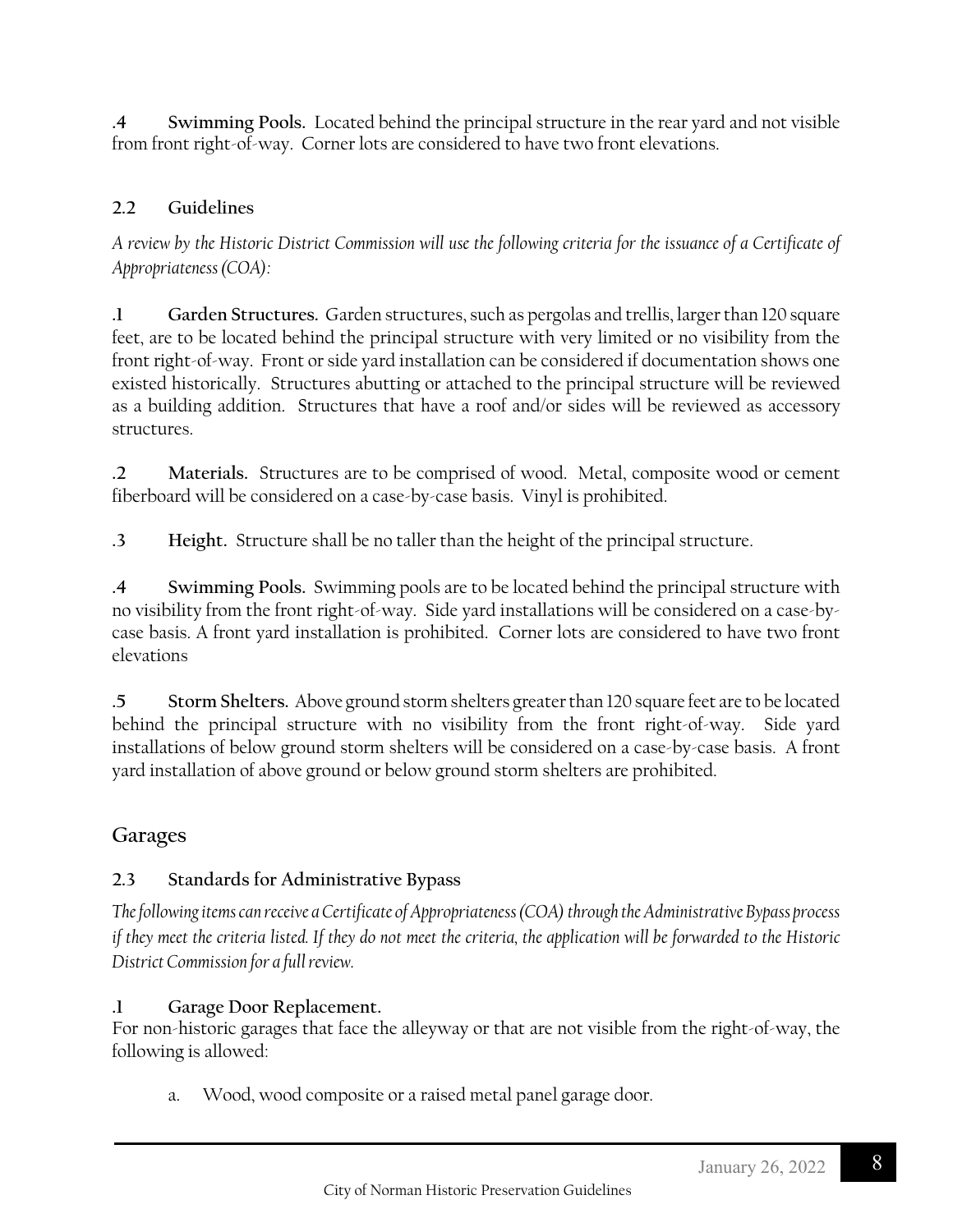- b. The original size, height and width of doors must be maintained.
- c. Designs must match the style of the original garage door and/or garage.

#### **2.4 Guidelines**

*A review by the Historic District Commission will use the following criteria for the issuance of a Certificate of Appropriateness (COA):*

**.1 Preserve Historic Garage Structures**. Retain and preserve garages in their original locations and configurations. Even if the function changes, the exterior appearance shall remain the same.

**.2 Preserve Original Materials**. Retain and preserve character-defining materials, features, and details of historic garages, including foundations, siding, masonry, windows, garage doors, and architectural trim. When necessary, repair character-defining materials, features, and details of historic garages in-kind according to pertinent guidelines.

**.3 Replace Only Deteriorated Portions**. If replacement of a deteriorated element or detail of a historic garage is necessary, replace only the deteriorated portion in-kind rather than replacing the entire feature. Match the original in design, dimension, texture, and material. Consider compatible substitute materials only if the original materials are no longer available.

.**4 Request for Garage Demolitions**. A request to demolition a historic garage will utilize the following in determining the eligibility for demolition:

- a. An existing structure of architectural or historical significance shall be retained if repairs are reasonably possible.
- b. An existing structure is dilapidated, leaning, lacking a solid foundation, or of substandard construction, it may be eligible for demolition
- c. An existing structure is 240 square feet or less, it may be eligible for demolition.
- d. An existing structure was built after the period of significance; it may be eligible for demolition.
- e. The removal of existing historic structure will enable access to the rear yard where no access currently exists; it may be eligible for demolition.

**.5 New Garage Construction.** A new garage shall be compatible in form, scale, size, materials, features, and finish with the principal structure. The following criteria will be considered for a new garage constructed where there is currently no historic structure:

- a. The new structure will utilize alley access if available.
- b. The new footprint will be 575 square feet or 50% of the footprint of the principal structure, whichever is smaller.
- c. The cumulative of square footages for all garage structures on the lot, shall be no greater than the footprint of the principal structure.
- d. New garage are to be subservient to the principal structure and in no case will the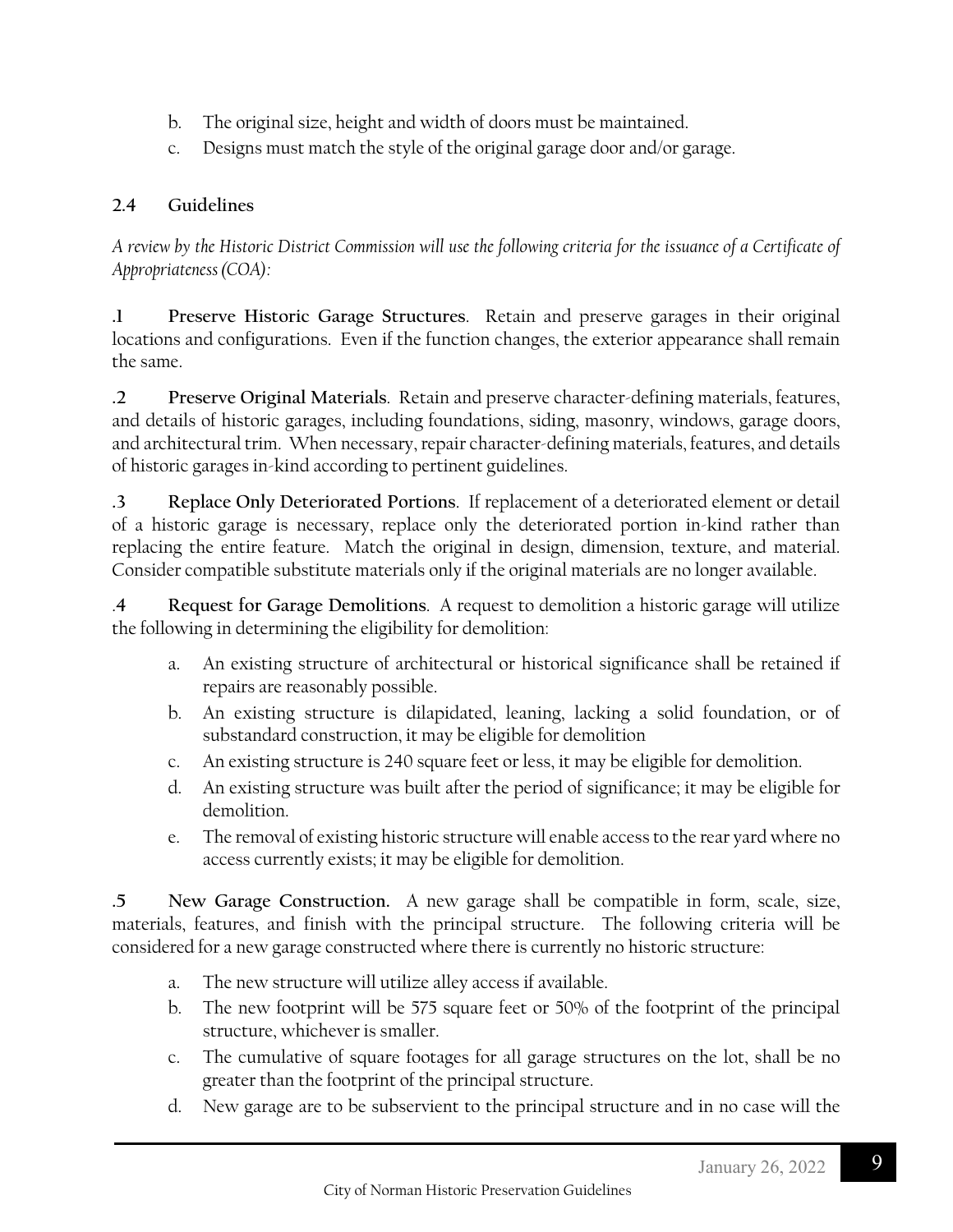garage structure be taller, wider or deeper than the principal structure.

- e. The proposed construction will preserve existing trees.
- f. Maximum of two garages are allowed per site.

**.6 New Garage Height.** New garage structures shall be the traditional height and proportion of garages in the district. New garages in blocks that contain only one-story garages shall be one-story. One and a half story and two-story garages may be built if located on a block where one and a half story and two-story garages are dominant or if adjacent properties contain similar height garages. The wall height and height of roof ridge are to be no greater than the principal structure.

**.7 New Garage Location.** New garages structures that are not replacing a historic garage are to be located behind the principal structure in the rear yard with limited or no visibility from the front right-of-way. Garages replacing historic garages shall maintain the location and configuration of a historic garage, typically at the end of a front driveway. Such garages shall be located behind the back elevation of the principal structure.

**.8 New Garage Materials.** The following may be considered on a case-by-case basis for new garages:

- a. Acceptable materials include wood, brick and stone masonry, and stucco. Fiber cement products for new garage construction located off an alleyway or if setback behind the rear of the house will be considered on a case-by-case basis. It should be noted that wood siding does not have "wood grain." Only smooth cement board is permitted. The use of vinyl, Masonite, aluminum or other metal sidings is prohibited.
- b. Aluminum clad doors and windows are allowed for garages located of an alleyway or behind the rear elevation of the house, with no or limited visibility from the from the front right-of-way.
- c. Wood, wood composite or metal overhead garage doors with wood/wood composite trim are allowed.
- d. Garage doors shall be a single width. Double width garage doors will be considered on a case-by-case basis.

**.9 Additions to Garage Structures.** Additions to existing garages may be appropriate if not visible from the front right-of-way. Additions shall not be greater than the footprint of the existing garage. Additions must match the materials and design of exiting garage structure.

**.10 Reconstruction of Historic Garage.** The reconstruction of out buildings shall be based on historic evidence, such as photographs, Sanborn maps or other documentation. If no such evidence exists, the design should be derived from the architectural style of the principal building and historic patterns and characteristics of the historic district. Wood, brick and stucco are appropriate materials for reconstruction of a historic garage. Overhead garage doors with the appearance of double doors will be considered on a case-by-case basis. Historic garages shall be located at the end of a driveway along the side property line and face the front street right-of way.

**.11 Replacement Garage Doors.** Retain and preserve wood overhead garage doors on historic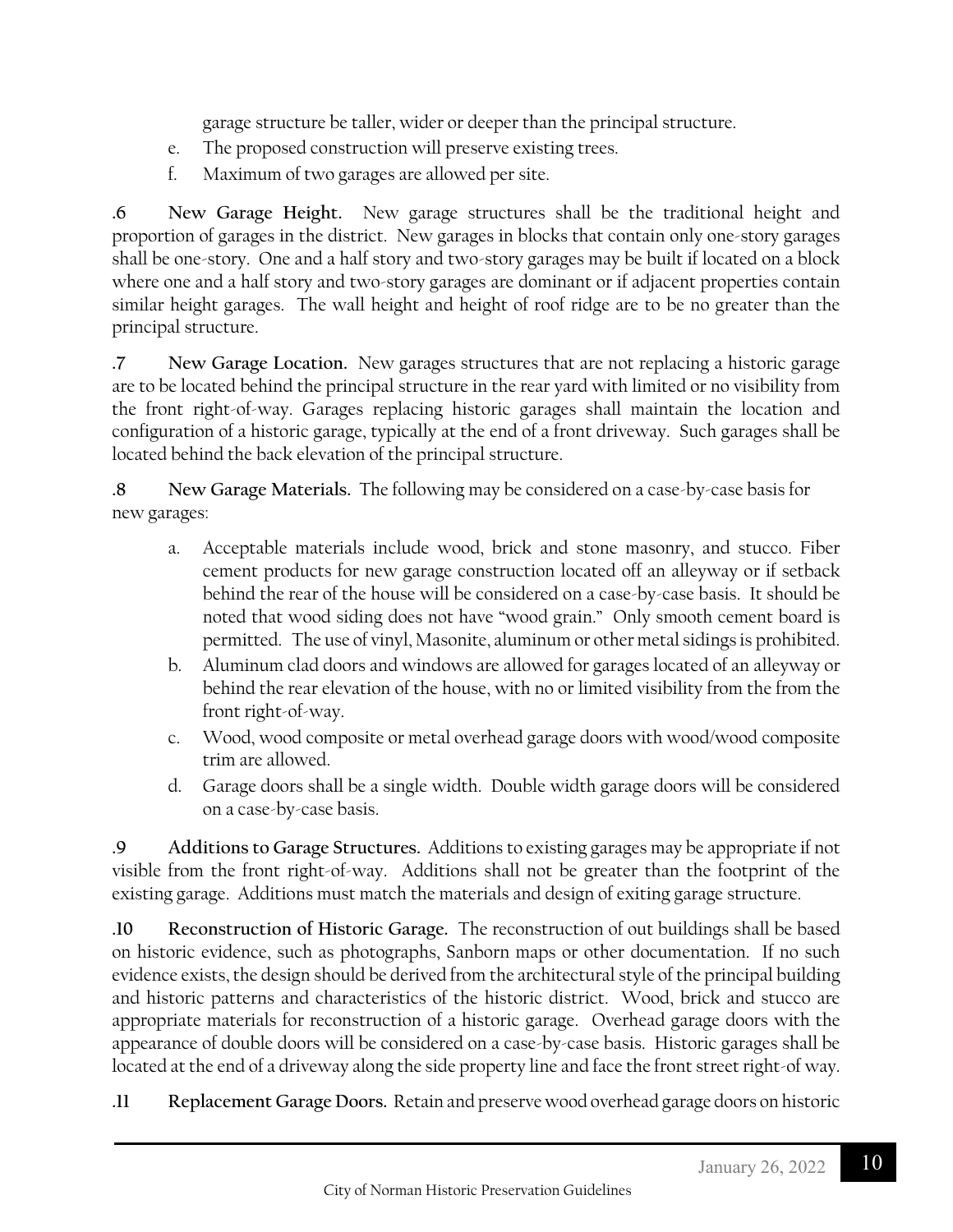garages. Retain double doors if possible. Replacement overhead garage doors with the appearance of double doors will be considered on a case-by-case basis. For historic garages, and garages that face the front or are visible from the right-of-way the following replacement door is allowed:

- a. Wood is preferred. However, wood composite or metal with composite trim can be considered on a case-by-case basis. Vinyl is prohibited.
- b. The original size, height and width of doors must be maintained.
- c. Designs must match the style of the original historic garage door.
- **.12 Carports.** Carports shall be unattached to the primary structure and meet the following:
	- a. Located in the rear yard behind the principal structure, with no visibility from the front right-of-way(s). Corner lots are considered to have two front elevations.
	- b. Constructed of wood or masonry. Cement fiberboard to be considered on a case-bycase basis.
	- c. Maximum footprint size of 400 square feet with an eave height no greater than 10 feet.
	- d. In no case shall the carport be taller, wider or deeper than the historic principal structure of the lot.

## **Accessory Structures less than 400 square feet**

#### **2.5 Standards for Administrative Bypass**

*The following items can receive a Certificate of Appropriateness (COA) through the Administrative Bypass process if they meet the criteria listed. If they do not meet the criteria, the application will be forwarded to the Historic District Commission for a full review.* 

- **.1 Small Accessory Structures 120 square feet or less.** Must meet the following:
	- a. No greater than 120 square feet footprint. Owner/applicant must meet the building code requirement for a building permit.
	- b. The design of accessory buildings are compatible with the primary structure and surrounding district.
	- c. Located in the rear yard with no visibility from the front right-of-way.
	- d. Metal and vinyl exterior materials are prohibited.

#### **2.6 Guidelines**

*A review by the Historic District Commission will use the following criteria for the issuance of a Certificate of Appropriateness (COA):*

**.1 Preserve Accessory Structures**. When possible, retain and preserve historic accessory structures in their original locations and configurations. Even if the function changes, the exterior appearance shall remain the same.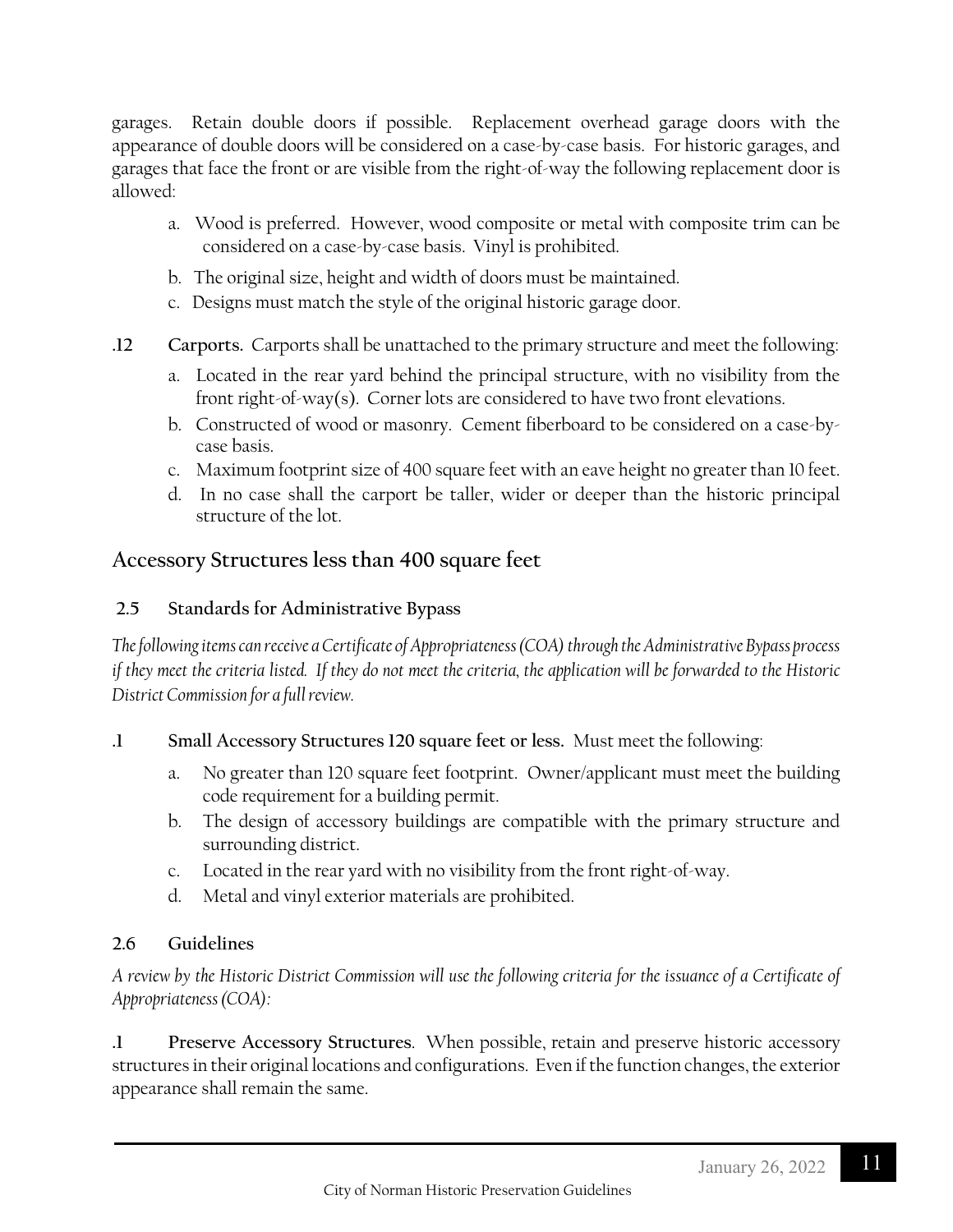**.2 Preserve Original Materials**. When possible, retain and preserve character-defining materials, features, and details of historic accessory structures, including foundations, siding, masonry, windows, doors, and architectural trim. When necessary, repair character-defining materials, features, and details of historic accessory structures in accordance with pertinent guidelines.

**.3 Replace Only Deteriorated Portions**. If replacement of a deteriorated element or detail of an historic accessory building is necessary, replace only the deteriorated portion in-kind rather than replacing the entire feature. Match the original in design, dimension, texture, and material. Compatible substitute materials can be considered if in-kind replacement material are not available or feasible.

**.4 Request for Accessory Structure Demolitions**. A request to demolish a historic accessory structure will utilize the following in determining the eligibility for demolition:

- a. An existing structure of architectural or historical significance shall be retained if repairs are reasonably possible.
- b. An existing structure is dilapidated, leaning, lacking a solid foundation, or of substandard construction, it may be eligible for demolition.
- c. An existing structure is 240 square feet or less, it may be eligible for demolition.
- d. An existing structure was built after the period of significance; it may be eligible for demolition.
- e. The removal of existing historic structure will enable access to the rear yard where no access currently exists; it may be eligible for demolition.

**.5 Make New Construction Compatible**. Accessory structures greater than 120 square feet but less than 400 square feet shall be compatible in form, scale, size, materials, features, and finish with the principal structure. New construction must meet the following:

- a. Located in the rear yard, and not visible from front right-of-way.
- b. Compatible in design, style, material to the principal historic structure and the surrounding historic neighborhood.
- c. Select materials and finishes for proposed new accessory buildings that found in historic structures in the district in terms of composition, scale, pattern, detail, texture, and finish. Acceptable materials include brick and stone masonry, stucco and wood. Cement fiberboard will be considered on a case-by-case basis when there is limited visibility from the front right-of-way. Structures with no visibility from the front may utilize cement fiberboard. No metal or vinyl structures allowed.
- d. New accessory structures shall be one-story in height and less than 10 feet in wall height.

Structures with a footprint of 400 square feet and greater and/or taller than one-story will be reviewed utilizing the either the Guidelines for Secondary Structures or the Guidelines for Garages.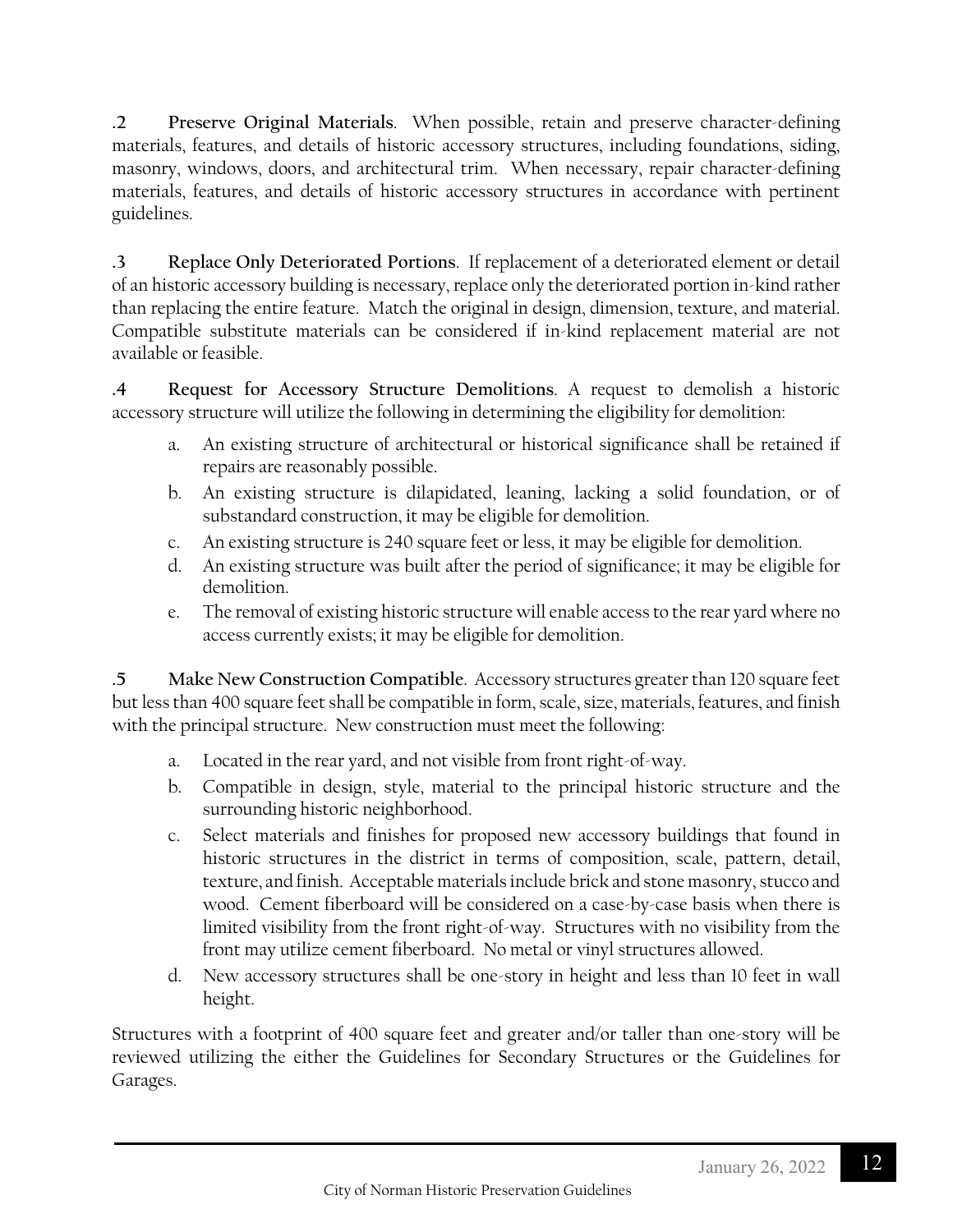### **Secondary Structures**

#### **2.7 Guidelines.**

*A review by the Historic District Commission will use the following criteria for the issuance of a Certificate of Appropriateness (COA):*

**.1 Secondary structures**. Secondary structures are accessory structures with a footprint of 400 square feet or greater and/or taller than one-story, examples of a secondary structures are garage apartments, studios, workshops and cabanas.

**.2 Preserve Secondary Structures**. When possible, retain and preserve historic secondary structures in their original locations and configurations. Even if the function changes, the exterior appearance shall remain the same.

**.3 Preserve Original Materials**. When possible, retain and preserve character-defining materials, features, and details of historic secondary structures, including foundations, siding, masonry, windows, doors, and architectural trim. When necessary, repair character-defining materials, features, and details of secondary structures in accordance with pertinent guidelines.

**.4 Replace Only Deteriorated Portions**. If replacement of a deteriorated element or detail of an historic secondary structure is necessary, replace only the deteriorated portion in-kind rather than replacing the entire feature. Match the original in design, dimension, texture, and material. Consider compatible substitute materials only if using the original material is not technically feasible.

**.5 Request for Secondary Structure Demolitions**. The following will be utilized to assess a demolition request for a secondary structure:

- a. An existing structure of architectural or historical significance shall be retained if repairs are reasonably possible.
- b. An existing structure is dilapidated, leaning, lacking a solid foundation, or of substandard construction, it may be eligible for demolition.
- c. An existing structure is 240 square feet or less, it may be eligible for demolition.
- d. An existing structure was built after the period of significance; it may be eligible for demolition.
- e. The removal of existing historic structure will enable access to the rear yard where no access currently exists; it may be eligible for demolition.

**.6 Make New Construction Compatible**. Secondary accessory structures are to be compatible with the principal structure and surrounding district and in no case overwhelm the principal structure. Construction of secondary accessory structures will utilize the following criteria for new construction:

a. Match in design, style, and material to the principal historic structure and the surrounding historic neighborhood.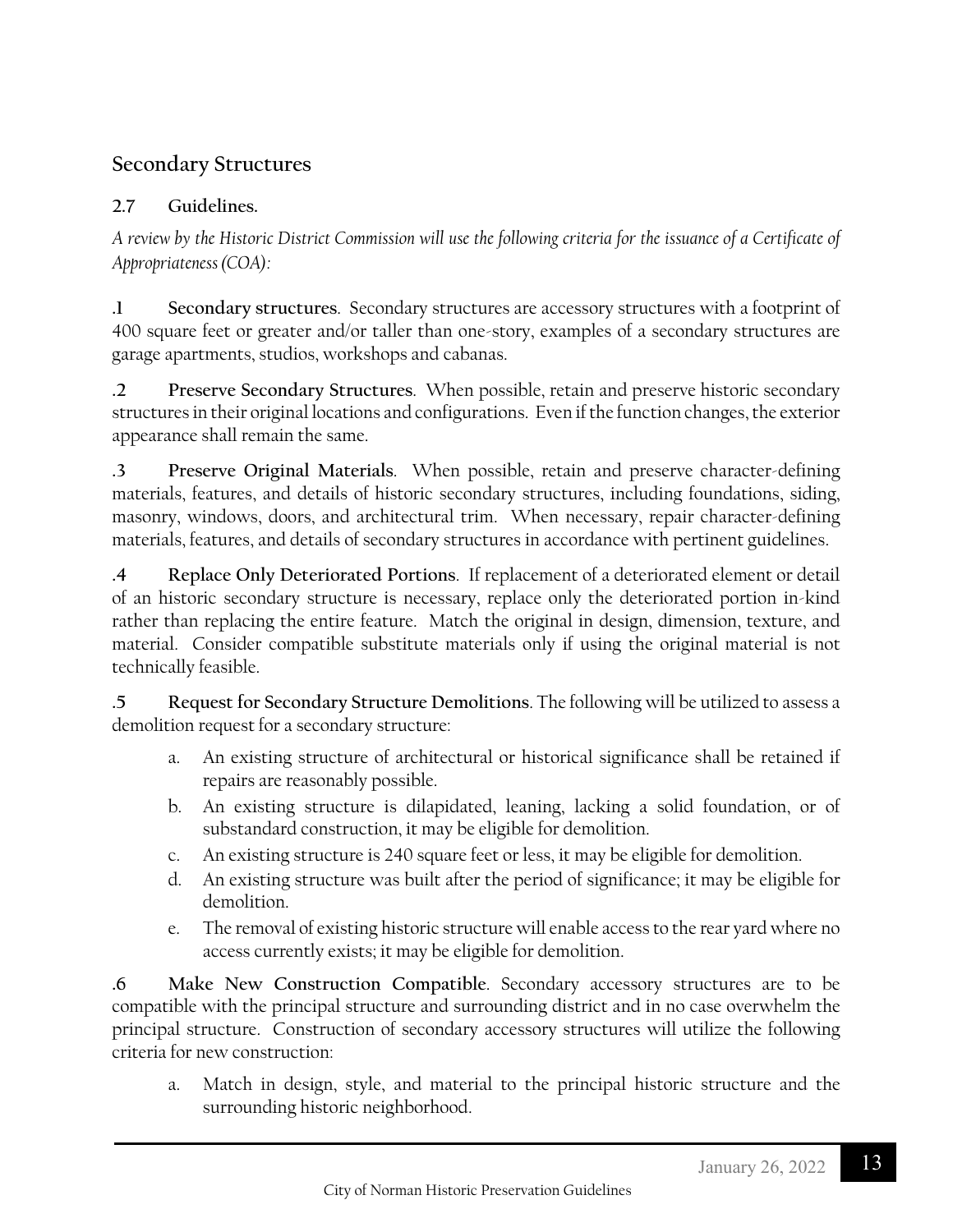b. Compatible with the principal historic structure and/or the district in regards to materials, size, scale, height, form, massing, proportions, spacing and size of window and door openings, window to wall proportions and traditional setbacks seen in the neighborhood.

**.7 Size of New Secondary Structures.** New secondary accessory structures are to be subservient to the principal structure in no case will the secondary structure be taller, wider or deeper than the principal structure. The size of a secondary structure is limited to 575 square feet or 50% of the principal structure footprint. The cumulative of square footages for all accessory structures and garages on the lot, shall be no greater than the footprint of the principal structure.

**.8 Location and Setbacks of Secondary Structures.** New secondary structures are to maintain traditional locations and setbacks seen in the neighborhood. Locations are to be in the rear yard, with limited or no visibility from front right-of-way, unless there historical indications of a different location. Corner lots are considered to have two front elevations.

**.9 Windows and Doors for Secondary Accessory Structures.** Select doors and windows for new secondary accessory buildings that are compatible in material, proportion, pattern, and detail with the doors and windows of historic buildings in the district. See Windows and Door Guidelines.

**.10 Materials.** Select materials and finishes for proposed new buildings that found in historic buildings in the district in terms of composition, scale, pattern, detail, texture, and finish. Acceptable materials include brick and stone masonry, stucco and wood. Cement fiberboard will be considered on a case-by-case basis for those structures located behind the back elevation of the principal structure but with limited visibility from the front right-of-way. Metal and vinyl exterior materials are prohibited.

**.11 Avoid False Historical Appearance.** New secondary accessory structures are to be compatible with the style, age and character of the principal structure and district without creating a false historical appearance. New structures are to be of their own time and differentiated from the historic structure while maintaining compatibility with the principal structure and the character of the neighborhood.

## **Sidewalks, Driveways, and Off-Street Parking**

#### **2.8 Standards for Administrative Bypass**

*The following items can receive a Certificate of Appropriateness (COA) through the Administrative Bypass process if they meet the criteria listed. If they do not meet the criteria, the application will be forwarded to the Historic District Commission for a full review.* 

**.1 Driveways.** Widening of an existing driveway or the installation of a new driveway to a maximum width of 10 feet. Driveways are to be constructed from materials allowed by city codes.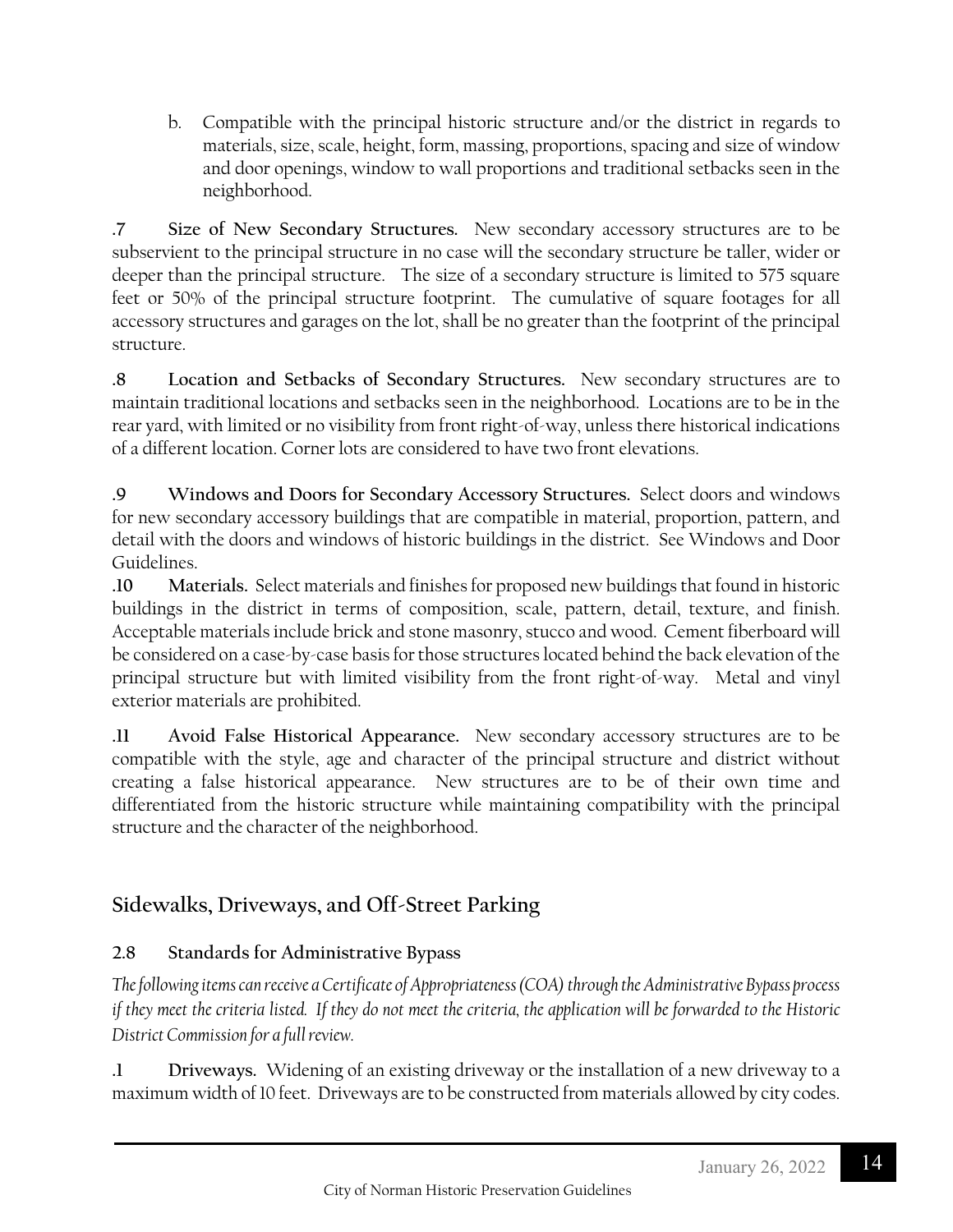Approaches can be widen to a maximum of 16 feet.

**.2 Concrete Areas.** Concrete patios/areas 300 square feet or less and not visible from the front right-of-way (s). Corner lots are considered to have two front elevations.

**.3 Parking pads.** Parking pads 400 square feet or less are allowed if located off alley and vehicles parked on the parking pad not visible from the front right-of-way (s). Corner lots are considered to have two front elevations.

**.4 Walkways.** Private sidewalks and walkways in the rear yard.

#### **2.9 Guidelines**

*A review by the Historic District Commission will use the following criteria for the issuance of a Certificate of Appropriateness (COA):*

**.1 Front Driveway Location**. Preserve and retain historic front driveways locations. New or expanded front driveways shall be perpendicular to the street, except in individual cases where there is historical documentation of an alternate configuration. Unless there is historic documentation otherwise, driveways shall be located along the property line on one side of the house.

**.2 Driveway Width**. Driveways shall be one car width, not to exceed 10 feet wide, unless there is historic documentation of an alternate configuration. Driveway width may vary as it approaches a garage in order to correspond to the width of the door opening.

**.3 New Driveway Composition**. Driveways shall be constructed from material allowed by the City Code. Existing gravel driveways may remain in place subject to other provisions in the City Code.

**.4 Ribbon Driveways**. Ribbon driveways are permitted to remain or may be newly installed in historic districts. The minimum width of ribbon paving is 18 inches.

**.5 Driveway Approaches**. Maintain the rhythm of existing approaches when introducing new driveways. Driveway approaches may be a maximum of 16 feet wide at the curb, narrowing to 10 feet at the sidewalk or property line.

**.6 Circular Drives**. Drives connecting to the street by two or more curb cut openings are not permitted in front yards or corner side yards unless demonstrated as historically present on the specific property in question.

**.7 Shared Driveways**. Historic driveways shared by two adjacent properties may be retained and preserved.

**.8 Sidewalk Location**. Sidewalks on private property shall be maintained in their traditional location, usually perpendicular to the street, unless there is historical documentation of another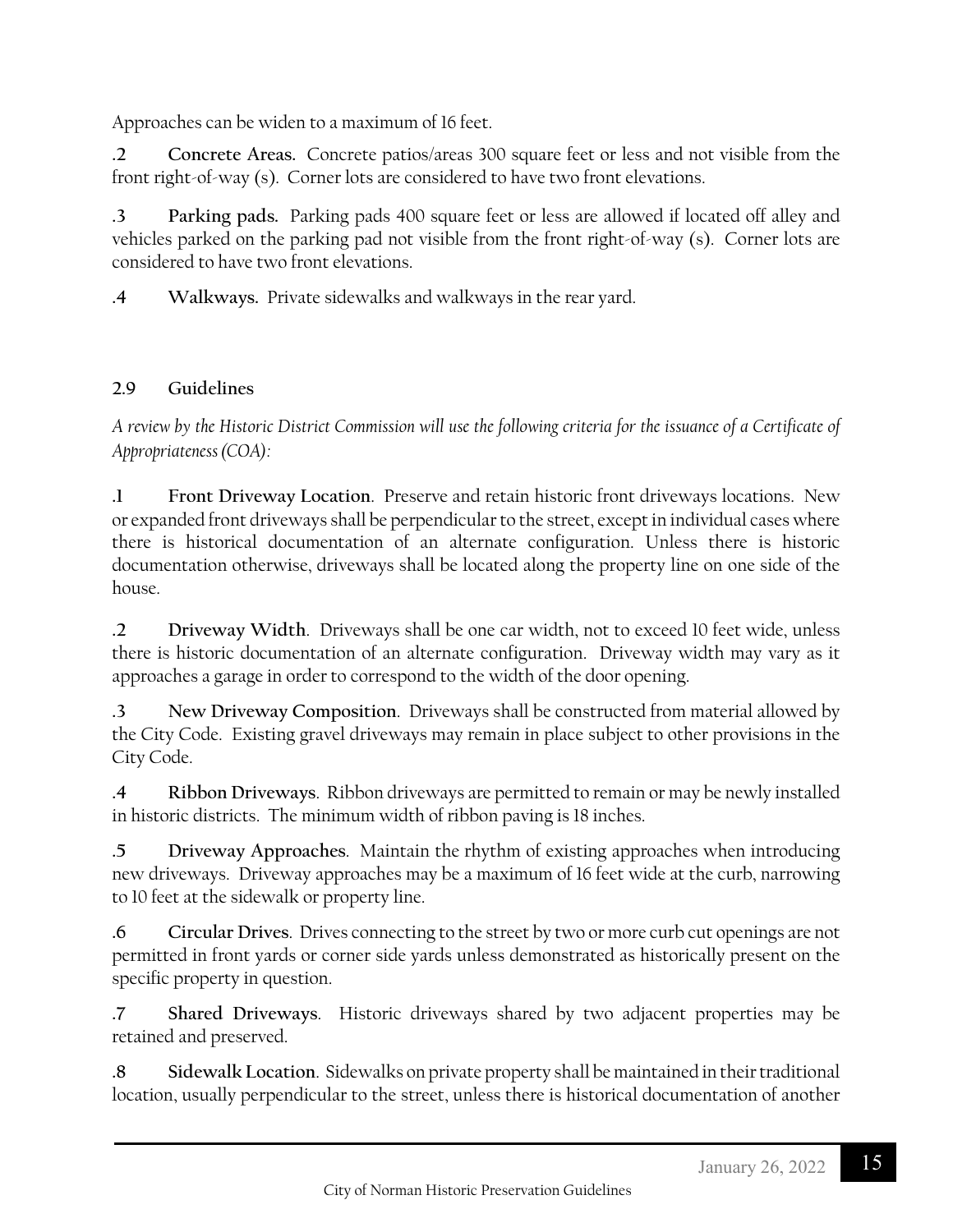location.

**.9 Sidewalks and Curbs**. Public sidewalks and curbs on the street shall be constructed of finished concrete. Sidewalks and curbs on private property may be constructed of finished concrete, brick, or stone.

**.10 New Paved Areas.** New paved areas should not directly abut the principal site structure, significantly alter the site topography, or overwhelm in area the residential, landscaped character of a rear or side yard. Care must be taken that paved areas do not injure nearby trees by intruding onto their root areas. They shall be designed to be compatible in location, patterns, spacing, configurations, dimensions, and materials with existing walkways and driveways. Paved areas shall not overwhelm the principal structure.

**.11 Rear Yard Area.** New parking areas are permitted off alleyway with no visibility or limited visibility from the front right-of-way(s). Corner lots are considered to have two front elevations. Rear yard parking must meet Norman City Codes.

**.12 Side Yard Parking Area.** The establishment of parking areas adjacent to the side of historic structures is not allowed.

**.13 Front Yard Parking Area**. Parking areas in the front yard of the property are prohibited except within an existing driveway.

## **Fences and Masonry Walls**

**2.10 Standards for Administrative Bypass.** 

*The following items can receive a Certificate of Appropriateness (COA) through the Administrative Bypass process if they meet the criteria listed. If they do not meet the criteria, the application will be forwarded to the Historic District Commission for a full review.* 

**.1 Repair of Fences.** If an existing fence or wall is replaced with a fence that is the same in material, height, location, and design; it will be considered ordinary maintenance and repair and will not require a Certificate of Appropriateness.

**.2 Installation of Fences.** Front and side yard fences of up to 4 feet in height and rear yard fences of up to 6 feet in height, may be approved by Administrative Bypass if they meet the following criteria:

- a. Composed of the following materials: wood, cast iron, iron, twisted wire, painted aluminum that mimics the appearance of cast iron or iron fences or a combination of these materials. Chain link, stone, brick, or stucco walls will be forwarded to the Historic District Commission for review. Vinyl fences are prohibited.
- b. Of traditional or historic design, contemporary designs/horizontal designs will be forwarded to the Commission for review.
- c. No footing required. Walls or fences that require a footing shall be forwarded to the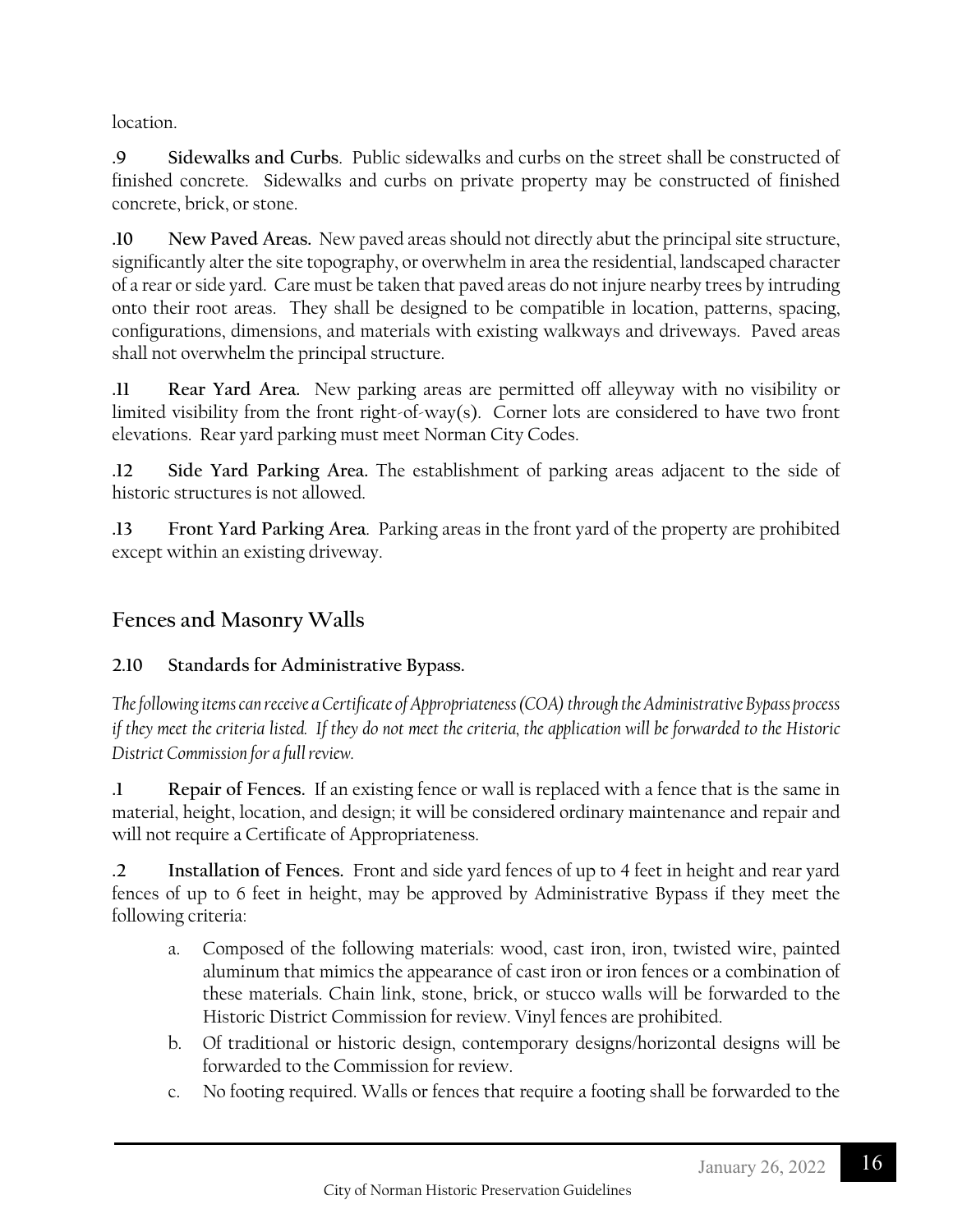Commission for review.

#### **2.11 Guidelines**

*A review by the Historic District Commission will use the following criteria for the issuance of a Certificate of Appropriateness (COA):*

**.1 Replacing Conforming Fences**. If an existing, conforming type of fence or wall is being replaced with one that is the same in material, height, placement, and style, a Certificate of Appropriateness is not required.

**.2 Materials**. Retain and preserve historic wall and fence materials that contribute to the overall historic character of a building. Acceptable materials for new fences and walls are wood, brick, stone, cast iron, iron, twisted wire, painted aluminum that mimics the appearance of cast iron or iron fences. Vinyl is prohibited. A 4 foot chain link in the side or rear yards will be considered on a case-by-case basis.

**.3 Front Yard Fences**. Front yard fences taller than 4 feet are prohibited by the *Norman Zoning Ordinance*.

**.4 Side Yard Fences**. Side yard fences of up to 4 feet in height may be approved by Administrative Bypass. Side yard fences taller than 4 feet require a COA. Side yard fences taller than 6 feet are prohibited.

**.5 Rear Yard Fences**. Rear yard fences of a contemporary design or of non-traditional materials or of height greater than 8 feet will be considered on a case-by-case basis. Such fences will be review for their impact to the historic structure and the District as a whole. The Norman Zoning Ordinance prohibits rear yard fences taller than 8 feet.

**.6 Fences on Corner Properties Adjacent to Alleys**. Fences on corner properties with alley access shall be located very carefully to maximize sight lines and minimize conflicts between alley traffic, pedestrians, and on-street traffic.

**.7 Fence and Wall Materials**. Fences or walls shall be constructed of wood, brick, stone, iron or cast or forged metal, stucco, or a combination of these materials. Stone or brick used in walls shall be compatible in size, scale, and style to that used elsewhere in the historic district, or typical of residential structures of this type, age, and location. No vinyl, cinder block, concrete block, or corrugated metal, may be used for fences or walls in historic districts. Chain link in the rear yard will be considered on a case-by-case basis.

**.8 Colors and Finishes**. Although paint color is not regulated by the Commission, it is strongly recommended that wood fences be stained or painted in colors and finishes appropriate to the style and period of the property and the district or left unfinished. No decorative murals shall be applied to fence or wall surfaces visible from the street.

**.9 Finished Side Out**. Fences or walls facing the street shall be constructed with the finished side out.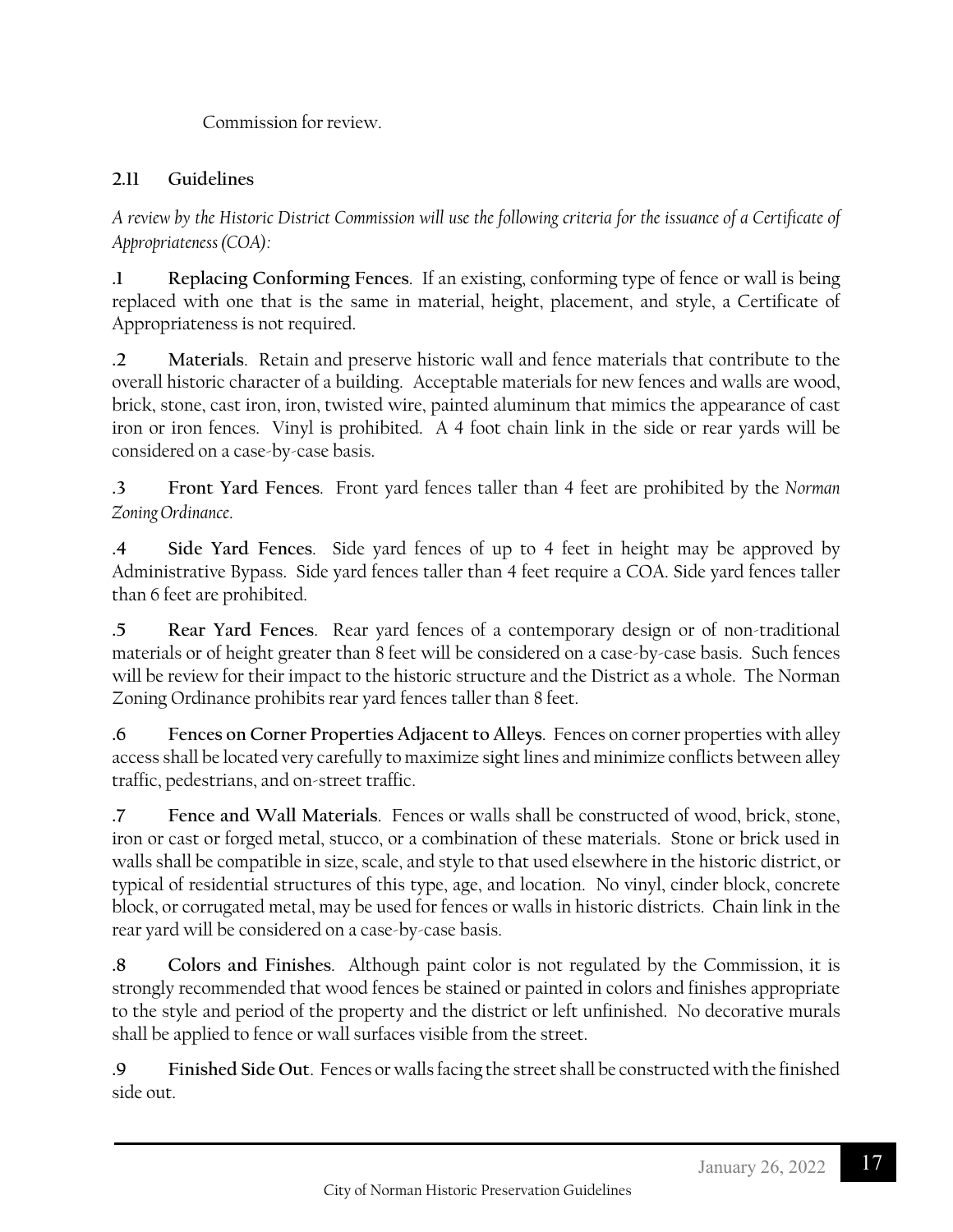**.10 Setback and Adjacent Property Tie-In**. A fence 4 feet or less in height shall be set back a minimum of 1 foot from the inner edge of a public sidewalk. Where no sidewalk exists, fences shall be set back a minimum of 6 feet from the back of curb or edge of pavement. If a fence exists on an adjacent property, the corner side yard fence shall tie into the existing fence.

### Signage

#### **2.12 Standards for Administrative Bypass**

*The following items can receive a Certificate of Appropriateness (COA) through the Administrative Bypass process if they meet the criteria listed. If they do not meet the criteria, the application will be forwarded to the Historic District Commission for a full review.* 

**.1 National Register of Historic Places Plaques.** A National Register of Historic Place commemorative plaques, if less than 2 square feet, bronze, mounted so that will not permanently damage the exterior façade material or impact the architectural features of the structure of the historic structure.

#### **2.13 Guidelines**

*A review by the Historic District Commission will use the following criteria for the issuance of a Certificate of Appropriateness (COA):*

**.1 Sign Ordinance Also Applies**. In addition to a review by the Historic District Commission, signs will be subject to the regulations and permitting requirements established in Chapter 18 of the Code of Norman, Oklahoma, also referred to as the Sign Ordinance. Applicants shall coordinate the design and placement of any sign in a historic district with the Sign Ordinance as well as these guidelines.

**.2 Signs Must Be Compatible**. Size, design, and placement of a sign shall relate to the architectural elements of the structure. Signs shall be compatible with other signs and other structures along the street.

**.3 Non-Contributing Resources**. Signs associated with non-contributing structures will be controlled only to the degree necessary to make them compatible with the general atmosphere of the district.

## **Non-Contributing Resources**

#### **2.14 Guidelines**

*A review by the Historic District Commission will use the following criteria for the issuance of a Certificate of Appropriateness (COA):*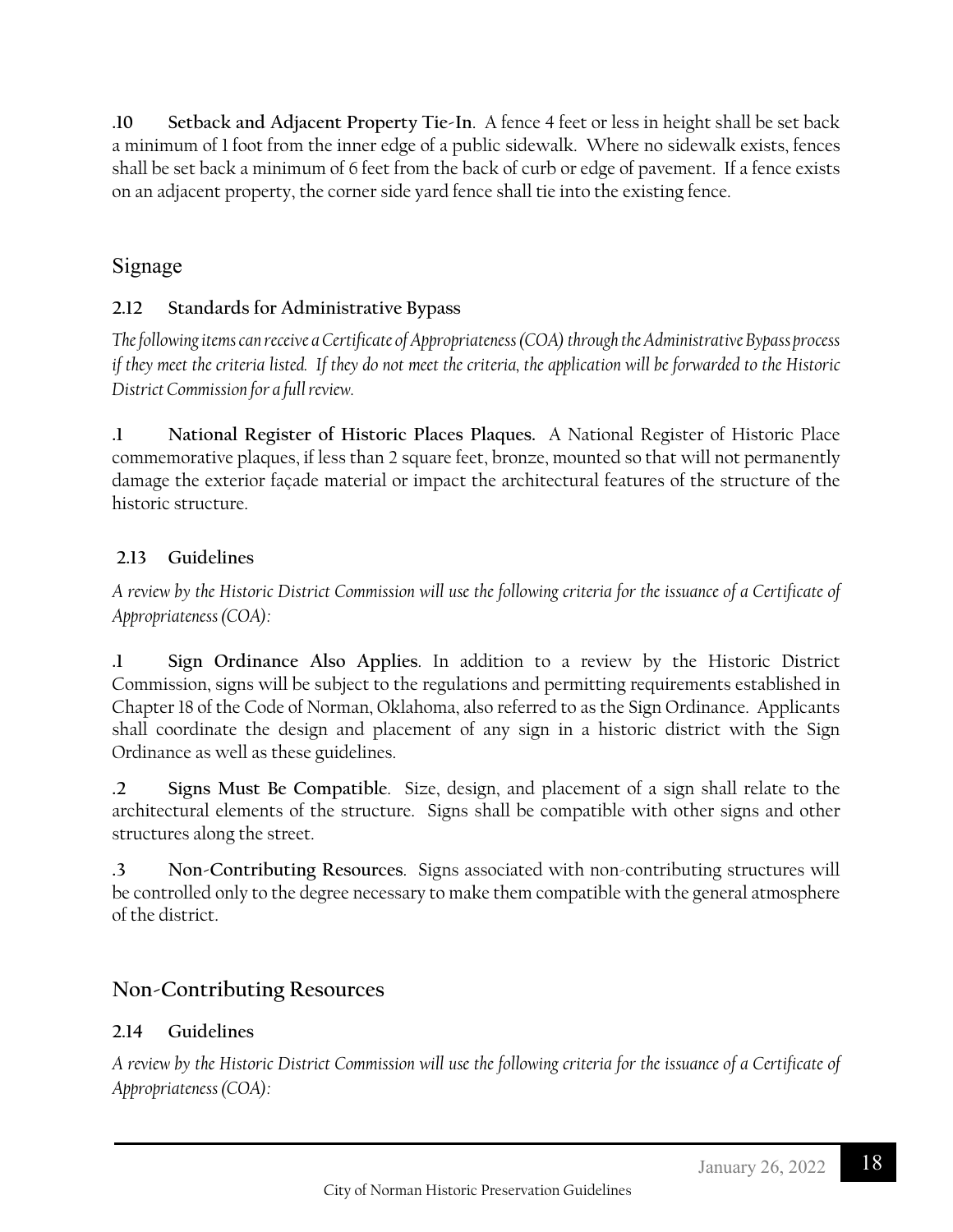**.1 Preservation Guidelines Apply**. The Historic Preservation Guidelines apply to all structures in Norman's Historic Districts, both contributing and non-contributing.

**.2 Support Harmony Between Old and New**. Non-contributing structures shall be controlled only to the degree necessary to make them compatible with the general atmosphere of the district with regard to alterations, additions, changes to the site, and the like. As with all requests for Certificates of Appropriateness in historic districts, each project will be evaluated on its own merits for overall impact on the district as a whole.

## **Building Exteriors**

## **Exterior Walls**

#### **3.1 Standards for Administrative Bypass**

*The following items can receive a Certificate of Appropriateness (COA) through the Administrative Bypass process if they meet the criteria listed. If they do not meet the criteria, the application will be forwarded to the Historic District Commission for a full review.* 

**.1 Removal of wall materials.** Removal of non-original or contemporary synthetic materials to reveal existing historic materials is permitted. If existing historic siding material underneath the non-original or contemporary synthetic materials has been removed, the reinstallation of appropriate/compatible material requires review by the Historic District Commission.

#### **3.2 Guidelines**

*A review by the Historic District Commission will use the following criteria for the issuance of a Certificate of Appropriateness (COA):*

**.1 Preserve Original Walls**. Retain and preserve exterior walls that contribute to the overall historic form and character of a building, including functional and decorative features and details.

**.2 Retain Original Building Materials**. Retain and preserve exterior wall materials that contribute to the overall historic character of a building.

**.3 Replace Only Deteriorated Portions**. If replacement of a deteriorated wall or feature is necessary, replace only the deteriorated portion in-kind rather than the entire feature. Match the original in material, design, dimension, detail, texture, and pattern. Compatible substitute materials can be considered if in-kind replacement material are not available or feasible.

**.4 Avoid Covering Original Materials**. Building materials and decorative elements are important character-defining components of historic buildings. It is not appropriate to remove or cover any wall material or detail with coatings or contemporary substitute materials. Vinyl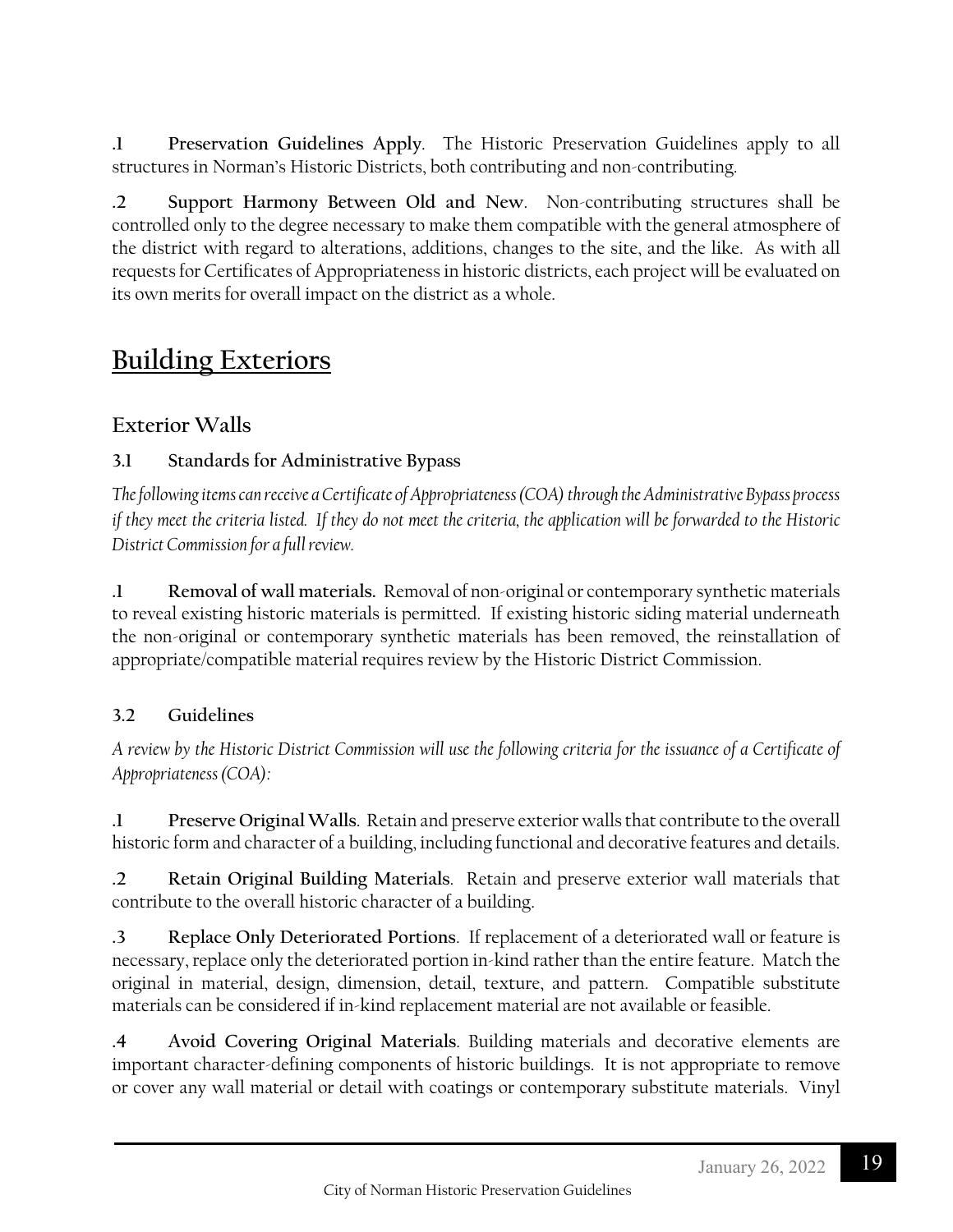and aluminum siding is not appropriate for use in historic districts.

**.5 Replace Missing Features**. When replacing an exterior wall or feature, replace it with a new wall or feature based on accurate documentation of the original or a new design that is compatible with the historic character of the building and the district. Compatible substitute materials can be considered if in-kind replacement material are not available or feasible.

**.6 Avoid False Historical Appearances**. Features or details of walls and fences that are introduced to a property shall reflect its style, period, and design. Fences and walls features shall not create a false historical appearance by reflecting other time periods, styles, or geographic regions of the country.

**.7 Substitute Materials**. Cement fiberboard (e.g. Hardiplank® siding) will be considered on a case-by-case basis. Exterior insulating and finish systems (EIFS) will not be considered for use in historic structures.

## **Wood Features**

#### **3.3 Guidelines**

*A review by the Historic District Commission will use the following criteria for the issuance of a Certificate of Appropriateness (COA):*

**.1 Preserve Original Features**. Retain and preserve wood features that contribute to the overall historic character of a building, including siding, shingles, cornices, brackets, pediments, columns, balustrades, and architectural trim.

**.2 Replace Only Deteriorated Elements**. If replacement of a deteriorated details or element of a wood feature is necessary, replace only the deteriorated detail or element in-kind rather than the entire feature. Match the original in design, dimension, texture, and material. Compatible substitute materials can be considered if in-kind replacement material are not available or feasible.

**.3 Replace Missing Features**. Replace missing wooden features based on accurate documentation of the missing original or a new design compatible in scale, size, material, and texture, with the style, period, and design of the historic building and the district as a whole. Compatible substitute materials can be considered if in-kind replacement material are not available or feasible.

**.4 Avoid False Historical Appearances**. Features or details that are introduced to a house shall reflect its style, period, and design. Features shall not create a false historical appearance by reflecting other time periods, styles, or geographic regions of the country.

**.5 Rough Sawn Wood**. Avoid using rough sawn wood as is not appropriate for installation in historic buildings.

**.6 Skirts.** All solid skirt materials shall have vents installed to allow air to pass under the house and eliminate moisture from the wood foundation.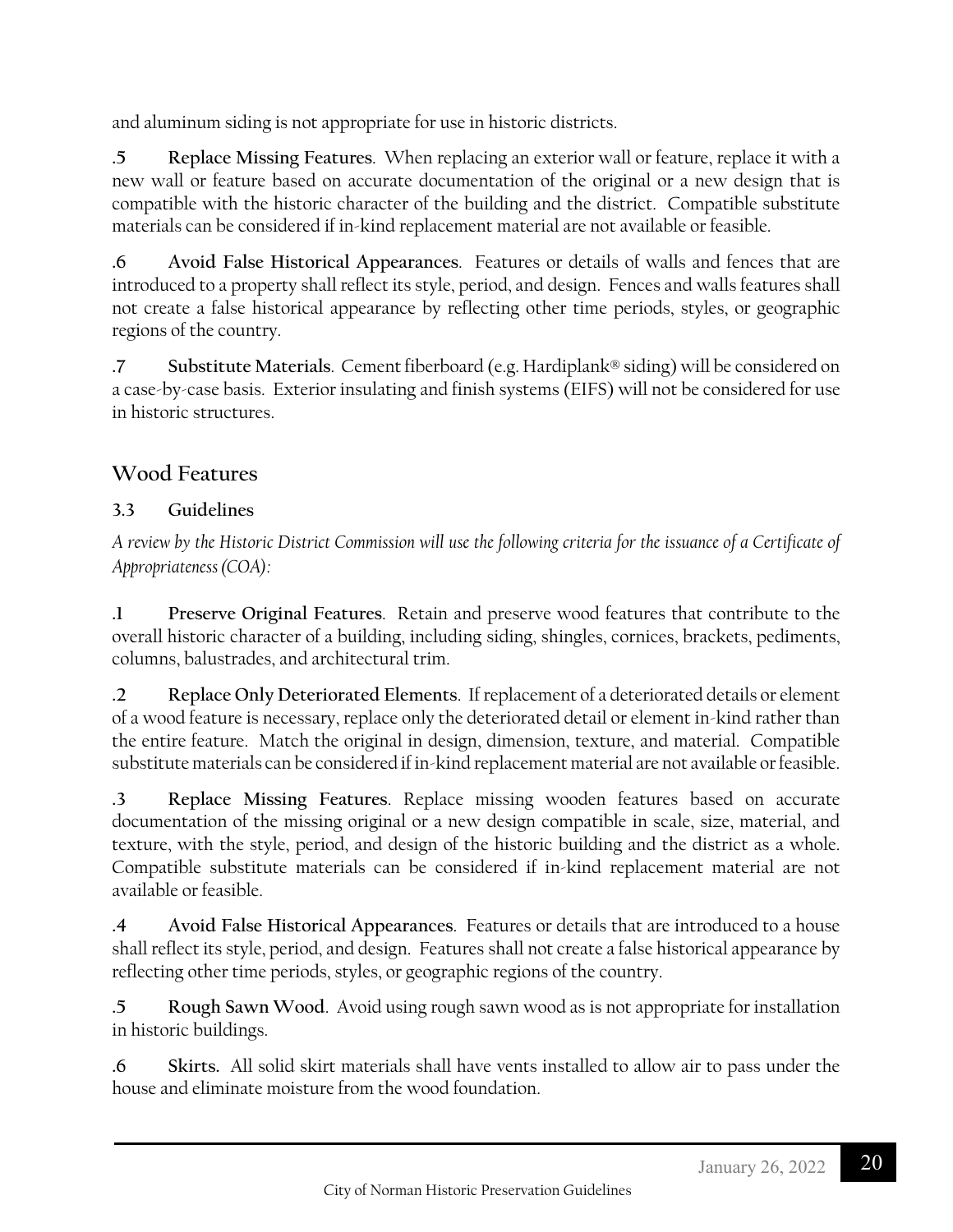**.7 Treated Wood.** All treated wood shall be thoroughly dried prior to installation.

**.8 Cleaning.** Do not use excessive water pressure or sandblasting on wood surfaces as it pits the wood.

**.9 Defining Features.** Retain corner boards and window trim as they are character-defining features on houses with wood siding or replaced with historic accuracy.

## **Masonry and Brick Features**

#### **3.4 Guidelines**

*A review by the Historic District Commission will use the following criteria for the issuance of a Certificate of Appropriateness (COA):*

**.1 Preserve Original Features**. Retain and preserve masonry features that contribute to the overall historic character of a building, including foundations, chimneys, cornices, steps, piers, columns, lintels, arches, and sills. Installing brick or block where these materials were not originally used is prohibited. Installing brick on the walls of a house that originally had wood siding is prohibited as it changes the character of the house and can destroy the wood beneath.

**.2 Preserve Original Materials**. Retain and preserve historic masonry materials, such as brick, terra-cotta, limestone, granite, stucco, slate, concrete, cement block, and clay tile, and their distinctive construction features.

**.3 Replace Only Deteriorated Elements**. If replacement of a deteriorated detail or elements of masonry feature is necessary, replace only the deteriorated in-kind rather than replacing the entire feature. Compatible substitute materials can be considered if in-kind replacement material are not available or feasible.

**.4 Replace Surfaces Only As Necessary**. Replace large masonry surfaces in-kind only as necessary, matching the original in design, detail, dimension, color, pattern, texture, and material. Consider substitute materials only if using the original material is no longer available.

**.5 Replace Missing Features**. Replace missing masonry and brick features based on accurate documentation of the missing original or a new design compatible in size, scale, material, and texture with the style, period, and design of the historic building and the district as a whole. Compatible substitute materials can be considered if in-kind replacement material are not available or feasible.

**.6 Preserve Unpainted Surfaces**. It is not appropriate to paint unpainted masonry and brick surfaces that were not painted historically. Repaint previously painted masonry surfaces in colors appropriate to the historic building material, the building, and the district.

**.7 Chimneys.** Retain and preserve primary chimneys. If a primary chimney, often used as a flue rather than fireplace, is to be removed from the interior of the house, retain the portion above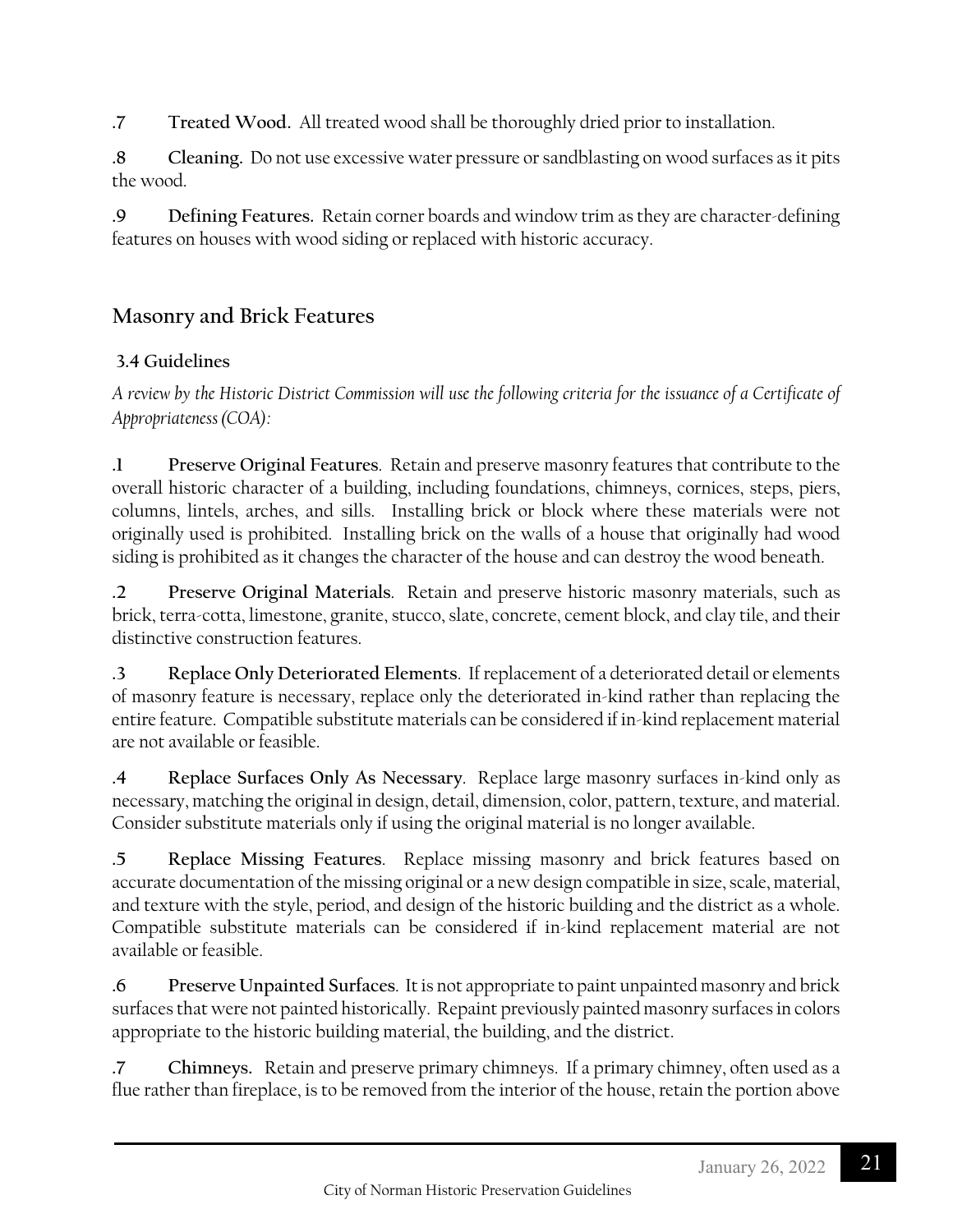the roofline. A platform will need to be constructed in the attic to carry the weight of the chimney. A secondary non-functional chimney visible from the front right-of-way will be reviewed for removal on a case-by-case basis.

**.8 Demolition of Chimneys.** Chimneys are a character-defining feature and shall be retained and maintained. If the foundation of the chimney has failed or the chimney is badly deteriorated, the chimney can be carefully dismantled and reconstructed using original materials or materials matching the original. Mortar shall match the original in composition and joint profile.

**.9 Materials.** Replace loose or missing mortar with one of the same composition as the original. Mortar is important to the integrity of the brick wall. If the mortar is missing, its replacement shall match the historic mortar in composition, color, and joint width. Use a sandlime recipe for mortar, which is compatible with the old brick. Modern masonry mortar has cement as a main ingredient, which is too hard for historic brick. A high Portland cement content will trap moisture in the brick and cause it to deteriorate.

**.10 Flashing.** Repair or replace flashing as needed to ensure a watertight connection between the chimney and roof.

**.11 Cleaning**. Historic buildings shall be cleaned in the gentlest means possible which typically includes water and soft bristle brushes. Sandblasting and high-pressure washing can cause irreparable damage to brick and are not permissible. Any chemical cleaner must be tested in small areas of limited visibility to ensure compatibility and effectiveness on the brick.

#### **Stone**

#### **3.5 Guidelines**

*A full review by the Historic District Commission will use the following criteria for the issuance of a Certificate of Appropriateness (COA):*

**.1 Replacing Deteriorated Elements.** Replace deteriorated stone with stone that matches the original in color and texture.

**.2 Mortar.** Replace deteriorated or missing mortar with mortar of the same composition as the original in composition and color.

**.3 Portland Cement.** Do not use Portland Cement on historic stone structures. Portland cement, or masons mortar, is too hard and will cause the stone to deteriorate and crumble.

**.4 Foundation.** The addition of stone to the foundation or exterior of a house is prohibited.

**.5 Walls.** Retain and preserve historic stonewalls.

**.6 Chemicals.** Any chemical cleaner must be tested in small areas of limited visibility to ensure compatibility and effectiveness on the stone. Some chemicals may burn the face of stone.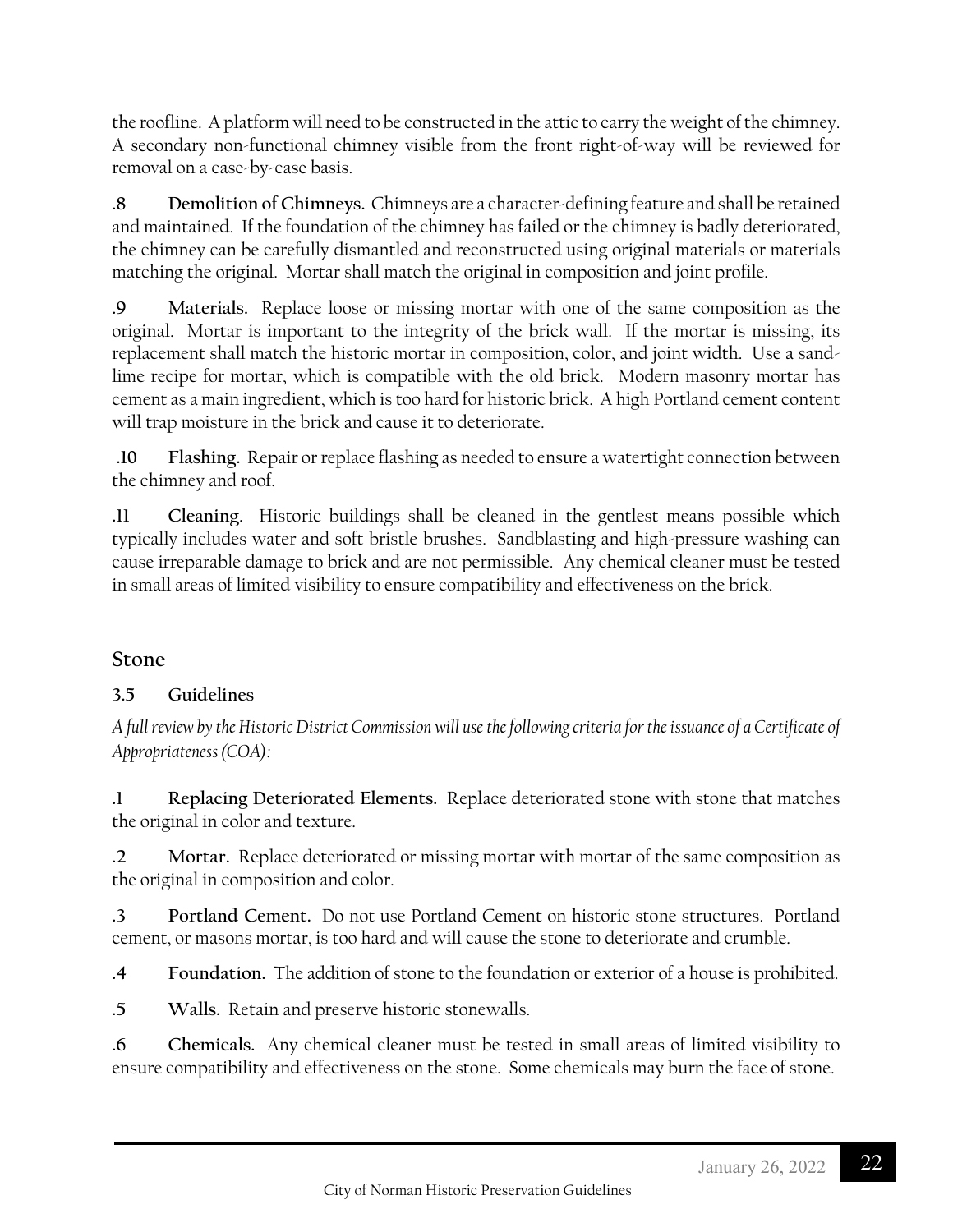## **Historic Block and CMU (Concrete Masonry Unit)**

#### **3.6 Guidelines**

*A review by the Historic District Commission will use the following criteria for the issuance of a Certificate of Appropriateness (COA):*

**.1 Retain Original Materials.** Retain historic concrete block as a building material and maintain it.

**.2 Mortar.** Replace deteriorated or missing mortar with mortar of the same composition and joint profile.

**.3 Paint.** Painted concrete block shall remain painted.

**.4 Landscape.** Retain and maintain historic concrete block. This may include repairing or reconstructing foundations.

**.5 Contemporary Concrete Masonry Units**. Contemporary CMU is not appropriate for use on a historic structure.

## **Synthetic Materials / Stucco**

#### **3.7 Guidelines**

*A review by the Historic District Commission will use the following criteria for the issuance of a Certificate of Appropriateness (COA):*

**.1 Retain Original Materials.** Retain and repair the original building material. Installing any synthetic building material or stucco on top of existing wood is prohibited. Many of these materials can trap moisture in the wall, which will cause the wood beneath to deteriorate. It can also trap moisture in the insulation, which reduces the value of the insulation.

**.2 Replace Deteriorated Materials.** Replace only that material which is beyond repair with visually compatible new material. Match the original in profile as closely as possible.

**.3 Retain Character Defining Features.** Installing synthetic siding on top of an existing siding as a way of "modernizing" the house or attempting to make the house more energy efficient is prohibited. This changes the character of the original design and frequently destroys the character-defining features of the house and neighborhood.

**.4 Stucco.** Stucco is a material that may develop hairline cracks over time. It shall be gently washed with low pressure and allowed to dry thoroughly. The application of an elastomeric paint will cover most hairline cracks and provide some flexibility at those locations.

**.5 Details.** Retain details as corner boards, windows and door surrounds, gable vents and rafter ends.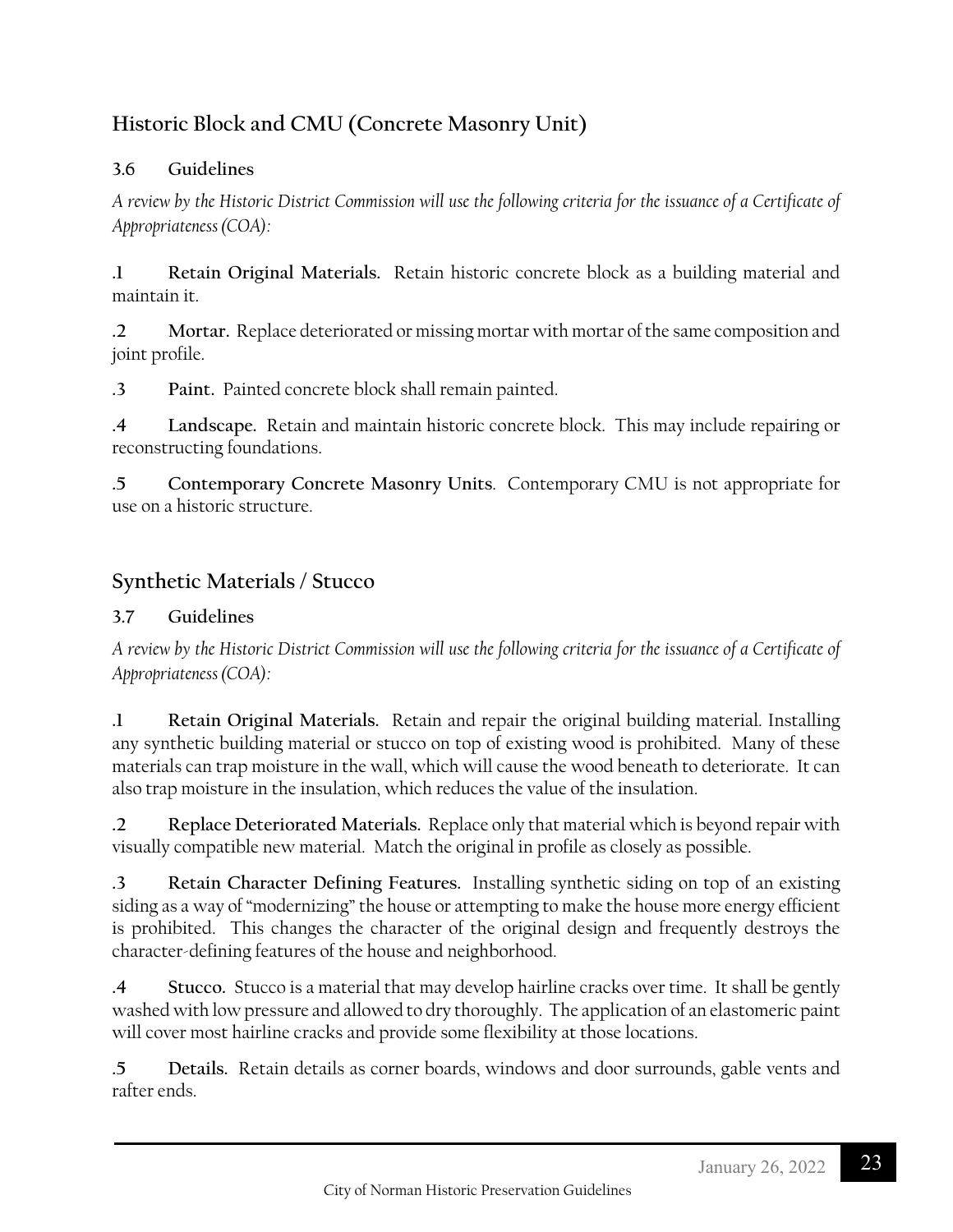**.6 Cement Fiberboard.** Cement fiberboard (Hardieplank®) and synthetic wood materials are prohibited except for new construction. These are not comparable substitutes for wood siding except in certain applications. A good use of cement board siding is where it is in contact with the ground, such as the skirt of a pier-and-beam house. Be sure to retain ventilation of the crawl space. If using cement board, use smooth only. Wood used in historic houses was sanded smooth with no obvious grain.

## **Metal**

#### **3.8 Guidelines**

*A review by the Historic District Commission will use the following criteria for the issuance of a Certificate of Appropriateness (COA):*

**.1 Replacing Deteriorated Material.** Replace deteriorated metal with new primed metal of the same or compatible material. Metal materials shall not be used to replace wood or other historic non-metal materials.

**.2 Aluminum.** Aluminum shall not replace wood as a building material but is used for cornices and other details on many buildings. This is especially true of doors and windows and their frames. If aluminum appears to be the only option as a replacement material for deteriorated wood, the aluminum shall be of similar profile and shall have a factory painted finish. Mill finish or "shiny" aluminum shall not be used on a historic building to replace a previously painted material.

**.3 Paint.** It is important to keep pressed metal, cast iron and steel well painted to avoid rust and deterioration.

**.4 Decorative Details.** Retain metal decorative roof details when replacing the primary roofing material.

**.5 Decorative Iron.** Do not create a false history by installing decorative iron work over windows that did not include them in the original design.

**.6 Pressed Metal.** Do not create a false history by installing a pressed metal skirt where one did not previously exist.

## **Roofs**

## **3.9 Standards for Administrative Bypass**

*The following items can receive a Certificate of Appropriateness (COA) through the Administrative Bypass process if they meet the criteria listed. If they do not meet the criteria, the application will be forwarded to the Historic District Commission for a full review.*

**.1 Re-Roofing.** Reroofing with in-kind materials with no change to the shape, pitch, or structure of the roof. Replacement in-kind of existing, non-historic composition roofing material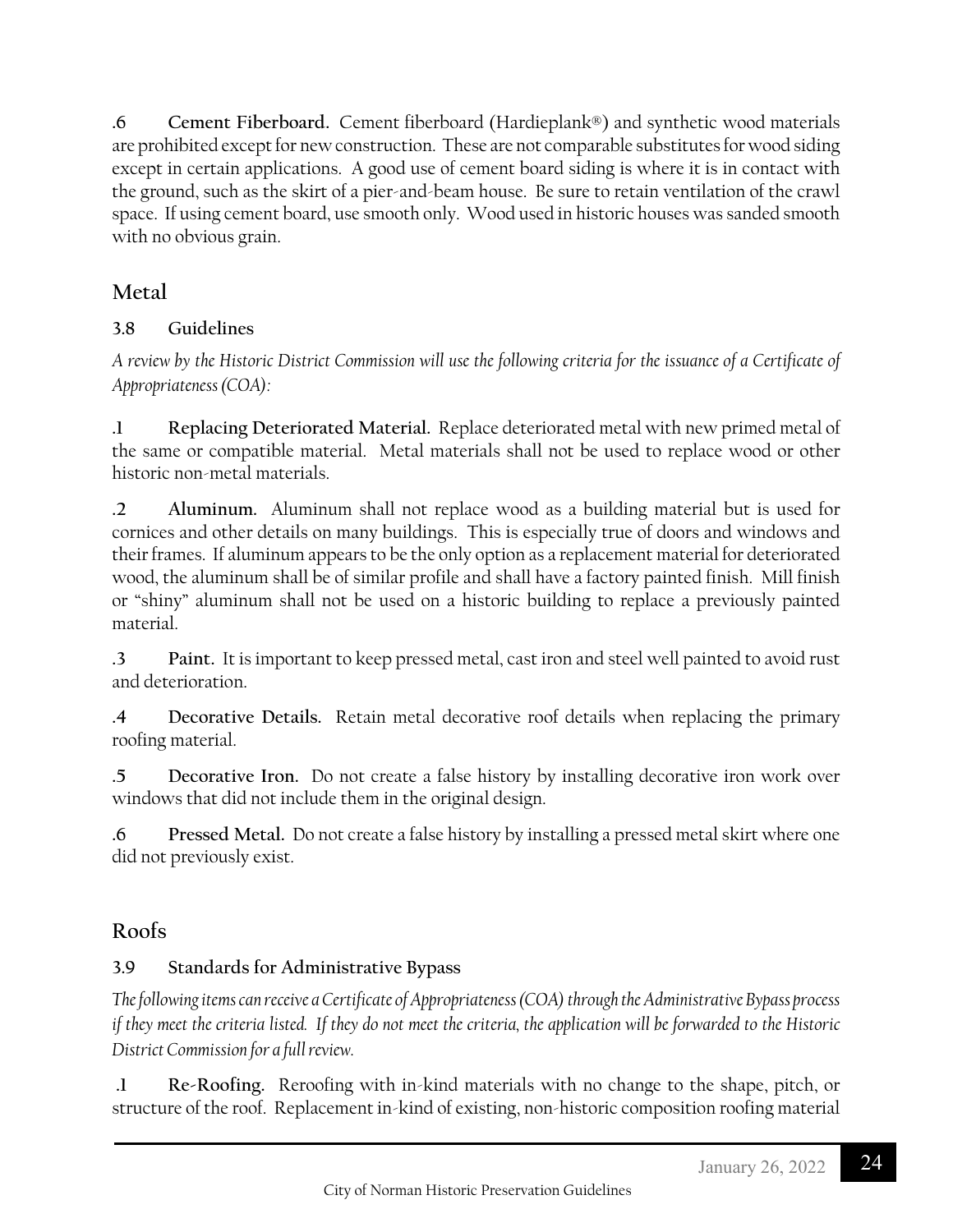with any type of contemporary asphalt, laminated or composition shingles is not subject to review and does not require a Certificate of Appropriateness.

**.2 Gutters.** Replacement or and installation of non-historic gutters and downspouts in-kind is not subject to review and does not require a Certificate of Appropriateness.

**.3 New Features.** New roof features such as skylights, solar tubes, and equipment such as power ventilators, solar collectors, photovoltaics, and antennae that are:

a. Located on rear of the structure, and not visible from the front right of way right-ofway. Corner lots are considered to have two front elevations.

**.4 Removal of Secondary Chimneys.** The removal of a non-functional, secondary chimney is allowed by Administrative Bypass if not visible from the front right-of-way.

#### **3.10 Guidelines**

*A review by the Historic District Commission will use the following criteria for the issuance of a Certificate of Appropriateness (COA):*

**.1 Preserve Original Features**. Retain and preserve historic wood, tile and slate roofs as well as roof features that contribute to the overall historic character of a building, such as cresting, dormers, cupolas, and cornices.

**.2 Replace Only Deteriorated Portions of Roof Features**. If replacement of a deteriorated roof feature is necessary, replace only the deteriorated portion in-kind to match the original feature in design, dimension, detail, and material. Compatible substitute materials can be considered if in-kind replacement material are not available or feasible.

**.3 Replacements Match Original**. If full replacement of historic roofing material or feature is necessary, replace it in-kind, matching the original in scale, detail, pattern, design, and material. Compatible substitute materials can be considered if in-kind replacement material are not available or feasible.

**.4 Replace Missing Features**. Replace missing roof features based on accurate documentation of the missing original or a new design compatible in scale, size, and material with the style, period, and design of the historic building and the district as a whole.

**.5 Built-In Gutters**. Retain and preserve built-in gutter systems.

**.6 Locate New Features and Mechanical Equipment Carefully**. New roof features such as dormers, skylights, and solar tubes, and equipment such as power ventilators, solar collectors, photovoltaics, and antennae, shall be introduced carefully so as not to compromise the historic roof design, or damage character-defining roof materials, or the overall character of the historic district.

**.7 Retain the Original Roof Form and Details.** If attic space is converted into living space and dormers are added, retain the original roof pitch to avoid a "pop-up" appearance, especially on the front façade. Avoid adding details that did not exist originally.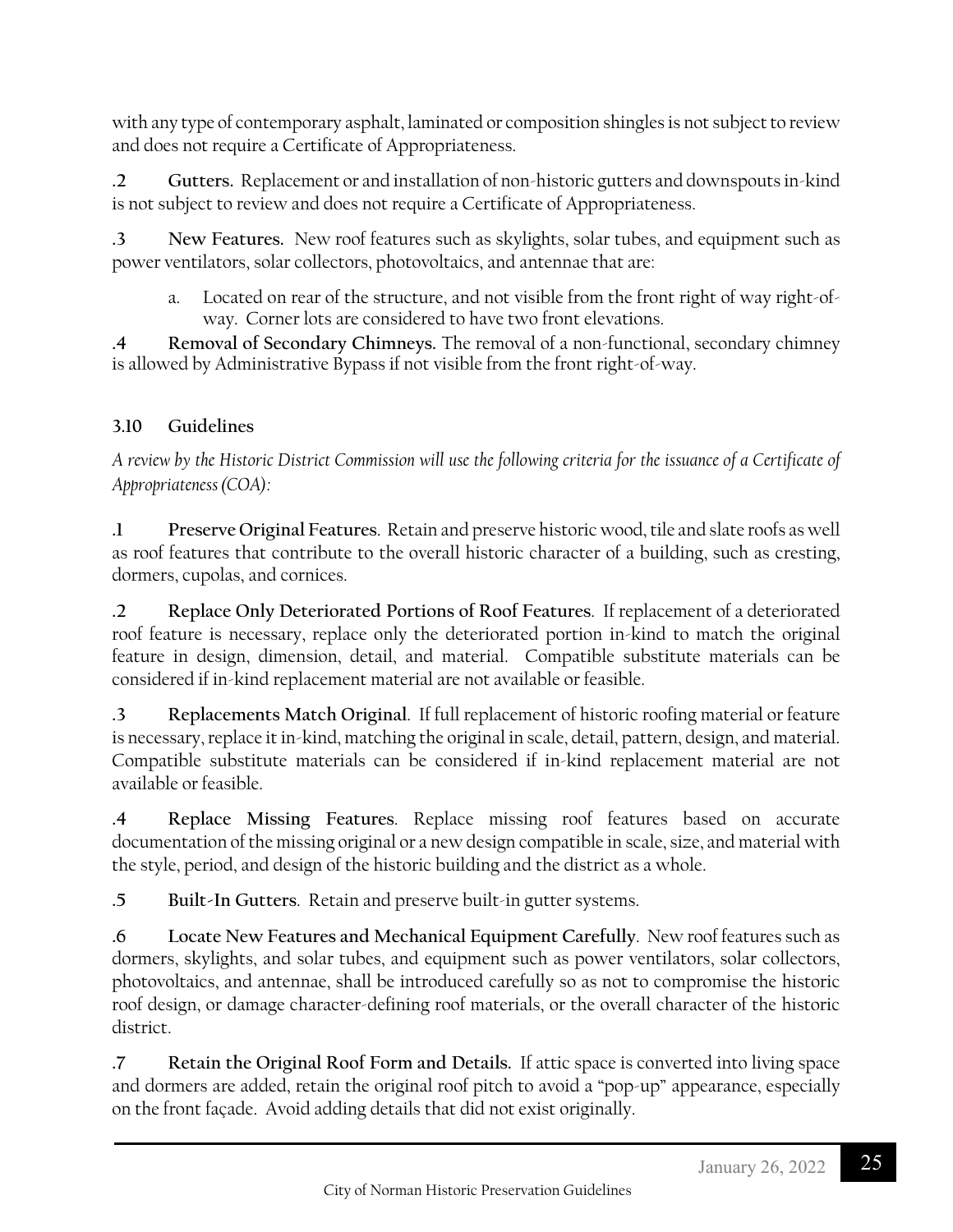**.8 Existing Dormers.** Original dormers shall be preserved and only elements beyond repair may be replaced. If a replacement is needed, original size and shape shall be maintained.

**.9 New Dormers.** New dormers must be functional, to allow light in or to add more living space, they should not be merely decorative and should be in keeping with the style of the historic house. They shall be located on the rear and inset from first-floor side wall below it. Set new dormers back from eave and do not extend above the ridge of roof.

**.10 Alternative Materials for Roofs.** Metal simulated clay, slate or other designs as well as other materials will be reviewed on a case-by-case basis to see if appropriate to the historic structure and compatible with the surrounding historic district.

#### **Windows**

#### **3.11 Standards for Administrative Bypass**

*The following items can receive a Certificate of Appropriateness (COA) through the Administrative Bypass process if they meet the criteria listed below. If they do not meet the criteria, the application will be forwarded to the Historic District Commission for a full review*.

**.1 Window Replacement.** An historic window that is deteriorated more than 50% and is not repairable may be replaced in-kind if it meets the following:

- a. Replace original windows in-kind, meaning match the original in material and finish.
- b. Muntin width and profile are same as the original in width and profile.
- c. Light pattern is the same as the original.
- d. True divided lights (panes) are the same as the original glass thickness.
- e. Size and dimension of all window components are the same as the original.
- f. Replacement of less than 50% of the windows on a given elevation**.**

**.2 Storm Windows and Screens**. The use of interior storm windows is encouraged Installation of exterior storm windows are allowable if they meet the following criteria:

- a. Wood framed, full-light storms and screens that are low profile and align with meeting rails of the window.
- b. Relatively unobtrusive, narrow-profile, metal exterior storm windows that do not obscure the window itself, that are carefully installed to prevent damage to the sill or the frame, and that are finished in a painted or a baked-enamel color compatible with the sash color are allowed. Storm window rails are to align with meeting rails of the window.
- c. The use of ¼ inch thick clear laminated glass for the purposes of weatherization and noise reduction maybe used in storm windows.
- **.3 Awnings.** Window awnings that conform to following criteria: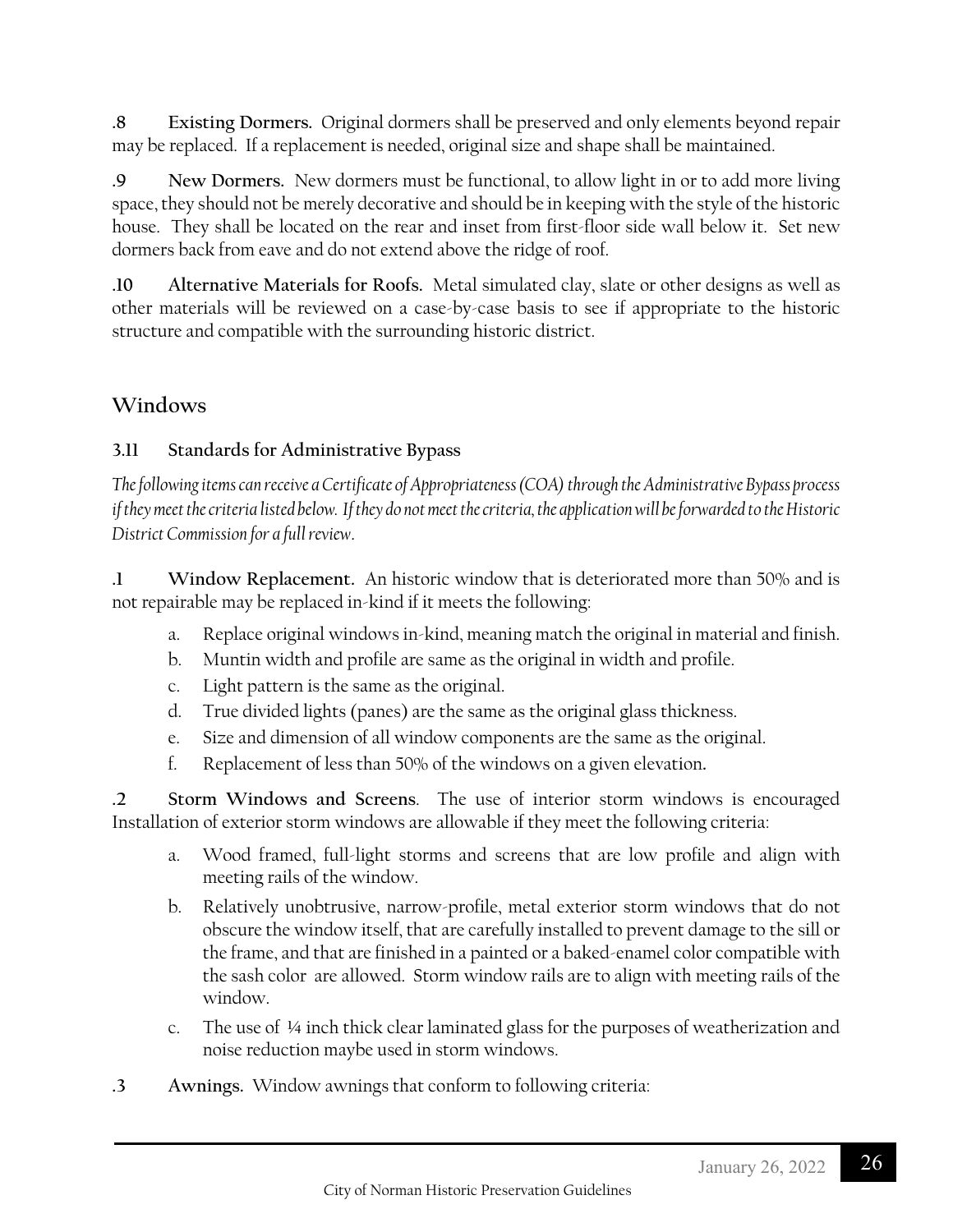- a. Material is fabric.
- b. Of traditional style and shape.
- c. Located on the rear of the structure.
- **d.** Installed over windows, doors, storefronts, or porch openings with care to ensure that historic features are not damaged or obscured.

#### **3.12 Guidelines**

*A review by the Historic District Commission will use the following criteria for the issuance of a Certificate of Appropriateness (COA):*

**.1 Retain Original Windows**. Retain and preserve original windows, including glass, frames, sash, muntins, sills, heads, moldings, surrounds, and hardware.

**.2 Retain Historic Glass**. Retain original glass in historic windows if at all possible. Leaded glass windows shall be preserved. Bubbles and waves give old glass its distinctive look and add to the historic character of the house.

**.3 Glass Replacement**. Individual panes of historic glass that have been broken or cracked, may be replaced with modern-day clear glass. Salvaged historic glass or reproduction historic "wavy" glass is also acceptable replacement historic glass was present.

#### **.4 Glass Variations.**

- a. Privacy glass may only be located in the rear or on the side of the structure, where not visible from the front. Smoked or tinted glass is not appropriate for use in historic structures.
- b. Beveled glass in doors and windows is allowed as long as it is compatible with style of the historic building and the original configuration of window panes remains.
- c. Colored glass may be used in transoms and sidelights if supported by historical documentation or compatible with the architectural style.

**.5 Replace Only Deteriorated Features**. If replacement of a deteriorated window or door feature or details is necessary, replace only the deteriorated feature in-kind rather than the entire unit. Broken sash cords, for example, can be repaired and do not necessitate replacing an entire window. Match the original in design, dimension, placement, and material.

**.6 Sash Replacement**. Replacement sash, often referred to as sash replacement kits, are acceptable for use in historic structures. However, replacement window sash shall be unclad wood, with single-pane thickness, true divided light patterns that match the historic muntin pattern and profile of the house.

**.7 Window Replacement.** An original window that is deteriorated more than 50% and is not repairable may be replaced in-kind if it meets the following:

- a. Shall have a wood exterior, unless replacing a metal casement window.
- b. Light patterns same as the original.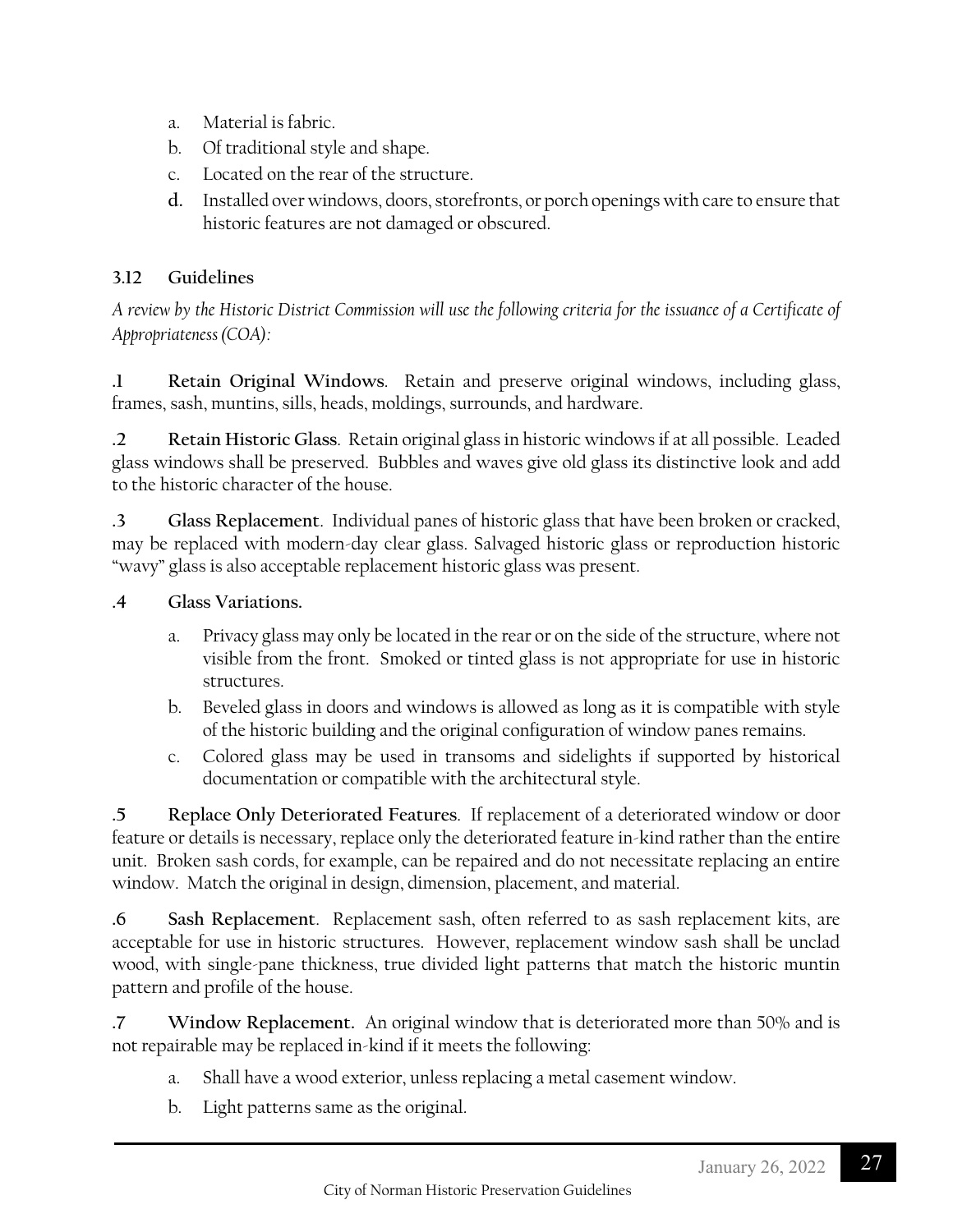- c. Size and dimension the same as the original.
- d. Double-pane simulated divided lights with wood muntins on the exterior and interior and a shadow bar between the panes may be allowed for windows on the side or rear that are not visible from the street.

**.8 Retain Original Metal Windows**. Replace original metal casement windows only as a last resort after weatherization measures have proven unsuccessful.

**.9 Preserve Original Openings**. Do not create new openings in the front or side façades of historic structures. Do not enlarge or diminish existing openings to fit stock window sizes. If new openings are necessary to meet code requirements, they shall be compatible with historic windows for that structure in proportion, shape, location, pattern, size, materials, and details.

**.10 Materials**. Wood is allowable for in-kind replacement of windows. Aluminum-clad and metal windows can be considered for the replacement of metal casement windows that are deteriorated on a case-by-case basis. Fiberglass and aluminum–clad windows can be considered on non-contributing resources and on rear elevations not visible from the front right-of-way. Vinyl-clad windows are prohibited for both contributing and non-contributing structures in the historic districts.

**.11 New Primary and Secondary Accessory Structures.** Windows in new construction are to compatible with in adjacent historic structures in terms of size, profile, design, proportions, and material. Wood and aluminum clad windows are acceptable for use in new construction.

**.12 Additions.** For construction of additions, choose windows that match the original structure. While single-pane, true divided light, wood frame windows are the most desirable choice for new construction in historic districts, double-pane glass wood windows with interior and exterior applied muntins and shadow bars between the panes are permitted. Aluminum cladding of wooden windows is permissible for use in additions. Vinyl or vinyl-clad windows are prohibited.

**.13 Install Awnings Carefully**. Install fabric awnings over window, doors, storefronts, or porch openings with care to ensure that historic features are not damaged or obscured. Awnings composed of wood or metal are not permitted unless there is historic documentation of their use.

## **Doors**

## **3.13 Standards for Administrative Bypass**

*The following items can receive a Certificate of Appropriateness (COA) through the Administrative Bypass process if they meet the criteria listed below. If they do not meet the criteria, the application will be forwarded to the Historic District Commission for a full review*.

**.1 Door Replacement**. A deteriorated door that is not repairable may be replaced in-kind, meaning a door that matches the original in materials and design. A non-original door may be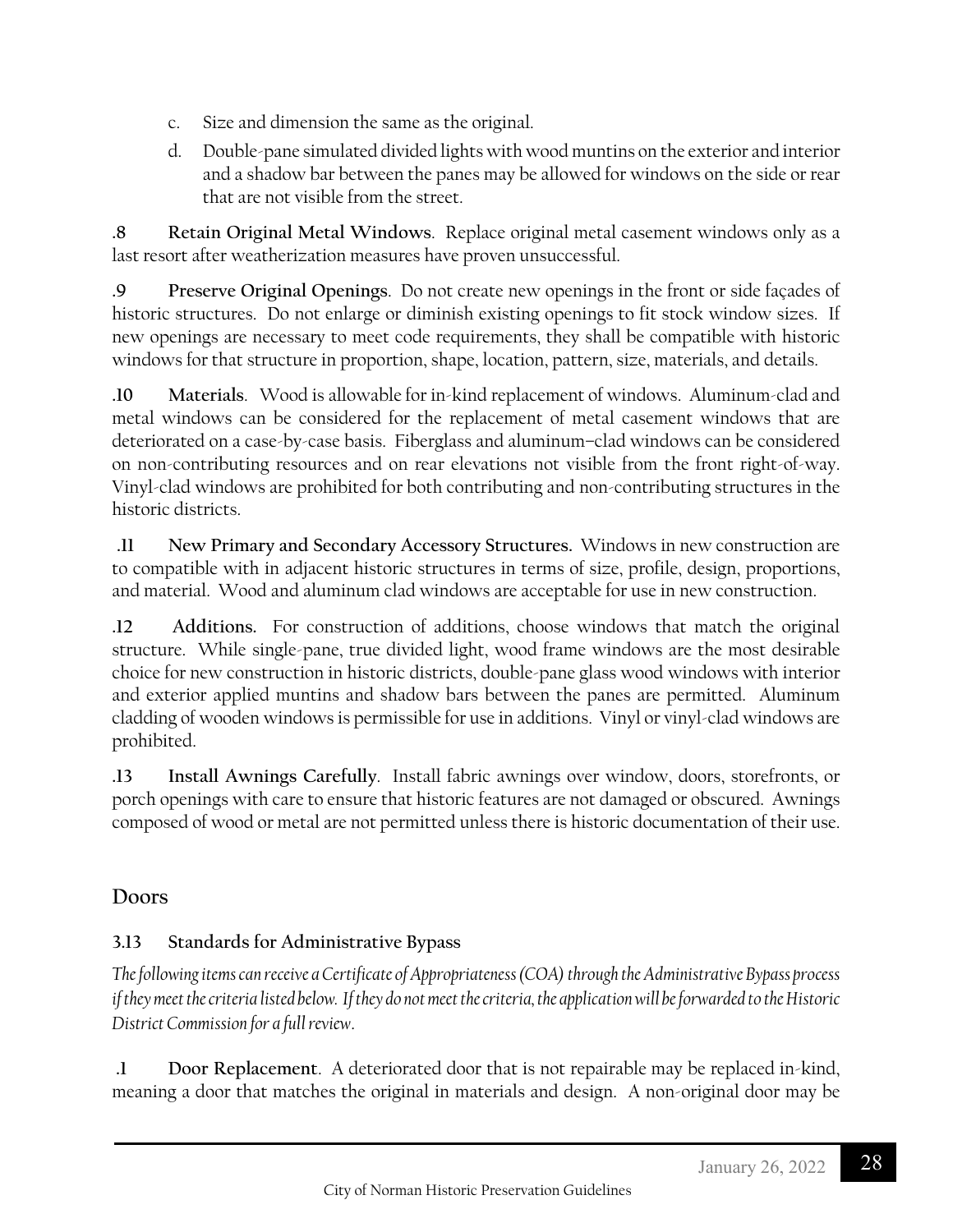replaced with a wood door that is appropriate design for the house and the historic district.

**.2 Screen Door Replacement.** Screen doors shall be retained and repaired when necessary. Any replacement screen door shall match the historic screen door and shall be built to mirror the panels and sash divisions of the door that it covers.

 **.3 Storm Doors and Screens**. Storm doors constructed of wood or metal that do not obscure or damage the existing door and frame. Storm doors required to be painted, stained, or have a baked-enamel finish color compatible with the color of the existing door. If storm and screen doors are installed where none existed originally, select a "full vision panel" design to allow the original door to be seen. (Additional information on storm windows and doors is provided in Section 3.17, Utilities and Energy Retrofit).

#### **3.14 Guidelines**

*A review by the Historic District Commission will use the following criteria for the issuance of a Certificate of Appropriateness (COA):*

**.1 Retain and Preserve Original Doors.** Retain and preserve original doors and door surrounds including frames, glazing, panels, sidelights, fanlights, surrounds, thresholds, and hardware on front doors and side doors visible from the street.

**.2 Replace Only Deteriorated Features.** If replacement of a deteriorated door feature or details is necessary, replace only the deteriorated feature in-kind rather than the entire unit.

**.3 Retain and Preserve Transoms and Sidelights.** Transoms and sidelights should be retained and preserved. Avoid altering transoms and sidelights as it distorts the strong vertical proportions of the windows and doors and changes the character of the residence.

**.4 Retain Historic Glass**. Retain original glass in historic doors. Bubbles and waves give old glass its distinctive look and add to the historic character of the house.

#### **.5 Glass Variations**

- a. Privacy glass may only be located in the rear or on the side of the structure, where not visible from the front. Smoked or tinted glass is not appropriate for use in historic structures.
- b. Beveled glass in doors is allowed as long as it is compatible with style of the historic building and the original configuration of window panes remains.
- c. Colored glass may be used in transoms and sidelights if supported by historical documentation or compatible with the architectural style.

**.6 Wood Doors.** Wood doors are required unless there is documentation that other materials were historically used on a particular structure. Keep wood doors appropriately stained or painted to protect from weather.

**.7 Replacement Doors.** Replacement doors on a historic structure are to be wood and in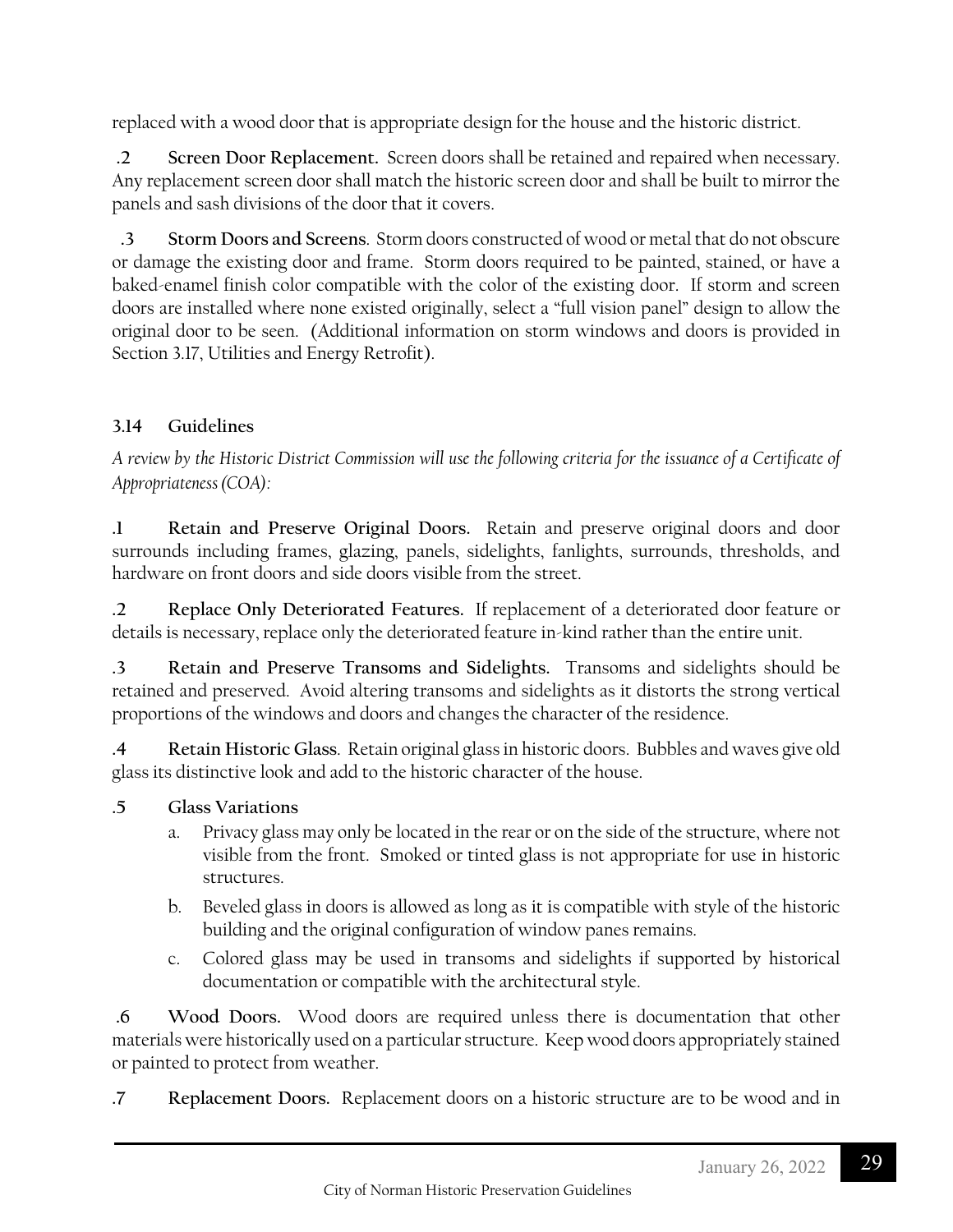appropriate design, size and details in keeping with the style of the house. Installation of steel doors on the front of a historic structure is prohibited. Aluminum clad doors are permissible on rear of the structure upon review on a case-by-case basis.

**.8 Preserve Original Openings.** Do not create new openings in the front or side façades of historic structures. Do not enlarge or diminish existing openings to fit stock door sizes. If new openings are necessary to meet code requirements, they shall be compatible with historic doors for that structure in proportion, shape, location, pattern, size, materials, and details.

**.9 Materials.** Wood is allowable for in-kind replacement of doors. Fiberglass and aluminum–clad doors can be considered on non-contributing resources and on rear elevations of historic structures when not visible from the front right-of-way. Vinyl is prohibited for historic and non-contributing structures.

**.10 New Primary and Secondary Accessory Structures**. Doorsin new construction shall be similar to those in adjacent historic structures in terms of size, profile, design, proportions, and material. Aluminum clad and fiberglass doors with limited or no visibility from the front façade can be considered on a case-by-case basis.

**.11 Additions.** For construction of additions, choose doorsthat match the original structure. Aluminum-clad wood doors are permissible for use in additions that are not visible from the front right-of-way. Fiberglass doors can be considered on a case-by-case basis.

## **Entrances, Porches, and Balconies**

#### **3.15 Standards for Administrative Bypass**

*The following items can receive a Certificate of Appropriateness (COA) through the Administrative Bypass process if they meet the criteria listed. If they do not meet the criteria, the application will be forwarded to the Historic District Commission for review.*

**.1 Screening of a rear porch.** Screening of a rear porch that is temporary, easily reversible, and is designed to preserve the historic character of the porch and the building. Screening must be with compatible materials.

**.2 Balconies and Porches.** Balconies and porches that are less than 120 square feet, built on the rear and not visible from the front right-of-way and compatible with the structure in material, scale, and size.

**.3 Handrails.** Installation of handrails required by building code may be approvable by Administrative Bypass. Handrails must meet adopted City building codes and be of a simple design that is compatible with the house in material and scale. Wood or metal are acceptable materials for handrails on historic structures.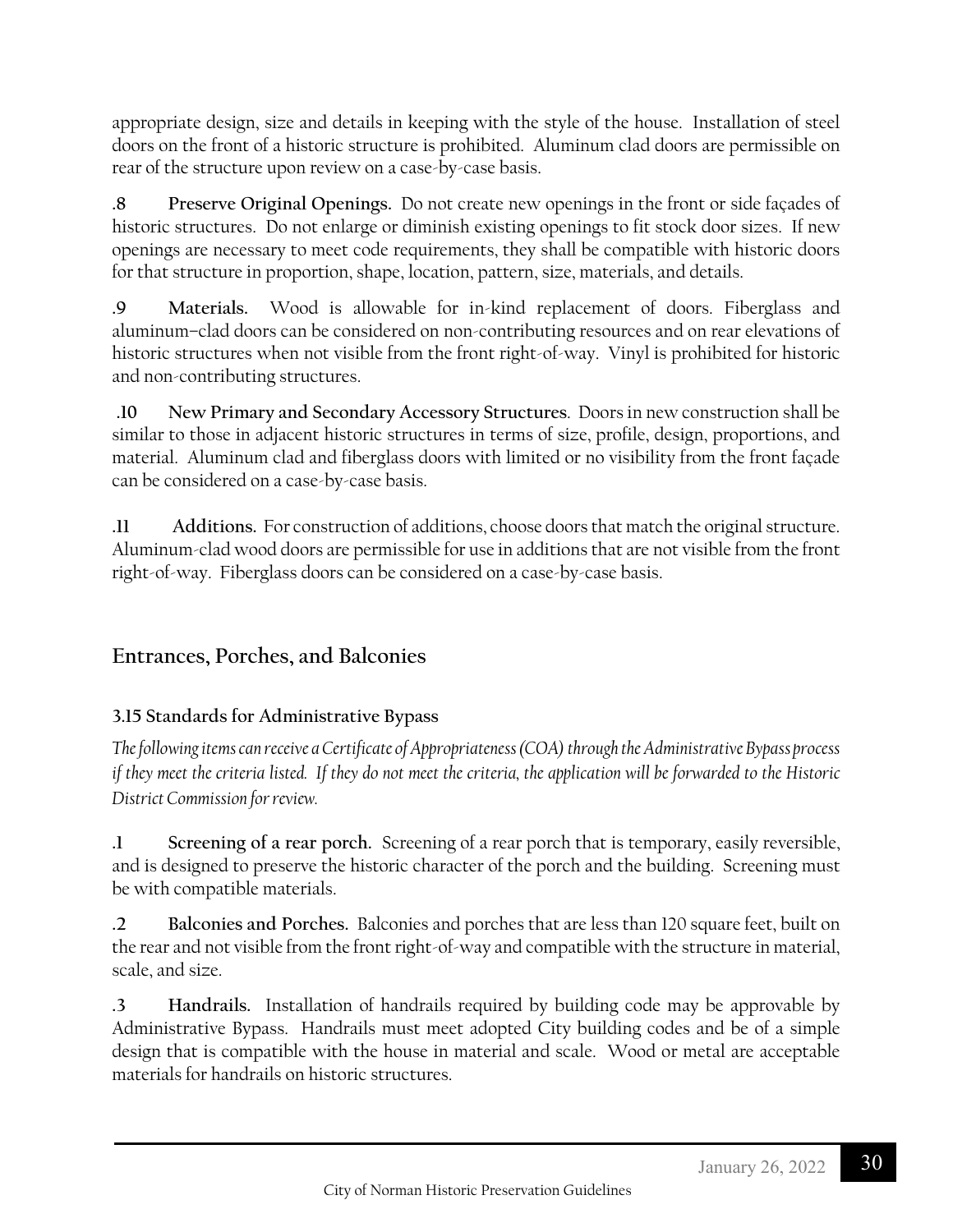**.4 Concrete Steps and Porch floorings.** Replacement of existing concrete steps and porch flooring in-kind, with the same materials and design. Steps are to match the original steps in size, form and detail. The number of steps shall be retained if possible, unless building codes require a different configuration.

#### **3.16 Guidelines**

*The Historic District Commission will use following criteria for review of a Certificate of Appropriateness (COA):*

**.1 Preserve Original Entrances, Porches, and Balconies**. Retain and preserve entrances, porches, and balconies that contribute to the overall historic character of a building, including columns, pilasters, piers, entablatures, balustrades, sidelights, fanlights, transoms, steps, railings, floors, and ceilings.

**.2 Replace Only Deteriorated Elements**. If replacement of a deteriorated detail or element of an entrance, porch, or balcony feature is necessary, replace only the deteriorated detail or element in-kind rather than the entire feature. Match the original in design, dimension, and material. Compatible substitute materials can be considered only if using the original material is not available.

**.3 Match Original**. If full replacement of an entrance, porch, or balcony is necessary, replace it in-kind, matching the original in design, dimension, detail, texture, and material. Compatible substitute materials can be considered only if original material is no longer available.

.4 **Replace Missing Features**. Replace missing entrance, porch, or balcony features with a new feature based on accurate documentation of the missing original or a new design compatible with the historic character of the building and the district.

**.5 Screen Porches Carefully**. Consider the screening of a historic porch only if the alteration is reversible and can be designed to preserve the historic character of the porch and the building.

**.6 Avoid Enclosures**. It is not appropriate to enclose a front porch or a front balcony.

**.7 Avoid Removing Details**. It is not appropriate to remove any detail material associated with entrances and porches, such as graining, beveled glass, or bead board, unless an accurate restoration requires it.

**.8 Avoid Changes to Primary Façades**. It is not appropriate to remove an original entrance or porch or to add a new entrance or porch on a primary façade.

**.9 Avoid False Historical Appearances**. Features or details that are introduced to a house shall reflect its style, period, and design. Features shall not create a false historical appearance by reflecting other time periods, styles, or geographic regions of the country.

**.10 Maintain Porch Elevation.** At no time shall the porch elevation be lowered to grade and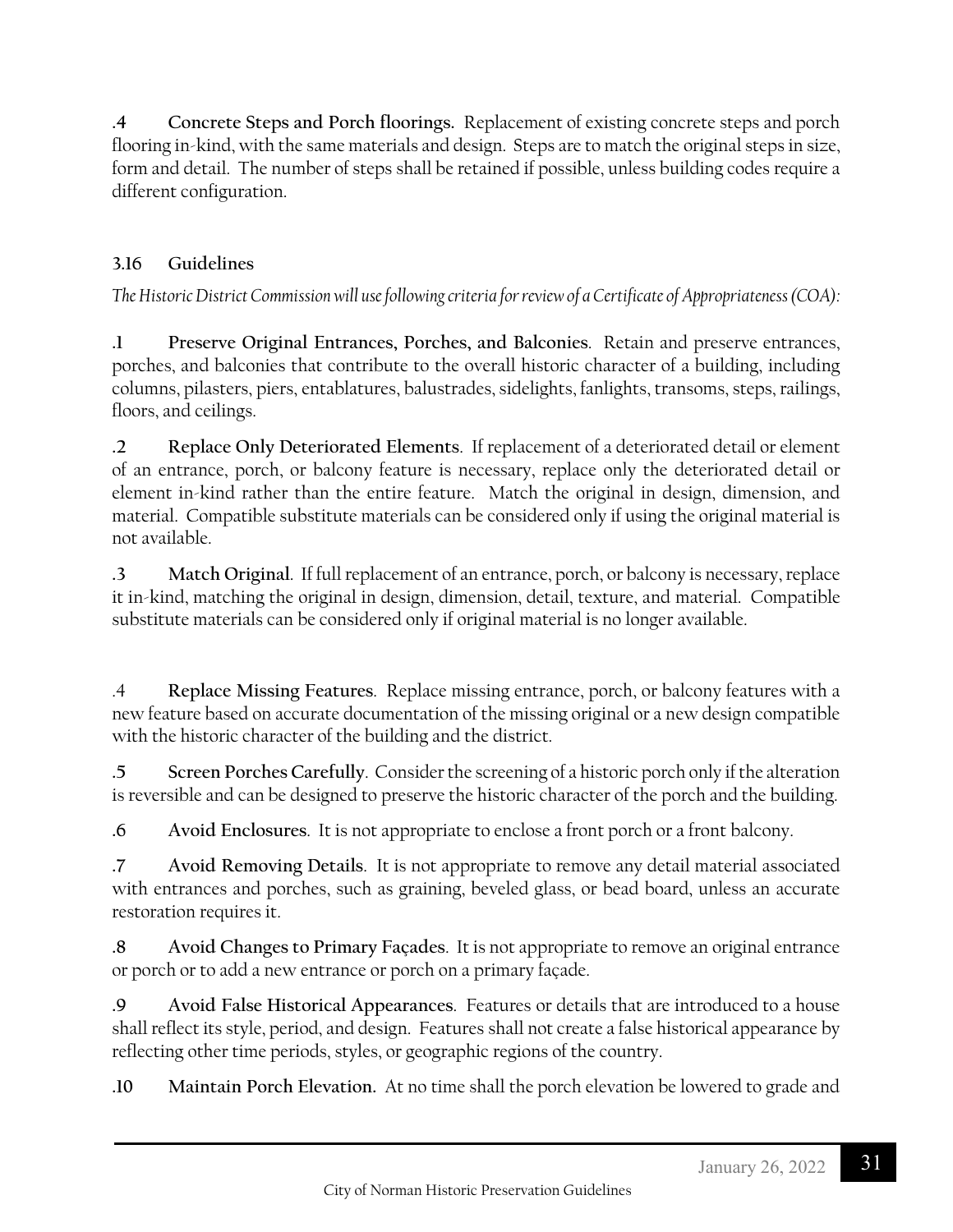steps redesigned.

**.11 Maintain Wood Elements.** Wood porch floors and columns may require an eventual replacement due to moisture penetration; wood floors and columns shall only be replaced with wood of the same profile and dimension.

**12. New Balconies and Porches**. Balconies and porches built on the rear and not visible from the front right-of-way are to be constructed to be compatible with the principal structure in material, scale, and size. New balconies or porches on the front or side of a historic structure will only be considered if there is historic evidence that one existed. The design and materials are to be based on historic evidence of the design or be a design seen in similar structures in the historic neighborhood.

**13. Respect Design.** Original design, construction, and materials shall be respected on primary façades. Installation of non-original materials, such as decorative tile, is not appropriate.

## **Utilities and Energy Retrofit**

#### **3.17 Standards for Administrative Bypass**

*The following items can receive a Certificate of Appropriateness (COA) through the Administrative Bypass process if they meet the criteria listed. If they do not meet the criteria, the application will be forwarded to the Historic District Commission for a full review.*

**.1 Storm Windows and Doors.** Interior storm windows are encouraged and do not require a COA. Exterior storm windows are allowable with a COA by administrative bypassif they meet the following criteria:

- a. Metal storm windows and windows with painted, stained, or baked-enamel finish color compatible with the color of the existing window or door. Unfinished or clear anodized aluminum finishes are not permitted.
- b. Storm windows and doors that do not obscure or damage the existing window/door and/or frame.

**.2 Solar Panels.** Solar panels installed on the "back" side of the house, or on the roof where they are not visible from the front right-of-way or public view.

**.3 Freestanding Solar Racks.** Solar racks can be installed at the rear of the property to create a shade structure or can be installed on an outbuilding, such as a garage roof, as long as they meet the following:

a. Located in the rear yard and not visible from the front right-of-way. Not taller than the principal structure. Less than 120 square feet.

**.4 Solar Tubes and Skylights.** If flat in profile and on the rear or back side of the house, and not visible from the front right-of-way.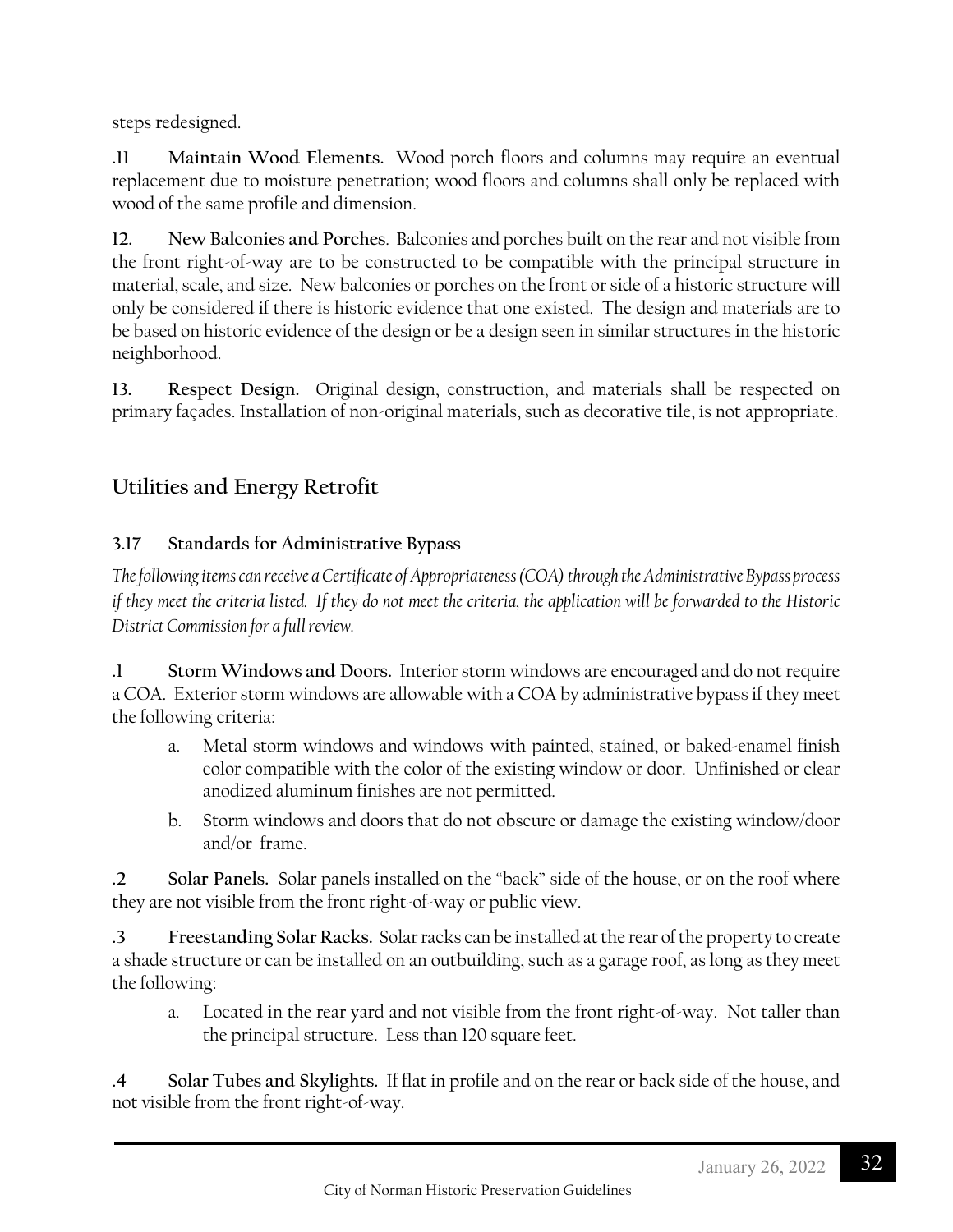#### **3.18 Guidelines**

*A review by the Historic District Commission will use the following criteria for the issuance of a Certificate of Appropriateness (COA):*

**1. Retain Inherent Energy-Conserving Features.** Retain and preserve the inherent energyconserving features of historic buildings and their sites, including shade trees, porches, awnings, as well as operable windows, transoms, shutters, and blinds.

**2. Use Traditional Energy-Saving Practices.** Increase the thermal efficiency of historic buildings by observing appropriate traditional practices, such as weather stripping and caulking, and by introducing energy-efficient features such as awnings, operable shutters, and storm windows and doors, where appropriate.

**3. Solar Tubes and Skylights.** Solar Tubes and Skylights can add light to interior spaces and make attics spaces more useable. Bubble-dome skylights are not appropriate for buildings within historic districts.

**4. Solar Panels.** Avoid installing solar panels on the street side of the house or permanently altering roof with the installation of solar panels. Panels shall be installed flat and not alter the slope of the roof. They shall be positioned behind existing architectural features such as parapets, dormers, and chimneys to limit their visibility.

**5. Compatibility.** Use solar panels and mounting systems that are compatible in color to the property's roof materials.

**6. Free-Standing Solar Racks.** Free-standing solar racks larger than 120 square feet will be considered on a case-by-case basis. Solar racks installed at the rear of the property with no or limited visibility and create a shade structure or installed on an outbuilding, such as on a garage roof.

**7. Low Pitch Roofs for Solar Panels.** Low pitch roofs may utilize low-profile panels on nonstreet-facing roof planes. Avoid roof racks that elevate the panels or are at a different pitch than the roof.

**.8 Solar Shingles.** Solar shingles may be installed on sloped roof-surfaces and are less intrusive than panels. However, removal of historic materials must be avoided.

**.9 Flat Roofs.** On structures with flat roofs, solar panel installations are to set back from the roof edge to minimize visibility. Pitch and elevation shall be adjusted to reduce visibility from public right-of-way.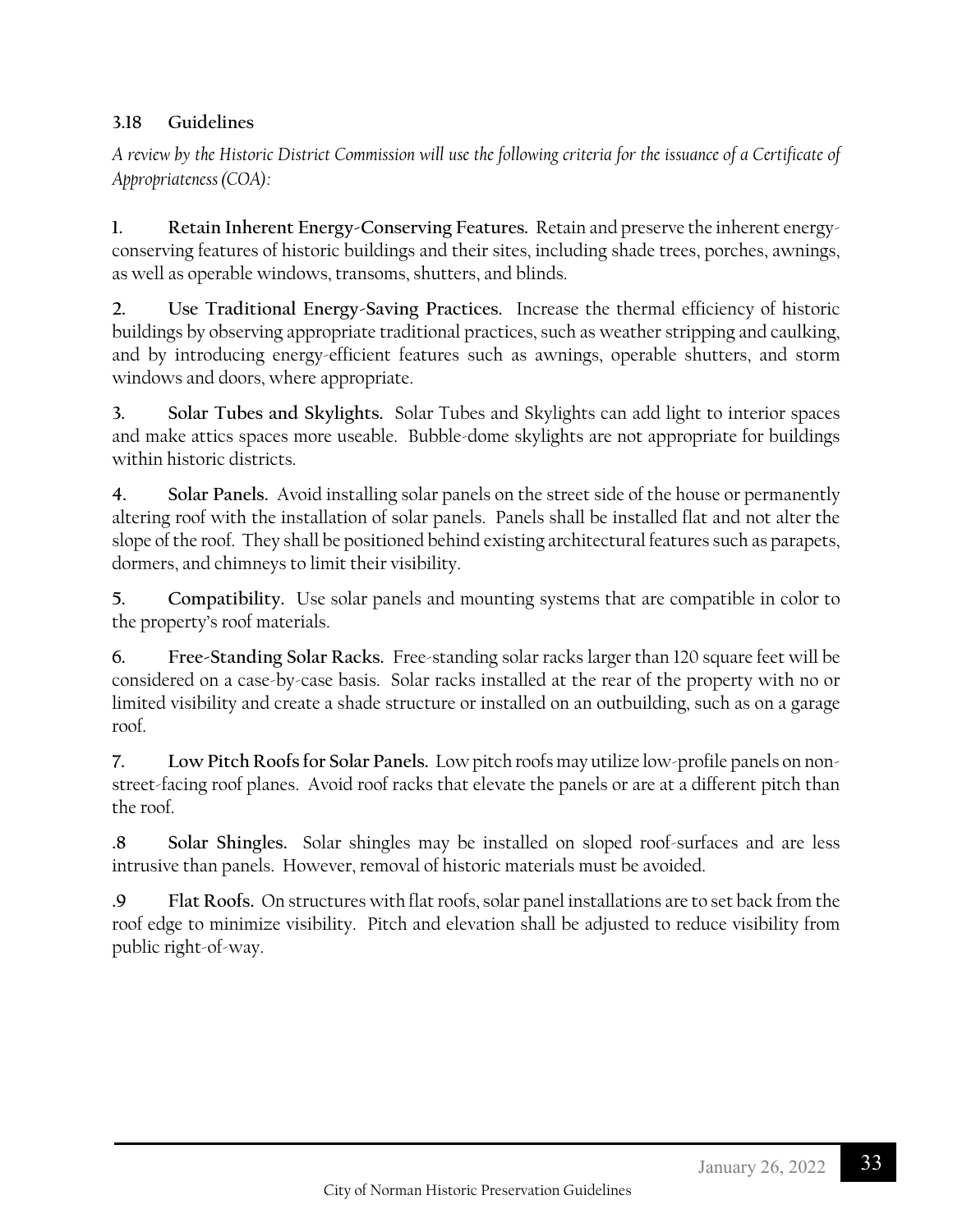## **Accessibility, Health & Safety Considerations**

#### **3.19 Standards for Administrative Bypass**

*The following items can receive a Certificate of Appropriateness (COA) through the Administrative Bypass process if they meet the criteria listed. If they do not meet the criteria, the application will be forwarded to the Historic District Commission for a full review.*

**.1 Access Ramp.** Access ramps can be approved by Administrative Bypass if they meet the following standards**:**

- a. Wood, wood-like materials, such as smooth cement fiberboard, and temporary metal ramps can be used.
- b. Vinyl material is prohibited.
- c. Temporary and removable, and do not permanently alter the historic structure.
- d. Located on the rear of the structure, not visible from the front right-of-way.
- e. Side and front ramps require review by the Historic District Commission.

**.2 Safety Aid**. Elements such as handrails, grab bars, or other safety aids shall be added in a way that preserves character-defining features and finishes of the structure and allows them to be removed when no longer needed.

**.3 Doorways.** The widening of entryways can be approved by administrative bypass if located on the rear of the structure and not visible from the front right-of-way.

#### **3.20 Guidelines**

*A review by the Historic District Commission will use the following criteria for the issuance of a Certificate of Appropriateness (COA):*

.1 **Security Bars**. A Certificate of Appropriateness is required for the installation of security bars within historic districts. Security bars shall be designed to complement the style and design characteristics of the structure to which they are being attached.

.2 **Accessibility Ramps.** The Commission will use the following when considering accessibility ramps on the front façade or side of structure:

- a. Locate ramp with the least amount of visibility from the front right-of-way.
- b. Ramps must be temporary and composed of wood, cement fiberboard, or metal. Concrete ramps on the rear of the structure will be considered on a case-by-case basis.
- c. Cannot permanently alter the historic structure or be permanently attached to the structure.
- d. Must be easily removable and reversible.
- .3 **Lifts Require Approval**. Accessibility lifts that require concrete, brick or other more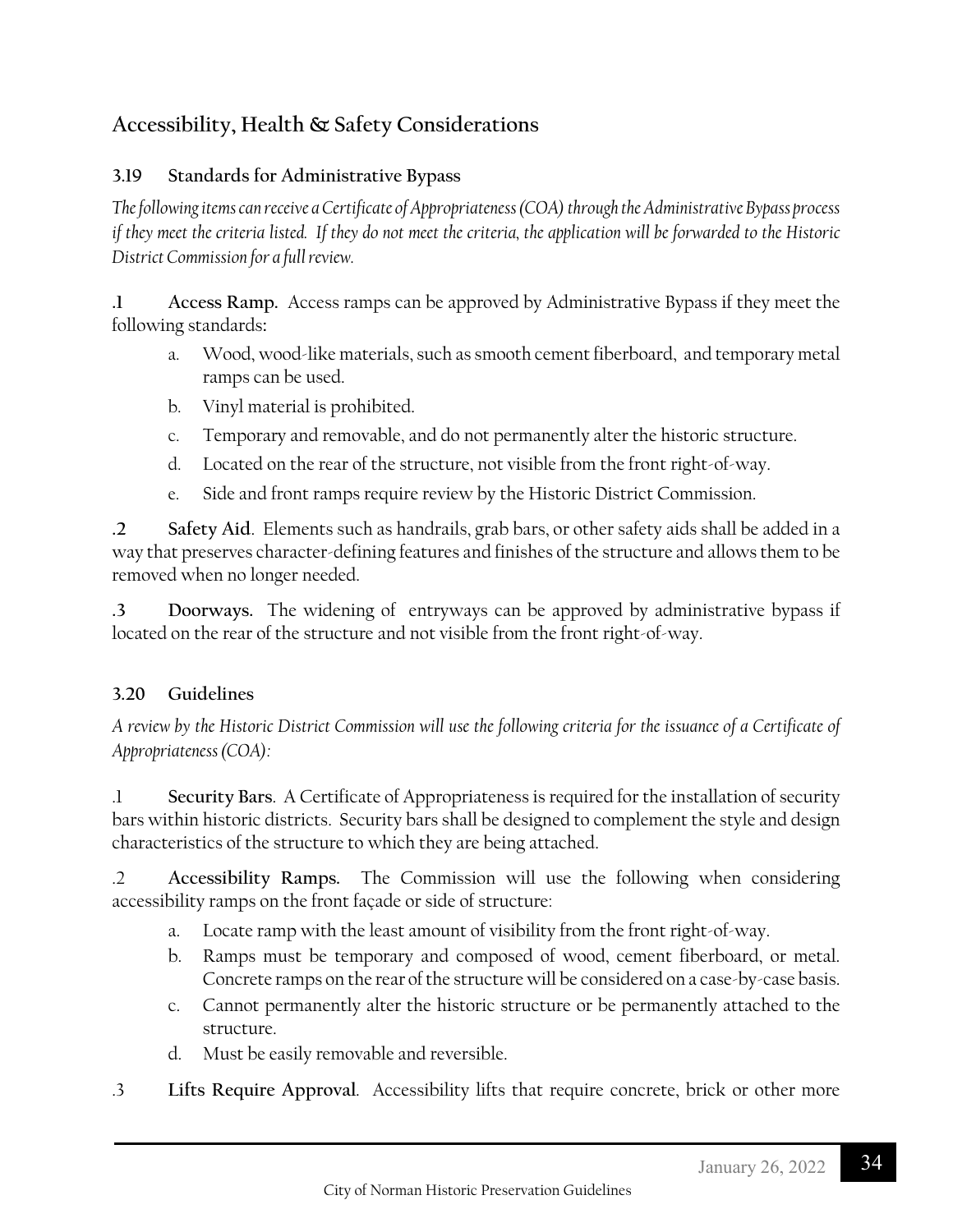permanent foundations are permissible on the rear of the structure with no visibility from the front right-of-way.

.4 **Add Safety Aids Carefully**. Elements such as handrails, grab bars, or other safety aids shall be added in a way that preserves character-defining features and finishes of the structure and allows them to be removed when no longer needed.

.5 **Modify Doorways Carefully**. The enlargement of a door opening on the rear of the structure is allowable upon review on a case-by-case basis.

## **Additions and New Construction**

## **Decks**

#### **4.1 Standards for Administrative Bypass:**

*The following items can receive a Certificate of Appropriateness (COA) through the Administrative Bypass process if they meet the criteria listed. If they do not meet the criteria, the application will be forwarded to the Historic District Commission for a full review.*

#### .**1 Decks under 300 Square Fee**

- a. Less than 300 square feet in total area. Located behind the structure and not visible from the front right-of-way. Corner lots have two front right-of-ways.
- b. Constructed in a way that makes no permanent changes to the historic structure. Built of compatible wood, wood composite or smooth cement board with functional elements made of metal elements. Synthetic, materials such as plastic and vinyl are prohibited.
- c. Decks with roofs or walls will be forwarded as a porch or balcony request for a full review by the Historic District Commission.

## **4.2 Guidelines**

*A full review by the Historic District Commission will take the following criteria into consideration before issuing a Certificate of Appropriateness (COA):*

**.1 Protect Historic Structure**. Locate and construct decks so that the historic fabric of the primary structure and its character-defining features and details are not damaged or obscured. Install decks so that they are structurally self-supporting and may be removed in the future without damage to the historic structure.

**.2 Deck Locations**. Front decks are prohibited. Decks on the rear shall be inset from the rear corners to eliminate visibility from the front right-of-way. Decks on corner properties will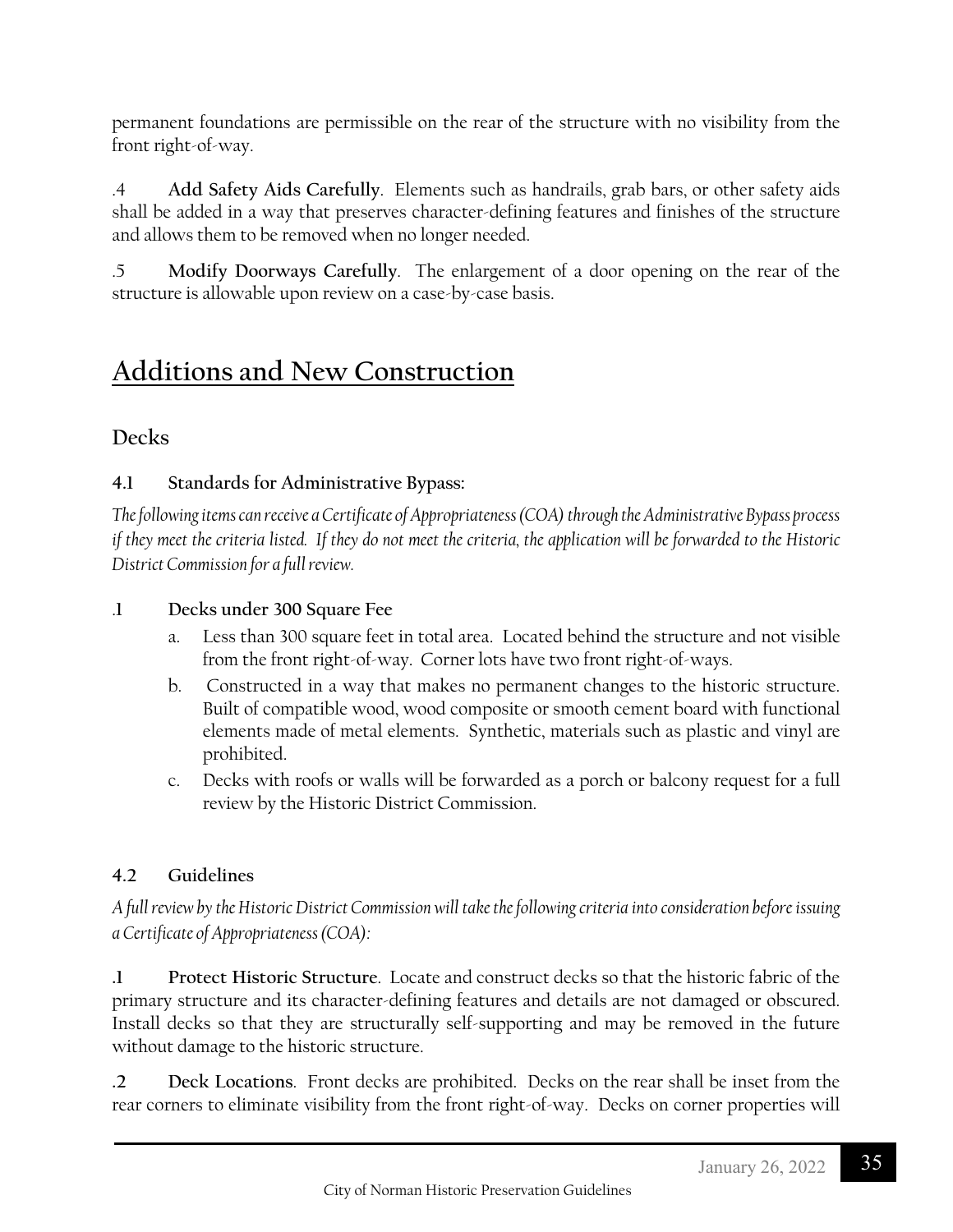be reviewed on a case-by-case basis.

**.3 Deck Design Shall Reflect Building Design**. Design decks and their associated railings and steps to reflect the materials, scale, and proportions of the building.

**.4 Align Deck with First Floor Level**. Decks shall be no higher than the building's firstfloor level. Visually tie the deck to the building by screening with compatible foundation materials such as skirt boards, lattice, or dense evergreen foundation plantings.

**.5 Preserve Significant Building Elements**. Preserve significant building and site elements and new deck installations are not to obscure or remove significant building or site elements.

**.6 Decks May Not Detract from Overall Character**. It is not appropriate to introduce a deck if it will detract from the overall historic character of the building or the site.

## **Additions to Historic Buildings**

#### **4.4 Guidelines**

*A review by the Historic District Commission will use the following criteria for the issuance of a Certificate of Appropriateness (COA):*

**.1 Make Additions Compatible**. Additions shall be compatible with the historic building in size, scale, mass, materials, proportions and the pattern of windows and doors to solid walls.

**.2 Locate Addition Inconspicuously**. Locate a new addition on an inconspicuous façade of the historic building, usually the rear one. Additions that alter the front façade are generally considered inappropriate for a historic structure.

**.3 Limit Size and Scale**. The footprint of the addition shall not exceed 50% of the footprint of the existing structure or 750 square feet, whichever is greater. Exterior dimensions of the addition shall not exceed the exterior dimensions of the existing structure, including height, width, and depth. An addition which does not increase the footprint of the existing structure may be allowed to increase roof height and will be reviewed on a case-by-case basis.

**.4 Preserve the Site**. Design new additions so that the overall character of the site, characterdefining site features, and trees, are retained.

**.5 Avoid Detracting From Principal Building**. It is not appropriate to construct an addition if it will detract from the overall historic character of the principal building and the site, or if it will require the removal of a significant building element or site feature. Construct new additions so that character-defining features of the historic buildings are not destroyed, damaged, or obscured.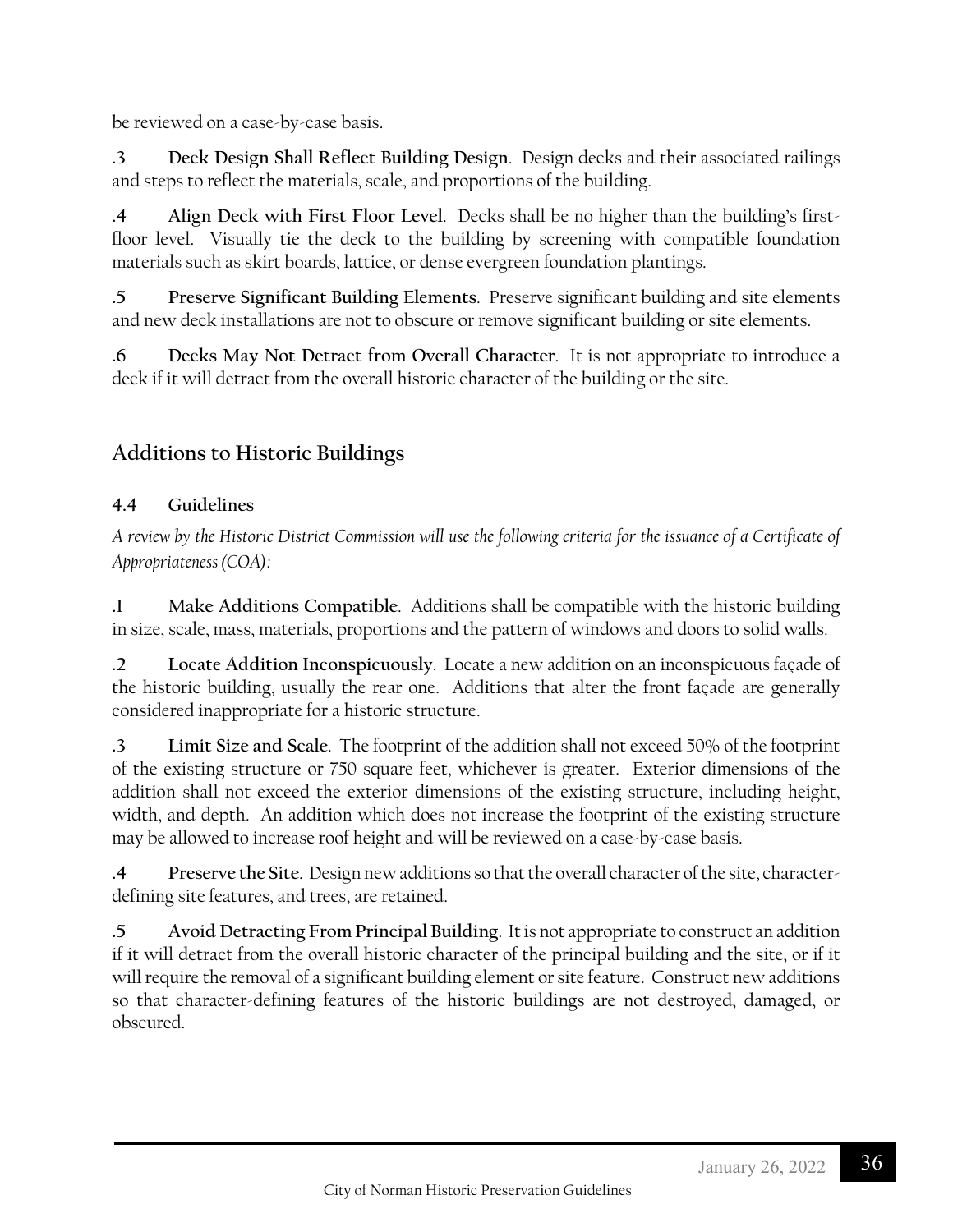#### **New Primary Structures**

#### **4.5 Guidelines**

*A review by the Historic District Commission will use the following criteria for the issuance of a Certificate of Appropriateness (COA):*

.1 **Consider Historic Context**. Design new structures to be compatible with historic buildings in the district in terms of size, scale, height, form, massing, proportions, finished floor elevation, size of door and window openings, roof shape, and setbacks. Proposals for new construction shall include streetscape elevation drawings that depict proposed structure as well as elevations of properties on either side to provide a comparison of massing, scale, floor elevations, proportions, setback and design.

**.2 Select Windows and Doors Carefully**. Select windows and doors for new buildings that are compatible in material, proportion, pattern, and detail with the windows and doors of historic buildings in the district. See Chapters 3.11 through 3.14.

**.3 Select Compatible Finishes**. Select materials and finishes for proposed new buildings that are compatible with historic materials and finishes found in historic buildings in the district in terms of composition, scale, pattern, detail, texture, and finish.

**.4 Design.** Design new primary structures to be compatible with historic buildings in the district in terms of size, scale, height, form, massing, proportion, finished floor elevation, size of door and window openings, and roof shape. Proposals for new primary structures shall include streetscape elevation drawings that depict proposed structure as well as elevations of properties on either side to provide a comparison of massing, scale, and design.

**.5 Location.** New primary structures shall align with the typical front and side setback on the block.

**.6 Evaluate Potential for Archaeological Resources.** Evaluate in advance and limit any disturbance to the site's terrain during construction to minimize the possibility of destroying unknown archaeological resources.

**.7 Avoid False Historical Appearance.** New structures shall be of their own time period and easily distinguishable from the historic structure.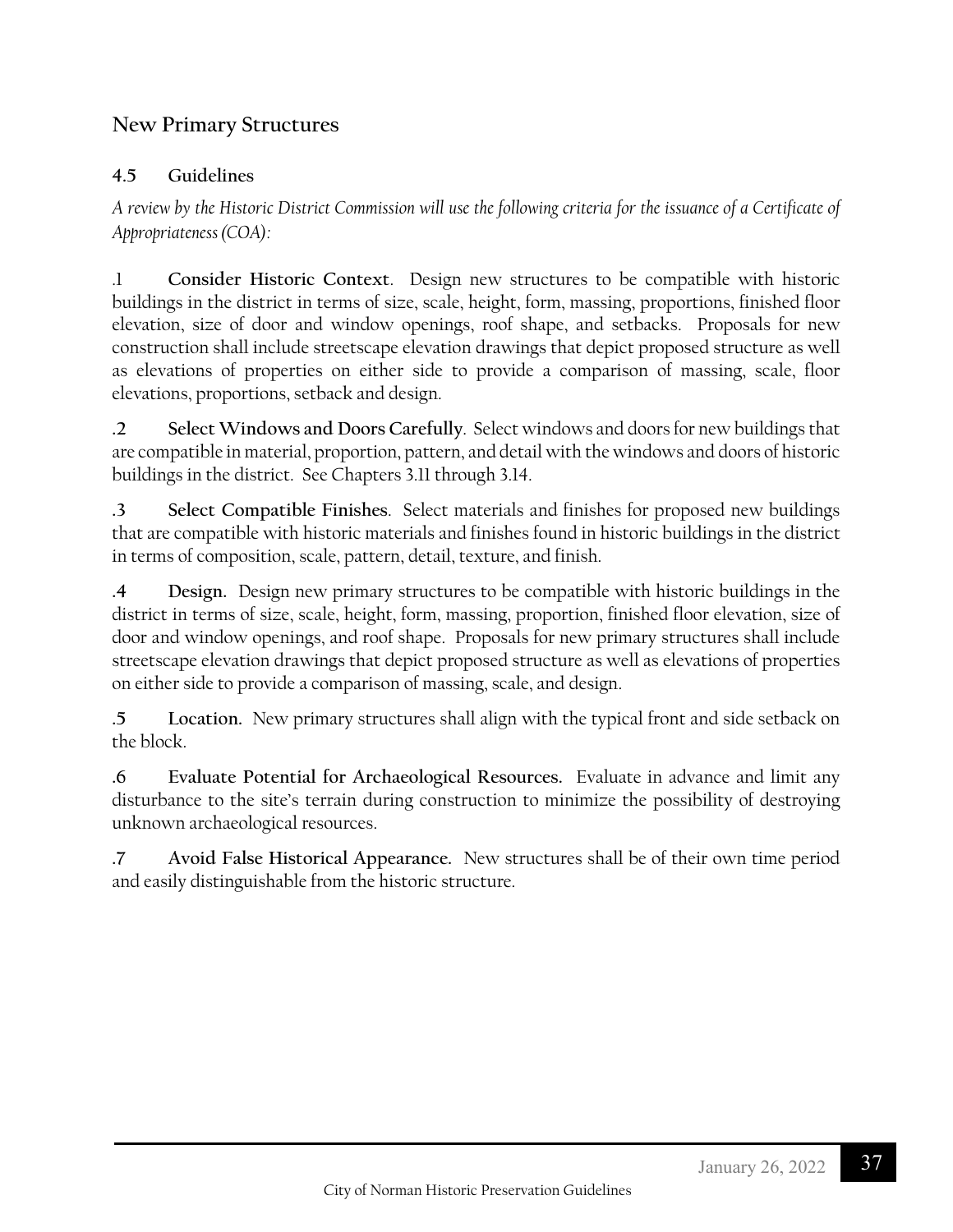## **Relocation and Demolition**

### **Relocation of Structures**

#### **5.1 Standards for Administrative Bypass**

*The following items can receive a Certificate of Appropriateness (COA) through the Administrative Bypass process if they meet the criteria listed. If they do not meet the criteria, the application will be forwarded to the Historic District Commission for a full review.* 

**.1 Relocation of Structures Less Than 120 Square Feet.** Non-historic accessory structure less than 120 square feet may be relocated to another location in the rear yard not visible from the front right-of-way. Relocation outside the district is allowed as well.

#### **5.2 Guidelines**

*A review by the Historic District Commission will use the following criteria for the issuance of a Certificate of Appropriateness (COA):*

.1 **Document Original Context**. Before moving a historic structure, applicants and City staff shall document its original setting and context using photographs, site plans, or other graphic or written statements to record the existing site conditions.

.2 **Protect Existing Structures**. Ensure that the relocation of a structure will not diminish or damage existing buildings or the overall character of the historic district. Pay particular attention to protection of the tree canopy along the route of the move.

.3 **Furnish Relocation Site Plans**. Applicants shall provide the Historic District Commission with detailed site plans for proposed site features and plantings of the new setting, including information on accessory buildings, driveways, site lighting, and parking areas.

.4 **Protect Significant Features**. Protect significant site features of the original site, the new site, and the route of the move during the relocation.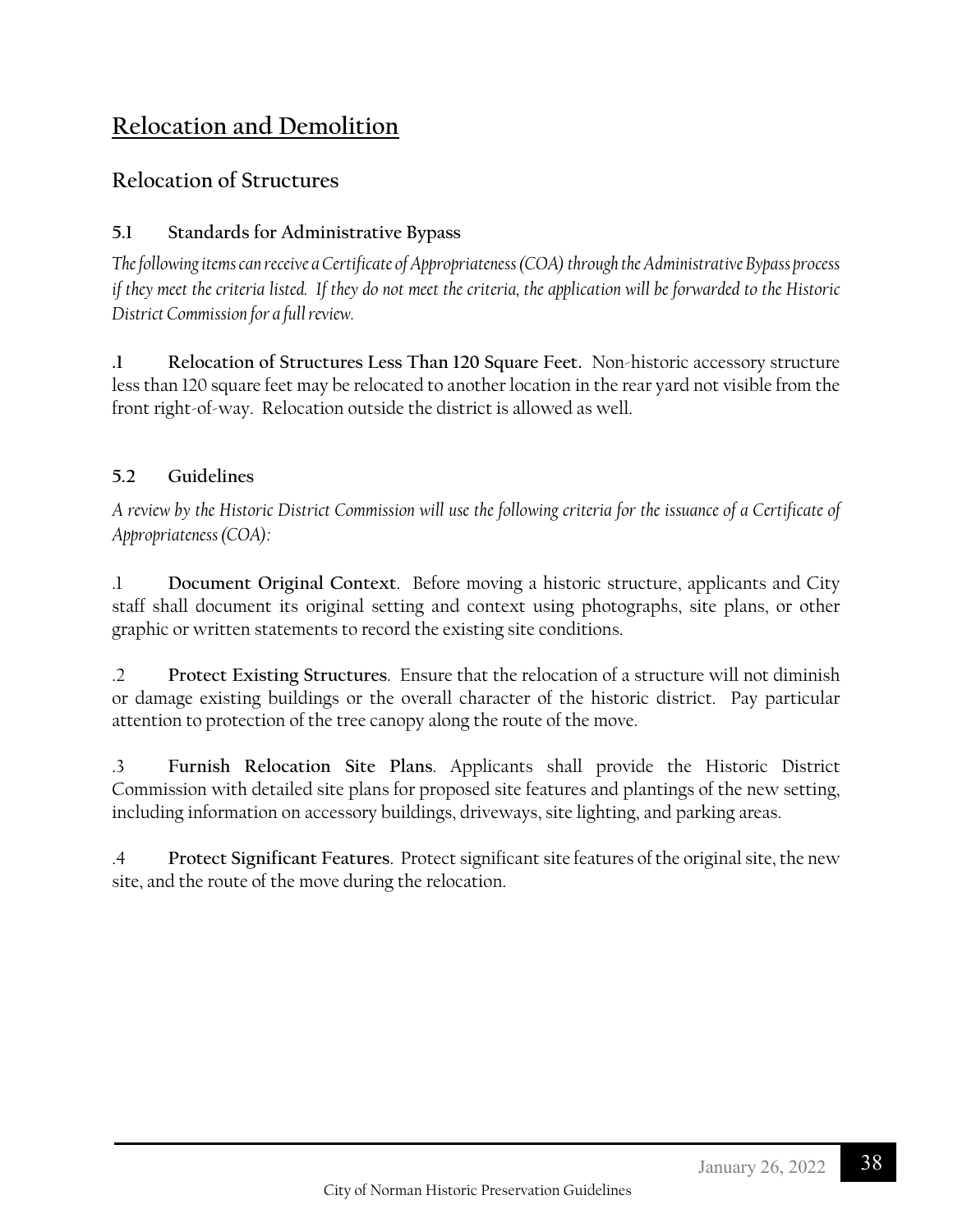#### **Demolition of Structures**

#### **5.3 Standards for Administrative Bypass**

*The following items can receive a Certificate of Appropriateness (COA) through the Administrative Bypass process if they meet the criteria listed. If they do not meet the criteria, the application will be forwarded to the Historic District Commission for a full review.*

**.1 Demolition of Structures Less Than 120 Square Feet.** Non-historic accessory structure less than 120 square feet are eligible for demolition.

#### **5.4 Guidelines**

*The following items can receive a Certificate of Appropriateness (COA) through the Administrative Bypass process if they meet the criteria listed. If they do not meet the criteria, then the application will be forwarded to the Historic District Commission for a full review.*

.1 **A Certificate of Appropriateness.** A Certificate of Appropriateness is required to be issued prior to demolition.

**.2 Criteria for Demolition.** Demolition requests must meet Zoning Ordinance Section 429.3.9(c), Criteria for Demolition.

**.3 Procedures and Process for Demolitions.** Demolitions must meet the Zoning Ordinance Section 429.3.9(b), Procedure and Postponement Orders.

**.4 Site Plan Required.** Applicants shall provide the Historic District Commission with detailed site plans for proposed site features of the new parcel, including information any structures, driveways, site lighting, and parking areas.

**.5 Document Thoroughly.** Document original context of the historic structure prior to demolition.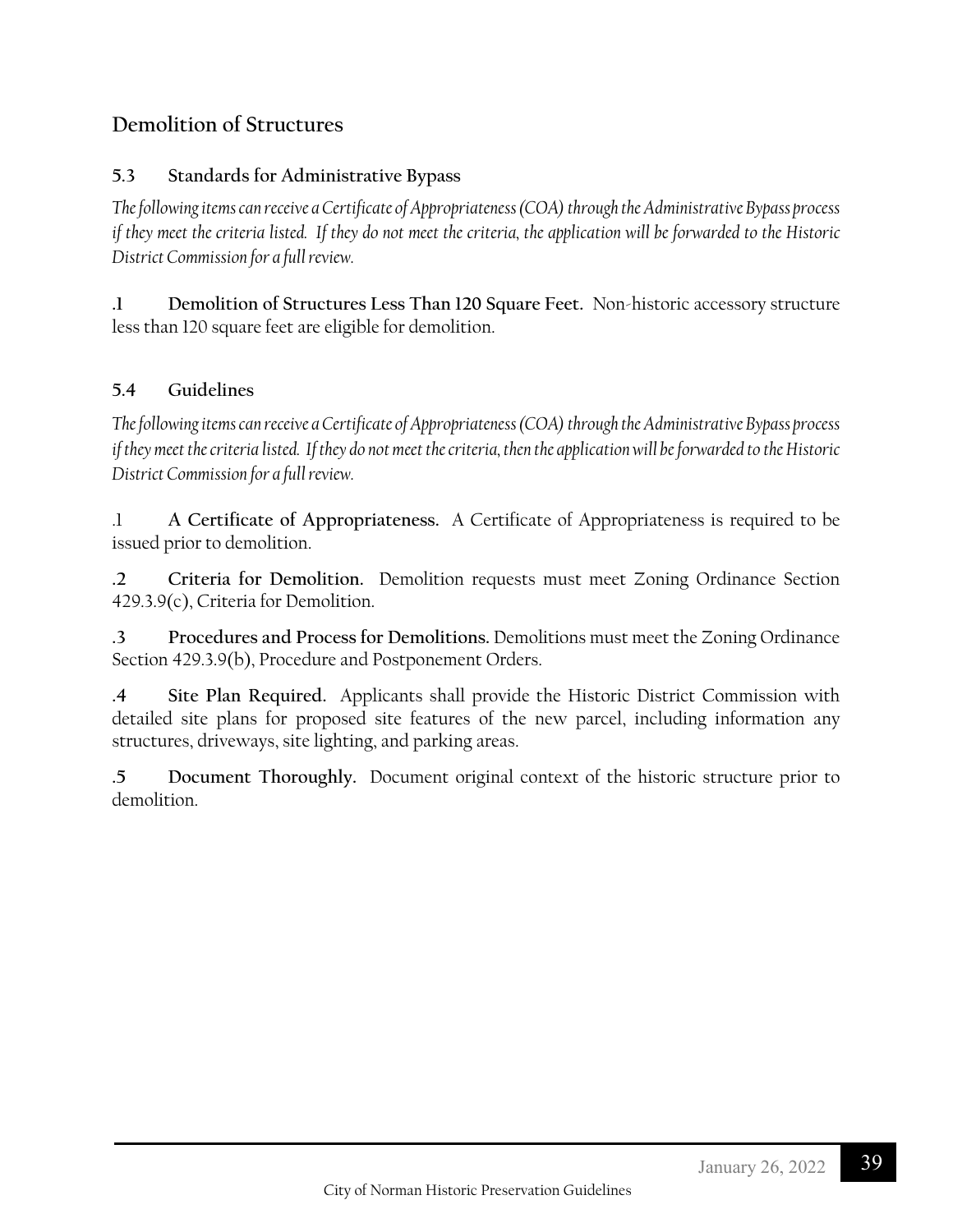## **Appendices**

### **6.1 Technical Resources**

#### **Local Resources**

City of Norman Planning and Community Development 201 A West Gray Street Norman, OK 73069 [https://www.normanok.gov/your-government/departments/planning-and-community](https://www.normanok.gov/your-government/departments/planning-and-community-development/planning-and-zoning/historic)[development/planning-and-zoning/historic](https://www.normanok.gov/your-government/departments/planning-and-community-development/planning-and-zoning/historic) For information on Norman Historic Districts, Certificates

of Appropriateness and technical assistance, contact the Historic Preservation Officer at (405) 366-5322.

#### **State Resources**

State of Oklahoma Historic Preservation Office Oklahoma Historical Society 2401 N. Laird Avenue Oklahoma City, OK 73105 <https://www.okhistory.org/shpo/index>

For information on historic structures throughout Oklahoma, the National Register of Historic Places, preservation tax credit credits, and technical restoration assistance, call (405) 521-6249.

Oklahoma Archaeological Survey

111 E. Chesapeake

Norman, OK 73019

<https://www.ou.edu/archsurvey>

For information on archaeological sites, resource protection, and Volunteer opportunities, contact the Survey at (4050 325-7211.

#### **National Resources**

US Department of the Interior National Park Service 1849 C Street NW Washington, DC 20240 Office of the Director (202) 208-4621 Office Communications (202) 208-6843 Cultural Resource Stewardship and Partnerships (20) 208-7625 Heritage Preservation Services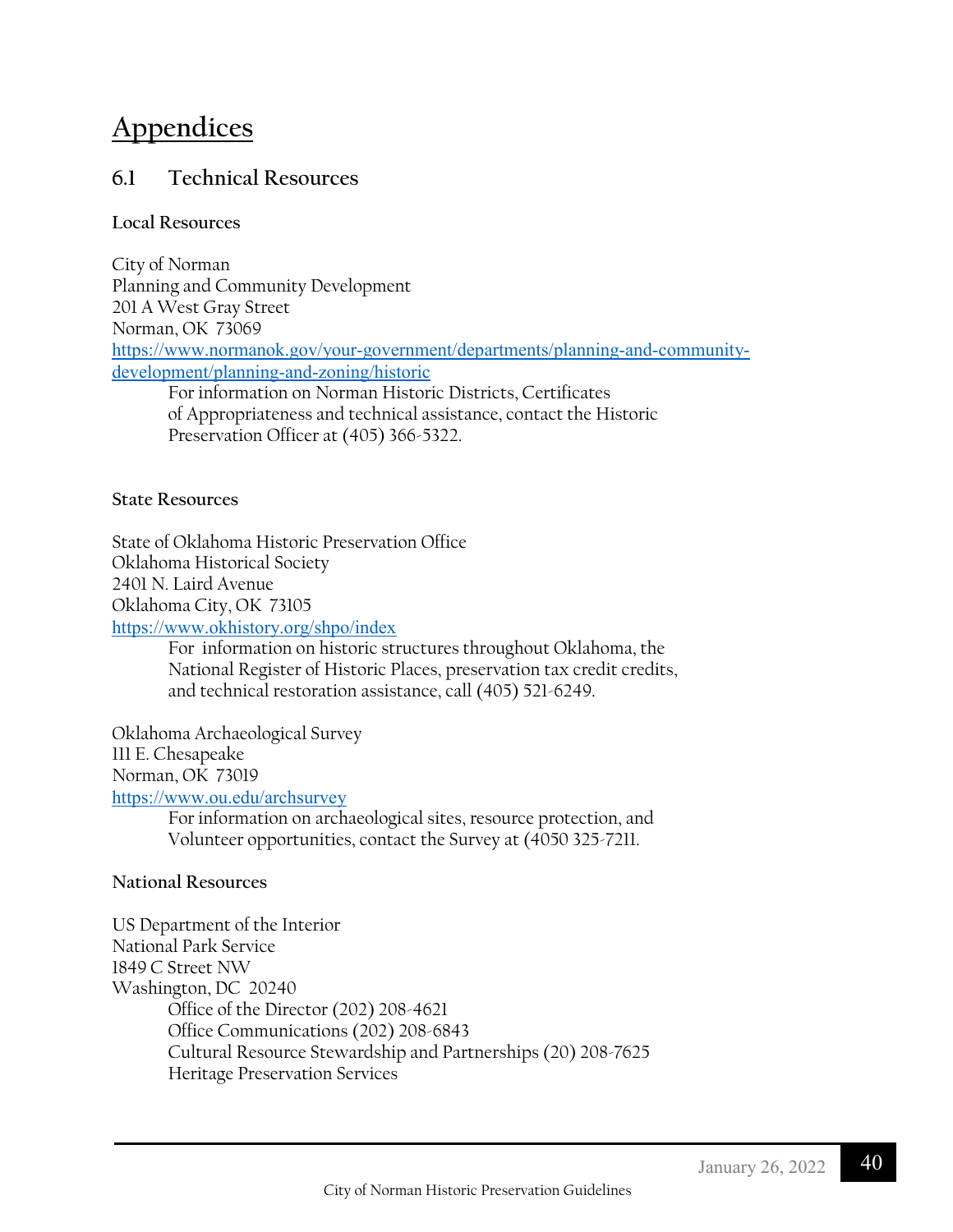Intermountain Regional Office of the National Park Service [https://www.nps.gov/subjects/nationalhistoriclandmarks/contact-us-intermountain](https://www.nps.gov/subjects/nationalhistoriclandmarks/contact-us-intermountain-region.htm)[region.htm](https://www.nps.gov/subjects/nationalhistoriclandmarks/contact-us-intermountain-region.htm) 12795 Alameda Parkway Denver, CO 80225 (303) 987-6690

For information on all national park properties and NPS activities in AX, CO, MT, NM, OK, TX, UT and WY

## **6.2 Definitions**

**Addition** - *construction that increases any exterior dimension of an original structure by building outside of the existing walls and/or roof. Additions can be either horizontal or vertical.*

**Alteration** - *an act that changes one or more of the exterior architectural features of a structure or its appurtenances, including but not limited to the erection, construction, reconstruction, or removal of any structure or appurtenance.*

**Appropriate** - *typical of the historic architectural style, compatible with the character of the historic district, and consistent with the Norman Historic Preservation Handbook.*

**Architectural resources** - *districts, structures, buildings, monuments, sites, or landscaping which possess local interest or artistic merit or which are particularly representative of their class or period, or represent achievements in architecture, engineering, or design.*

**Certificate of Appropriateness (COA)** - *the official document issued by the Historic District Commission approving any application affecting the exterior of any structure designated by the authority of theHistoric District Ordinance for permission to construct, erect, demolish, remove, relocate, reconstruct, restore, or alter said structure.*

**Commission** - *the Historic District Commission of the City of Norman.*

**Compatible** - *a design or use that does not conflict with the historical appearance of a building or district and does not require irreversible alteration.*

**Contributing resource** - *a historic building or site that retains the essential architectural integrity of its original design or condition and whose architectural style is typical of or integral to a historic district.*

**Damaged or diseased tree** - *a tree that is damaged in such a way as to create a hazard (e.g. has a large wound) or has been pruned in a way which permanently alters its natural attributes (e.g. topped). A seriously diseased tree is one with obvious signs of internal decay (e.g. cavity with fruiting bodies present), is infested with a disease for*  which there is no remedy (e.g. Pine Wilt, Dutch Elm Disease), or suffers from a decline disorder.

**Demolition** - *the removal of any historic structure from its original site. This includes moving a building from one site to another.*

**Elevation** *- a drawing showing the vertical elements of a building, either exterior or interior, as a direct projection to a vertical plane.*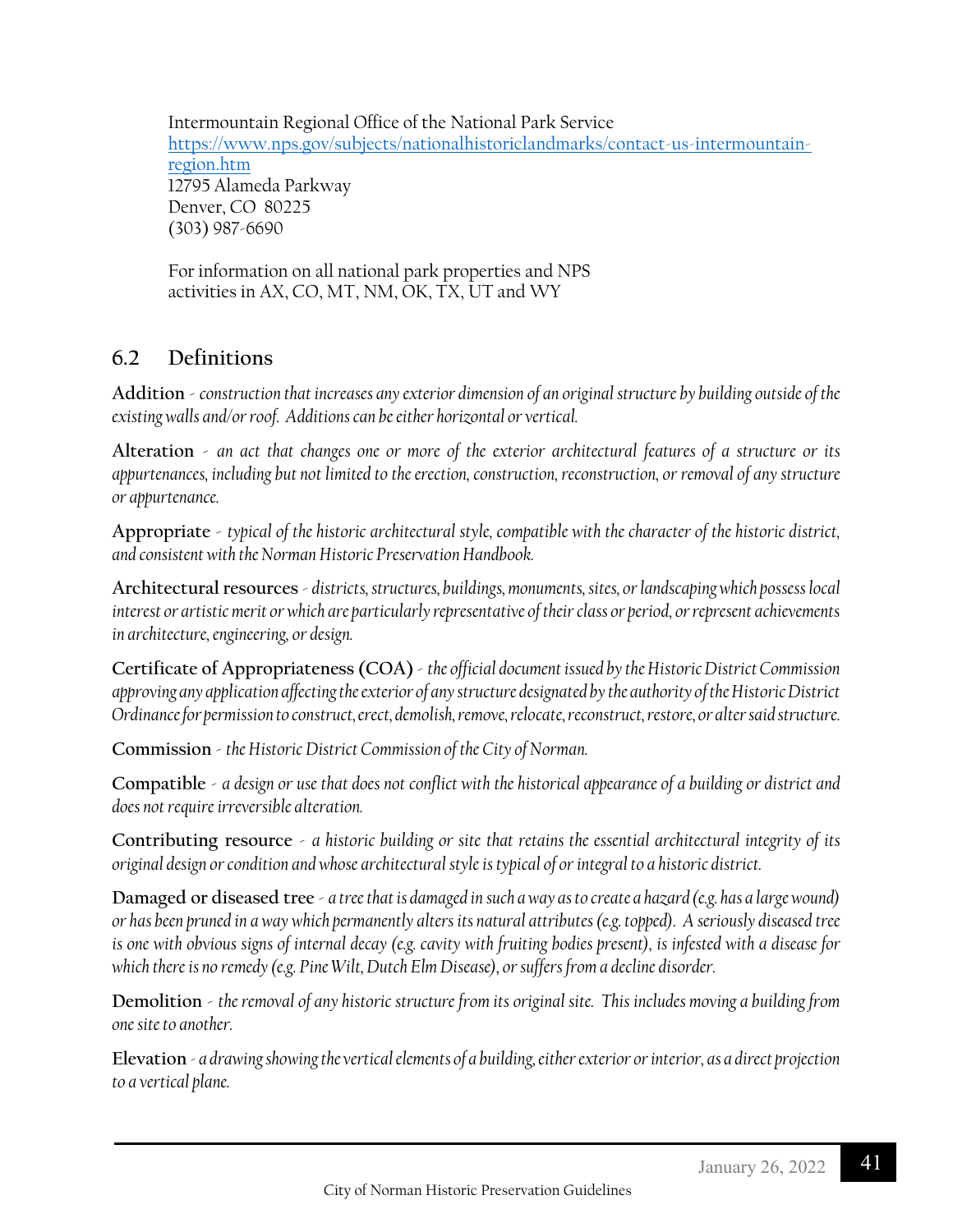#### **Façade** - *the exterior face of a building.*

**False historical appearance** - *architectural features or details introduced to a structure that do not reflect its period, style, or design.*

**Feature** - *a structural or decorative element that contributes to the overall character of that building, e.g. walls, foundations, roofs, chimneys, steps, piers, columns, lintels, and sills.*

**Guidelines** *- Guidelines are utilized by the Norman Historic District Commission to determine if a proposed work is compatible with the principal historic structure on the site as well as compatible with the adjacent or surrounding historic district.* 

**Historic district** *- a geographically definable area with a concentration or linkage of significant sites, buildings, structures, or monuments; or, an individual structure, building, site or monument which contributes to the cultural, social, political, or architectural heritage of the City of Norman.*

**Historic District Ordinance -** *the portion of Norman Zoning Ordinance (Chapter 22:429.3HD) establishing an overlay zoning district for the purpose of protecting and preserving the architectural, cultural, and historic resources included in that designated district.* 

**Historic property** - *any individual structure, building, site or monument which contributes to the historic, architectural, archeological and/or cultural heritage of the City of Norman, Oklahoma as determined by the Historic District Commission.*

**Historic resources** - *sites, districts, structures, buildings, or monuments that represent facets of history in the locality, state or nation; places where significant historical or unusual events occurred; places associated with a personality or group important to the past.*

**Infill construction** - *the erection of a new structure between or adjacent to existing buildings or the relocation of an existing structure to a vacant lot from another location.*

**In-kind** - *the replacement of existing materials or features with materials of identical appearance and/or composition. (See also: matching)*

**Like with like** - *repair or replacement of deteriorated exterior features or site elements with identical materials.*

**Matching** - *in historic rehabilitations, the use of replacement materials that are identical to the original in composition, size, shape, and profile. (See also: in-kind).*

**National Register of Historic Places** *- the national list of districts, sites, buildings, structures, and objects significant in American history, architecture, archeology, engineering and culture, maintained by the Secretary of the Interior under authority of Section 101(a)(1)(A) of the National Historic Preservation Act, as amended*.

**New construction** - *see: infill construction.*

**Non-contributing resource** - *a resource that adds no historical significance to an individual property, site, or district, and detracts from the visual integrity or interpretability of an historic district.*

**Ordinary maintenance and repair** - *work meant to remedy damage or deterioration of a structure or its appurtenances, and which will involve no change in materials, dimensions, design, configuration, texture or visual appearance to the exterior of an historic structure. Ordinary maintenance and repair shall include painting and*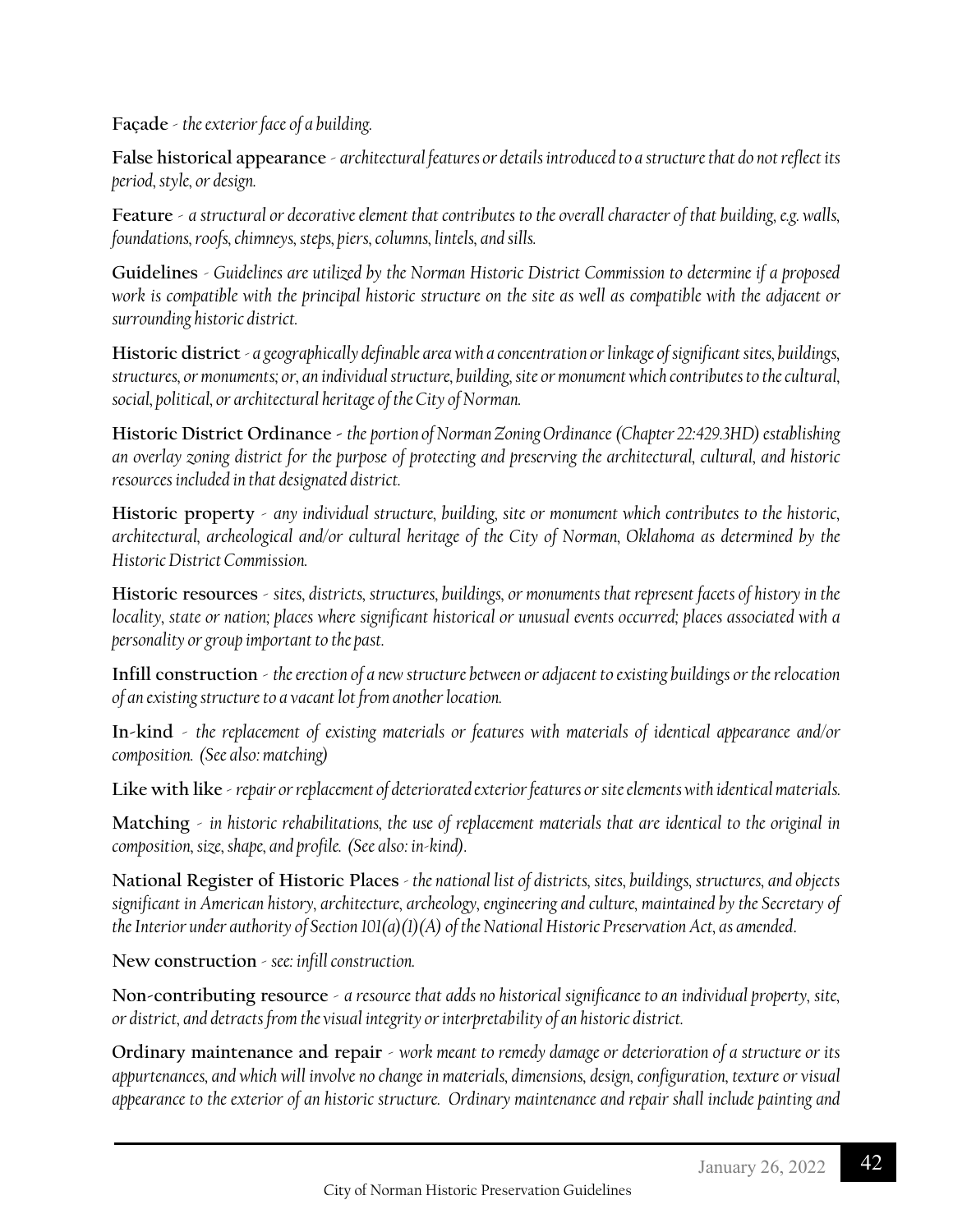*reroofing with similar materials*.

**Original** - *buildings, building materials or features that were present during the period of significance for the historic district.*

**Period of significance** -*the span of time during which a group of properties attained the significance that makes them eligible for designation as a historic district.*

**Preservation** - *the adaptive use, conservation, protection, reconstruction, rehabilitation, or stabilization of buildings, districts, monuments, sites, or structures significant to the heritage of the people of Norman. The following terms further define types of preservation activities:*

*Adaptive Use* – *the restrained alteration of a historical or architectural resource to accommodate uses for which the resource was not originally constructed, but in such a way so as to maintain the general historical and architectural character.*

*Conservation – the sustained use and appearance of a resource essentially in its existing state.*

*Protection – the security of a resource as it exists through the establishment of the mechanisms of this section.*

*Reconstruction – the act or process of duplicating the original structure, building form and materials by means of new construction based on documentation of the historic condition.*

*Rehabilitation – the act or process of making a compatible use for a property through repair, alterations, and additions while preserving those portions or features which convey its historic, cultural or architectural values.*

*Restoration — the act or the process of accurately depicting the form, features, and character of a property as it appeared at a particular period of time by removing features or changes from other periods in its history and reconstructing missing features from therestoration period.*

*Stabilization – the process of applying methods designated to halt deterioration and to establish the structural stability of an unsafe or deteriorated resource while maintaining the essential form as it presently exists without noticeably changing the exterior appearance of the resource.*

**Relocation** - *the movement or repositioning of a primary or accessory structure on its original site, or from one location to another.*

**Secretary of the Interior Standards for Rehabilitation of Historic Buildings** - *a set of standards intended to assist the long-term preservation of a historic property through the preservation of historic building materials and features. The Standardsfor Rehabilitation pertain to historic buildings of all materials, construction types, sizes, and occupancy and encompass the exterior and interior of the buildings. The Secretary of the Interior describes rehabilitation as "the process of returning a property to a state of utility, through repair or alteration, which makes possible an efficient contemporary use while still preserving those portions and features of the property which are significant to its historic, architectural, and cultural values."*

**Significant characteristics** *- those characteristics which are important to or expressive of the historic or architectural quality and integrity of the resources and its setting and which include, but are not limited to building material, detail, height, proportion, rhythm, scale, setback, setting, shape, street accessories, and workmanship. Examples include:*

*Building mass - describes the relationship of a building's height to its width and depth.*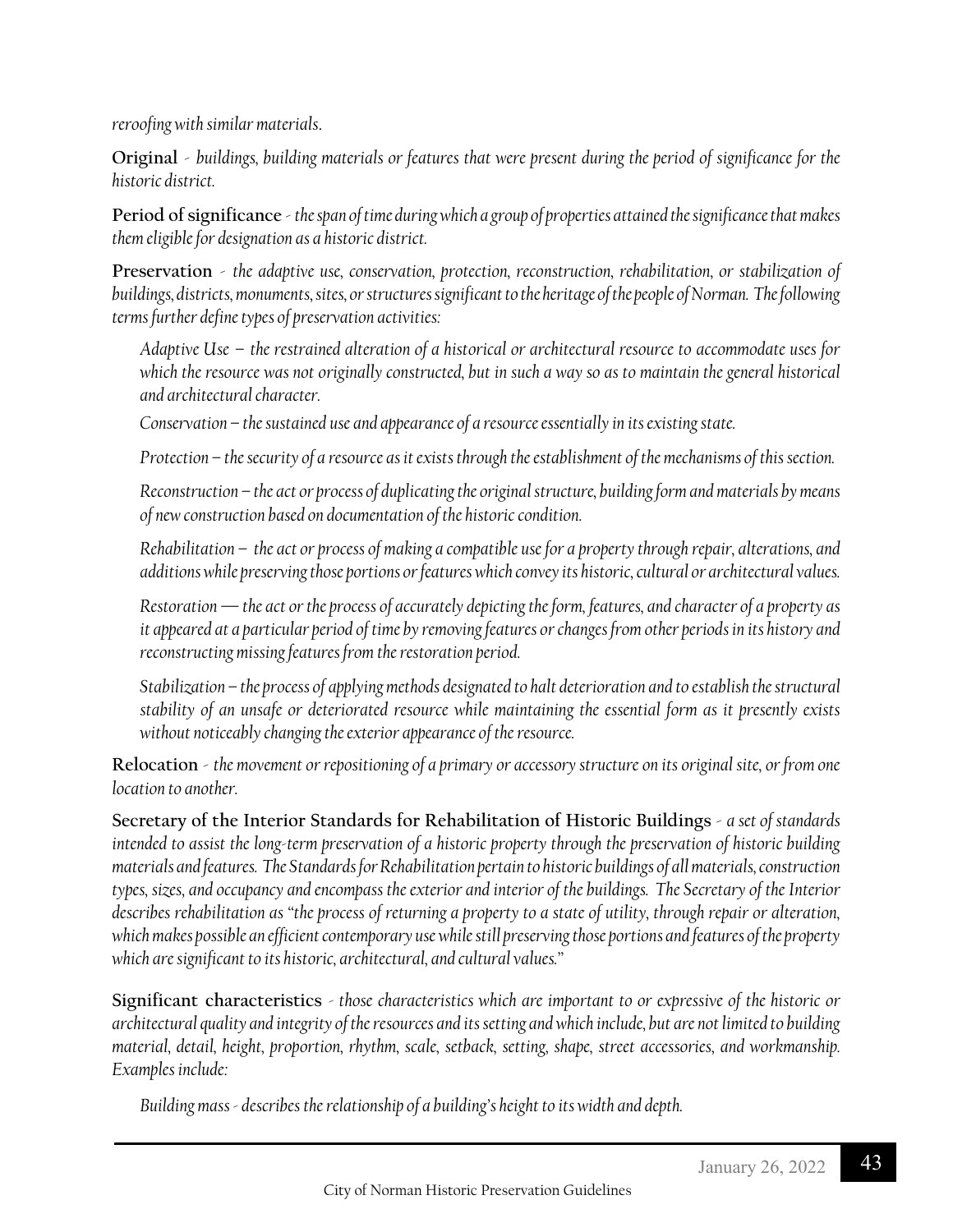*Building materials - the physical characteristics which create the aesthetic and structural appearance of the resource, including but not limited to a consideration of the texture and style of the components and their combinations, such as brick, stone, shingle, wood, concrete, or stucco.*

*Detail- architectural aspects which, due to particular treatment, draw attention to certain parts or features of a structure.*

*Height - the vertical dimension of a given structure, building or monument.*

*Proportion - the relative physical sizes within and between buildings and building components.*

*Rhythm- a discernible pattern of shapes including, but not limited to, windows, doors, projections, and heights, within a building, structure or monument, or a group of same.*

*Scale- the proportion of parts of a building, structure, or monument to one another and to the human figure.*

*Setting - the surrounding structures, monuments, and landscaping which establish the visual, aesthetic, or auditory qualities of the historic or architectural resources.*

*Shape- the physical configuration of structures or landscaping and their component parts.*

**Streetscape** *-the view along a street from the perspective of a driver or pedestrian. The streetscape includes street trees, lawns, buildings, landscape buffers, signs, street lights, above-ground utilities, drainage structures, sidewalks, bus stop shelters and street furniture.*

**Structure** - anything*constructed or erected, the use of which requires permanent location on the ground or which is attached to something having a permanent location on the ground. These include, but are not limited to, buildings, fences, walls, driveways, sidewalks and parking areas.*

**Stucco***- an exterior finish, usually textured, composed of Portland cement, lime, and sand mixed with water. Older types of stucco may be mixed from softer masonry cement rather than Portland cement*.

## **6.3 Glossary**

**Aluminum siding** - *sheets of exterior architectural covering, usually with a colored finish, fabricated of aluminum to approximate the appearance of wooden siding. Aluminum siding was developed in the early 1940s and became increasingly common in the 1950s and the 1960s.*

**Asbestos siding** - *dense, rigid board containing a high proportion of asbestos fibers bonded with Portland cement; resistant to fire, flame, or weathering and having a low resistance to heat flow. It is usually applied as large overlapping shingles. Asbestos siding was applied to many buildings in the 1950s*.

**Asphalt siding** *- siding manufactured from saturated construction felts (rag, asbestos, or fiberglass) with asphalt and finished with mineral granules on the side exposed to weather. It sometimes displays designs seeking to imitate brick or stone. Asphalt siding was applied to many buildings in the 1950s.*

**Attached structure** *- a building that is structurally connected to the primary building on the site.*

**Attic ventilator**-*in houses, an attic ventilator is a screened or louvered opening, sometimes in decorative shapes,*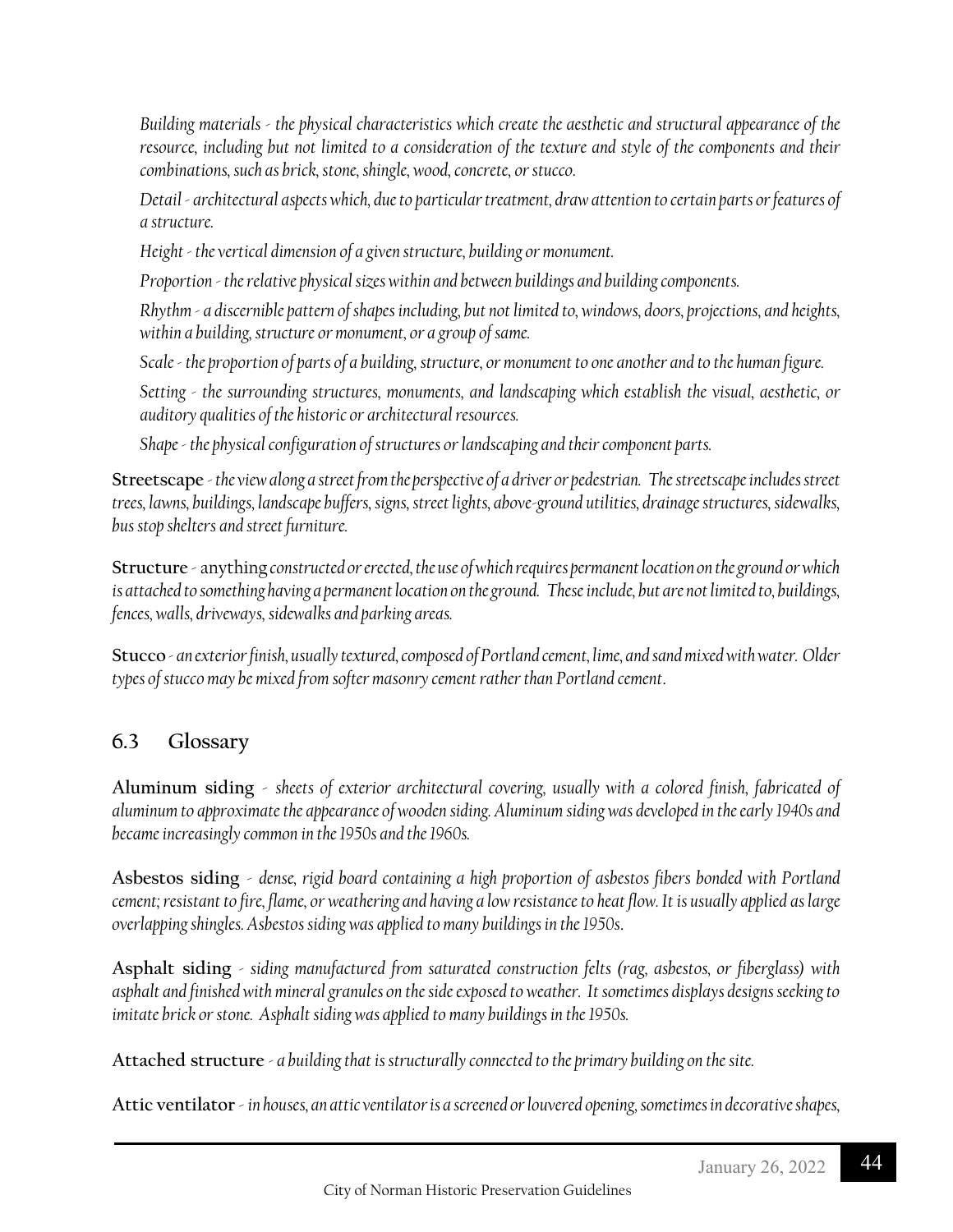#### *located on gables or soffits.*

**Awning**- *a roof-like covering of canvas, often adjustable, over a window, a door, etc., to provide protection against sun, rain, and wind. Aluminum awnings were developed in the 1950s.*

**Balustrade** - *a low barrier formed of balusters, or uprights, supporting a railing.*

**Band, band course, band mold, belt** - *flat trim running horizontally in the wall to denote a division in the wall plane or a change in level.*

**Bay**- *within a structure a regularly repeated spatial element usually defined in plan by beams and their supports, or in elevation by repetition of windows and doors in the building façade.*

**Beveled glass** - *glass panes whose edges are ground and polished at a slight angle to create a visual pattern.*

**Board-and-batten** - *closely applied vertical boards, the joints of which are covered by vertical narrow wooden strips; usually found on Gothic Revival-style buildings.*

**Bond** *- the laying of bricks or stones regularly in a wall according to a recognized pattern for strength. Masonry bond is essential to brickwork when wire reinforcement is not used.*

**Bracket** - *projecting support members found under eaves or overhangs; may be plain or decorated*

**Capital** - *the top or head of a column. In classical architecture there exist orders of columns: Doric, Ionic, Corinthian, Tuscan, and Composite.*

**Casement window** *- a window that swings open along its entire length, usually on hinges fixed to the sides of the opening into which it is fitted.*

**Casing** - *the exposed trim molding, framing, or lining around a door or a window; may be either flat or molded.*

**Clapboard** - *horizontal wooden boards, tapered at the upper end and laid so as to cover a portion of a similar board underneath and to be covered by a similar one above. The exposed face of clapboard is usually less than 6 inches wide. This was a common outer face of nineteenth and early twentieth century buildings.*

**Column** - *a vertical shaft or pillar that supports or appears to support a load.*

**Composition board** - *a building board, usually intended to resemble clapboard, fabricated from wood or paper fabric under pressure and at an elevated temperature, usually with a binder.*

Coping *-* the cap or the top course of a masonry wall.

**Comer block** - *a block placed at a corner of the casing around a wooden door or window frame, usually treated ornamentally.*

**Comer board** - *one of the narrow vertical boards at the corner of a traditional wooden frame building, into which the clapboards butt.*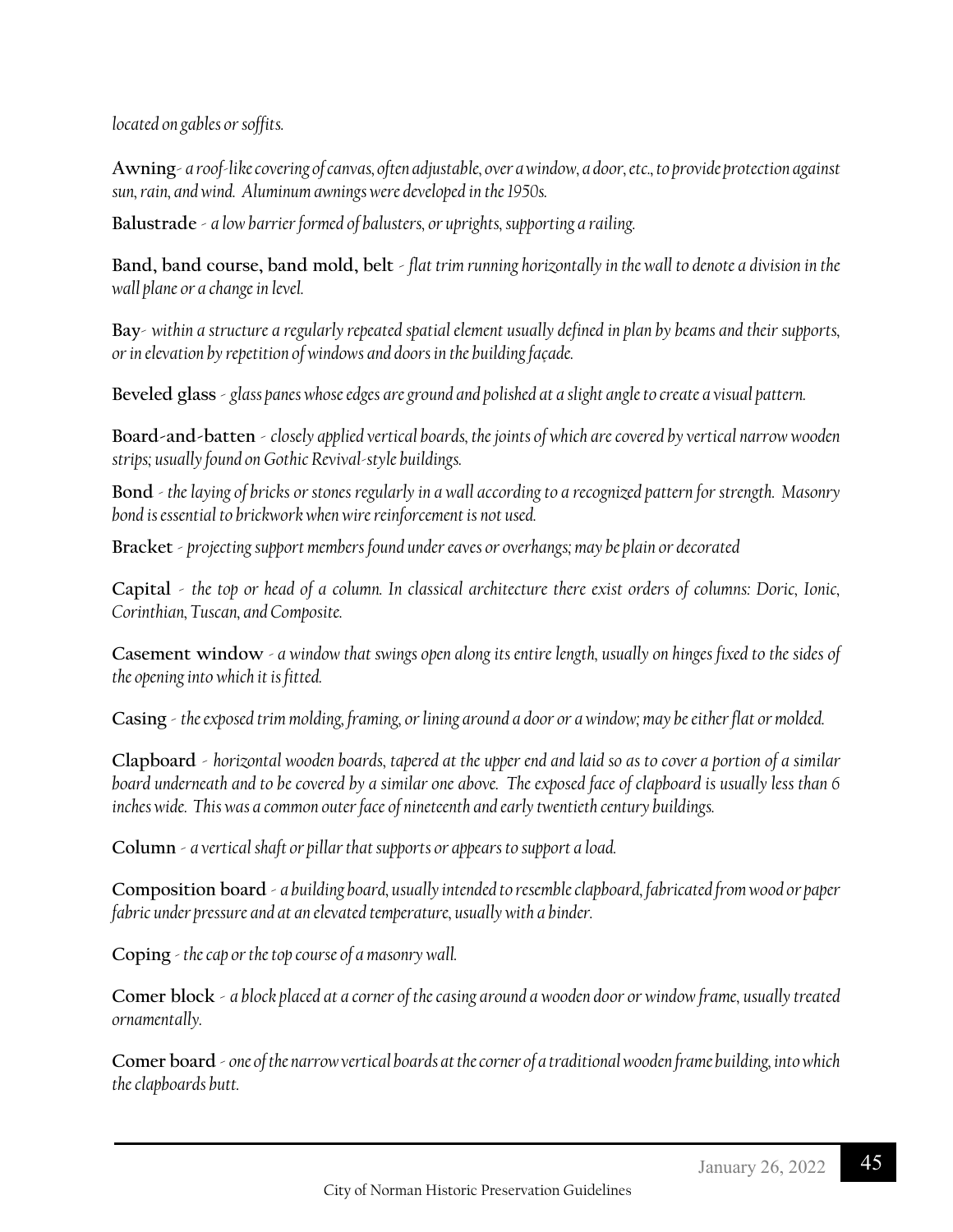**Cornice** -*the top part of an entablature, usually molded and projecting; originally intended to carry the eaves of a roof beyond the outer surface.*

**Cupola** - *a small vault on top of a roof; sometimes spherical in shape, sometimes square with a mansard or conical roof.*

**Damaged or diseased tree** - *a tree that is damaged in such a way as to create a hazard (e.g. has a large wound) or has been pruned in a way which permanently alters its natural attributes (e.g. topped). A seriously diseased tree is one with obvious signs of internal decay (e.g. cavity with fruiting bodies present), is infested with a disease for*  which there is no remedy (e.g. Pine Wilt, Dutch Elm Disease), or suffers from a decline disorder.

**Deck** - *an uncovered porch, usually at the rear of a building; popular in modern residential design.*

**Demolition** - *the destruction or removal of any historic structure from its original site.*

**Denti**l - *a repetitive cubical element at the base of a classical cornice. Dentils resemble teeth.*

**Detached structure** - *a building that is not structurally connected to the primary building on the sire.*

**Development pattern** - *the configuration of residential lots, the location and orientation of structures on the lots, and the relationship of lots and buildings to the street.*

**Dormer** - *a structure containing a window (or windows) that projects through a pitched roof.*

**Double hung window** - *a window with two sashes that open and dose by sliding up and down in a cased frame.*

**Downspout**- *a vertical pipe, often of sheet metal, used to conduct water from a roof drain or gutter to the ground or a cistern.*

**Eave** *- the part of a sloping roof that projects beyond a wall.*

**Fanlight** - *an arched over door light whose form and tracery suggest an open fan.*

**Fascia** - *a flat· board with a vertical face that forms the trim along the edge of a flat roof, or along the horizontal, or eave side of a pitched roof. The rain gutter is often mounted on it.*

**Feature** - *a structural or decorative element that contributes to the overall character of that building, e.g., walls, foundations, roofs, chimneys, steps, piers, columns, lintels, and sills.*

**Fenestration** - *the windows and doors and the pattern of their openings in a building.*

**Finial** *- a formal ornament at the top of a canopy, gable, pinnacle, street light, etc.*

**Flashing** *- a thin impervious material placed in construction to prevent water penetration, to provide water drainage, or both, especially between a roof and a wall.*

**Foundation** - *the supporting portion of a structure below the first-floor construction, or below grade, including*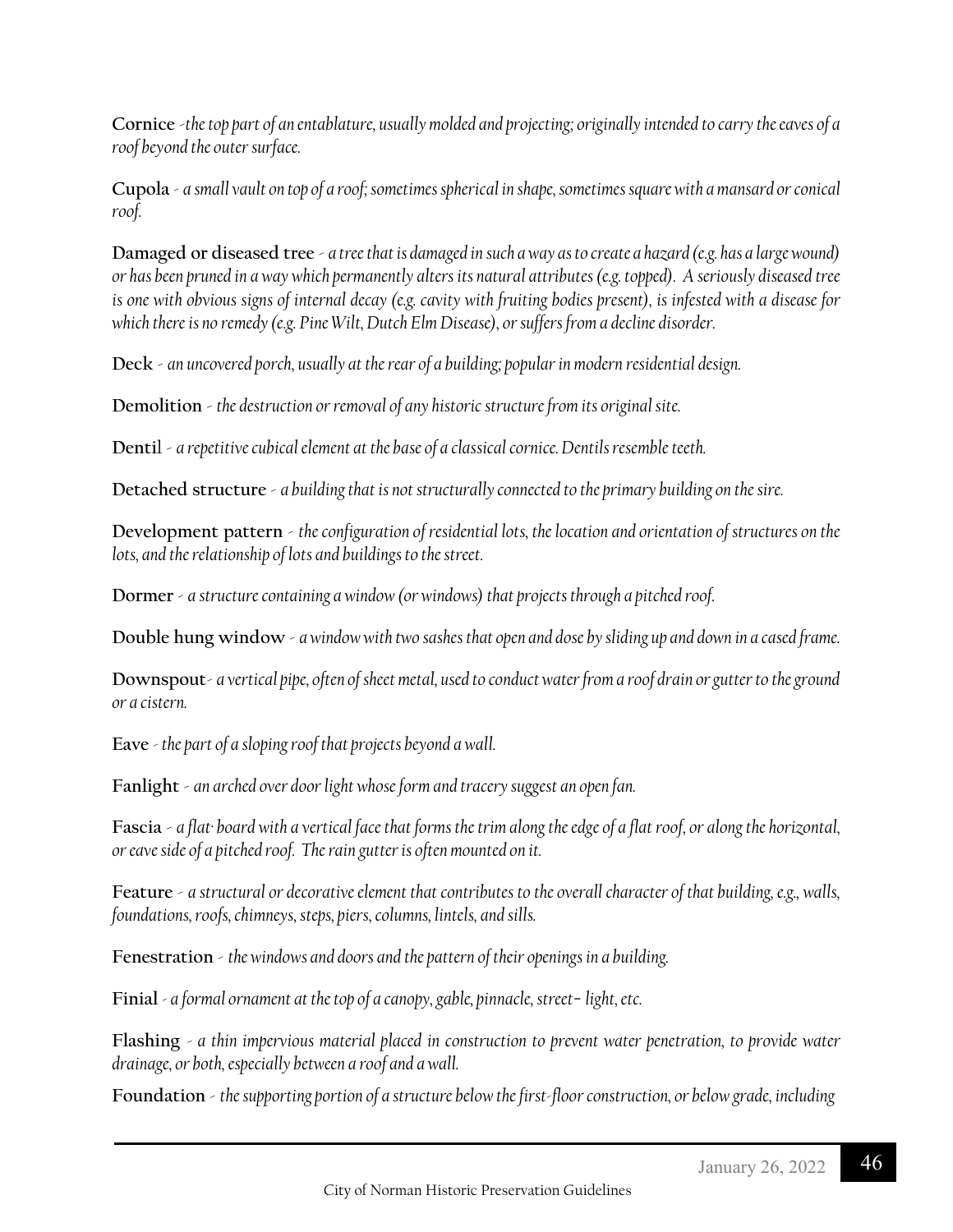*footings.*

**French window** - *a long window reaching to floor level and opening in two leaves like a pair of doors.*

**Gable** - *the vertical triangular piece of a wall at the end of a ridged roof, from the level of the eaves to the summit.*

**Gambrel roof** - *a gable roof more or less symmetrical, having four inclined surfaces, the pair meeting at the ridge having a shallower pitch.*

**Guidelines** - *a set of rules administered by the Norman Historic District Commission intended to assist owners of historic buildings in Norman's historic districts maintain, preserve, protect, and enhance the architectural quality of their property.*

**Gutter** - *a shallow channel of metal or wood set immediately below or built in along the eaves of a building to catch and carry off rainwater.*

**Hardscape** - any *material which is impervious to water and not covered by roof.*

**Header** - *a brick laid across the thickness of a wall to bond together different widths of a wall; the exposed end of a brick.*

**Hipped roof**- *a roof without gables, each of whose sides, generally four, lies in a single plane and joins the others at an apex or ridge.*

**Historic rehabilitation** - *the process of returning a historical or architectural resource to a state of efficiency or soundness by repair or alteration designed to encourage its continued use but without noticeably changing the historic exterior appearance of the resource.*

**Jamb** - *the vertical sides of an opening, usually for a door or a window.*

**Jerkin head roof** - *a roof whose end has been formed into a shape midway between a gable and a hip, resulting in a truncated or clipped "A" appearance; sometimes called clipped gable.*

**Lattice** - *a network, often diagonal, of interlocking lath or other thin strips used as screening, especially in the base of a porch.*

**Light** - *a pane of glass.*

**Lintel** - *a horizontal member spanning an opening and supporting construction above; a beam.*

**Like with like** - *repair or replacement of deteriorated exterior features or site elements with identical materials*

**Lunette** - *a semicircular opening.*

**Mass** - *the overall bulk, size, volume, or magnitude of a structure.*

**Molding**- *a decorative band having a constant profile or having a pat tern in low relief, generally used in cornices*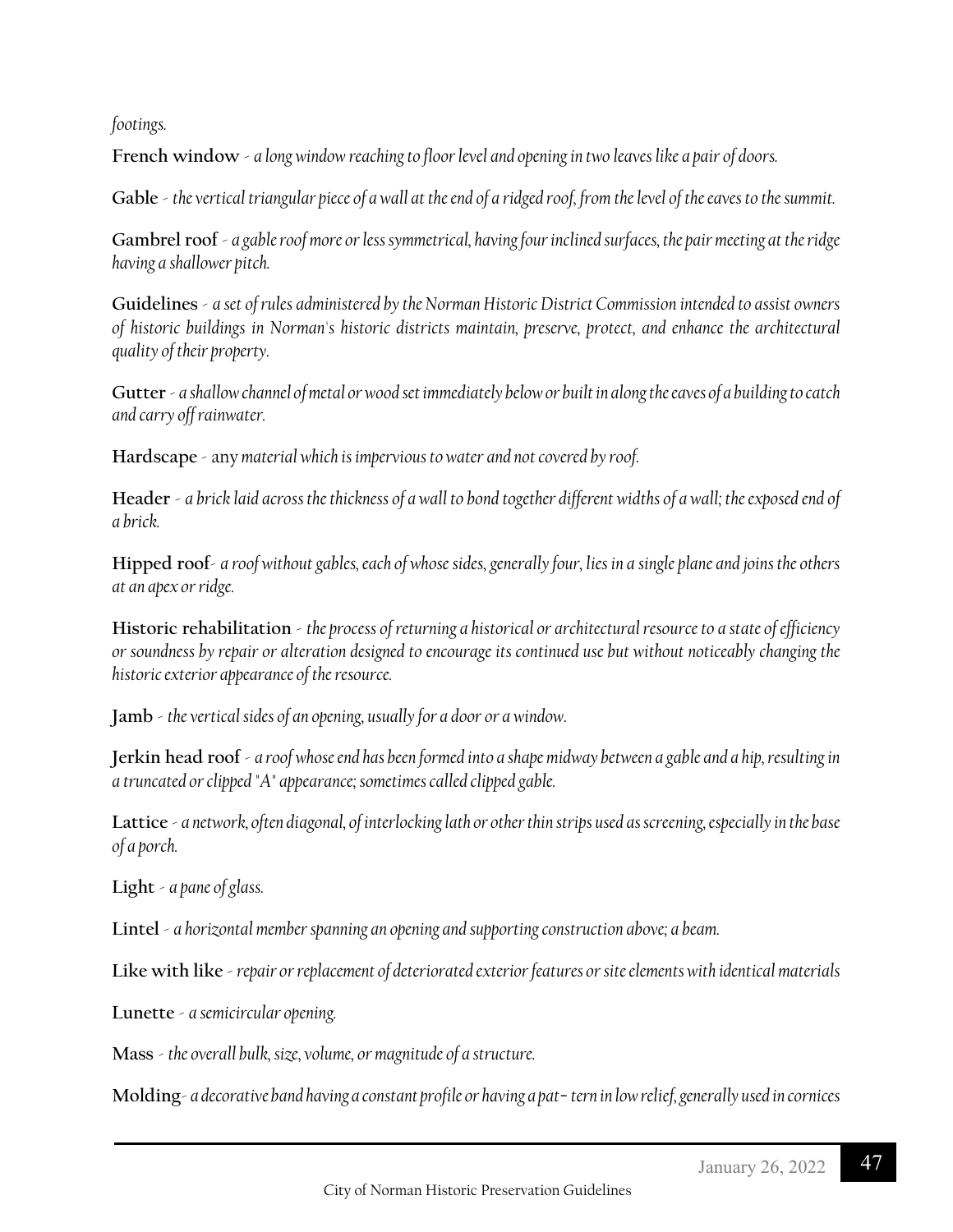*or as trim around openings.*

**Mortar** *- a mixture of Portland cement, lime, putty, and sand in various proportions, used for laying bricks or stones. Until the use f hard Portland cement became a standard building material, softer lime-day or lime-sand mortars and masonry cement were common.*

**Mullion** - *a vertical member dividing a window area and forming part of the window frame.*

**Muntin** - *a molding forming part of the frame of a window sash and holding one side of a pane.*

**New construction** - *see definition for infill construction.*

**Non-contributing structure** - *a structure that adds no historical significance to an individual property or district, and detracts from the visual integrity or interpretability of an historic district.*

**Patio** - *an open, outdoor living space adjacent to a building, usually surfaced with stone, tiles, or concrete and at ground level.*

**Pergola** - *an arbor or a passageway of columns supporting a roof of trelliswork on which climbing plants may be trained to grow.*

**Pilaster** - *a flat or half-round member applied at a wall suggesting a column; sometimes called engaged column. Pilasters can also be structural members, as in a partially exposed column within a wall.*

**Porte cochere** - *a roofed passageway large enough for wheeled vehicles to pass through. Literal definition: a carriage door.*

**Portico** - *a small entrance porch or covered walk consisting of a roof supported by open columns.*

**Portland cement** - *a type of hydraulic cement (one that hardens under water) made by heating a slurry of clay and limestone in a kiln.*

**Preservation Guidelines** - *see definition for Guidelines.*

**Prevailing height** - *the most commonly occurring height on a block face on which a project is proposed.*

**Prevailing lot coverage** - *the most commonly occurring lot coverage on the block and across the street.*

**Rehabilitation** *- the ace or the process of making possible a compatible use for a property through repair, alterations, and additions while preserving the portions or the features that convey the property's historical, cultural, or architectural values.*

**Repointing**- *raking out deteriorated mortar joints and filling into them with a surface mortar to repair the joint.*

**Restoration** - *the act or the process of accurately depicting the form, features, and character of a property as it appeared at a particular period of time by removing features or changes from other periods in its history and*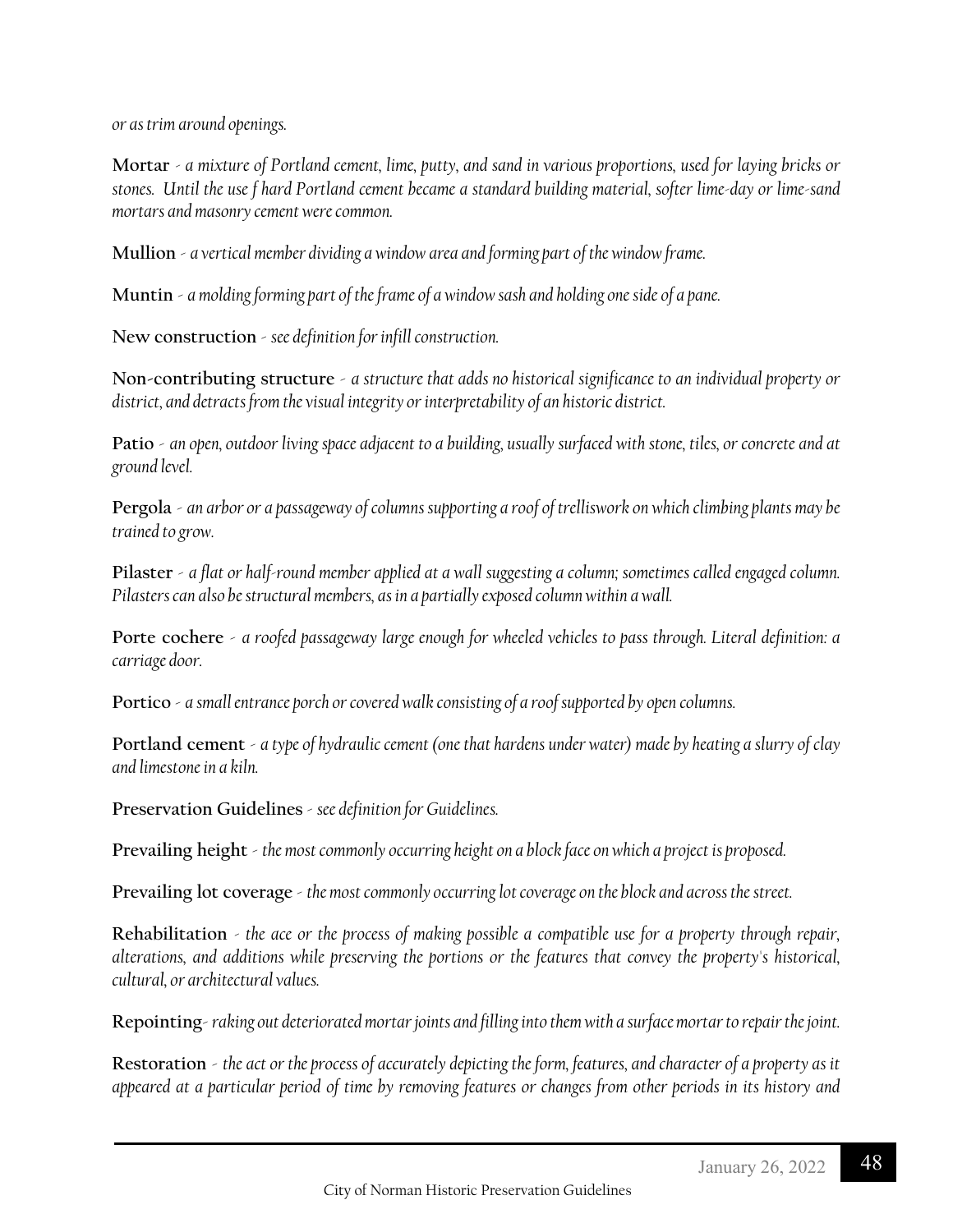*reconstructing missing features from the restoration period.*

**Riser** - *the vertical portion of a stair, connecting two steps.*

**Roofing Tile** - *a tile for roofing, usually of burnt clay; available in many configurations and types including plain, single-lap, and interlocking.*

**Sash** - *the moving part of a window.*

**Scale** - *the proportion of parts of a building, structure, or monument to one another, to surrounding structures, and to the human figure.*

**Shingle** *- a roofing unit of wood, asphalt, slate, tile, or other material cut to stock lengths, widths, and thicknesses; used as an exterior covering on roofs and applied in an overlapping fashion.*

**Sidelight** - *a narrow window area beside an outside door, generally seen in Greek Revival style.*

**Sheet metal** - *a flat, rolled-metal product, rectangular in cross-section and form; when used as roofing material, usually terne or zinc-plated.*

**Sill** - *the lowest horizontal member in a wall opening.*

**Soffit**- *the exposed undersurface of any overhead component of a building, such as an arch, balcony, beam, cornice, lintel, or vault.*

**Sound** - *materials and structures that may show wear but retain their original form and function, e.g. sound wood is not rotted.*

**Standards** *-refers to the Secretary of the Interior Standards for Rehabilitation of Historic Buildings.*

**Stretcher** *- a brick or a stone laid with its length parallel to the length of the wall.*

**Stucco** - *an exterior finish, usually textured, composed of Portland cement, lime, and sand mixed with water. Older-type stucco may be mixed from softer masonry cement rather than Portland cement.*

**Surround** - *the molded trim around a door or window opening.*

**Terra-cotta** *- hard unglazed fired clay, used for ornamental work and roof and floor tile; also fabricated with a decorative glaze and used as a surface finish for buildings in the Art Deco style.*

**Tongue and groove lumber** - *a joinery system in which boards are milled with a tongue on one side and a groove on the other so chat they can be tightly joined with a flush surface alignment.*

**Transom, or over door light** - *a glazed panel above a door or a store front, sometimes hinged to be opened for ventilation at ceiling level.*

**Trim** *- the finish material on a building, such as moldings applied around openings or at the floors and the ceilings*